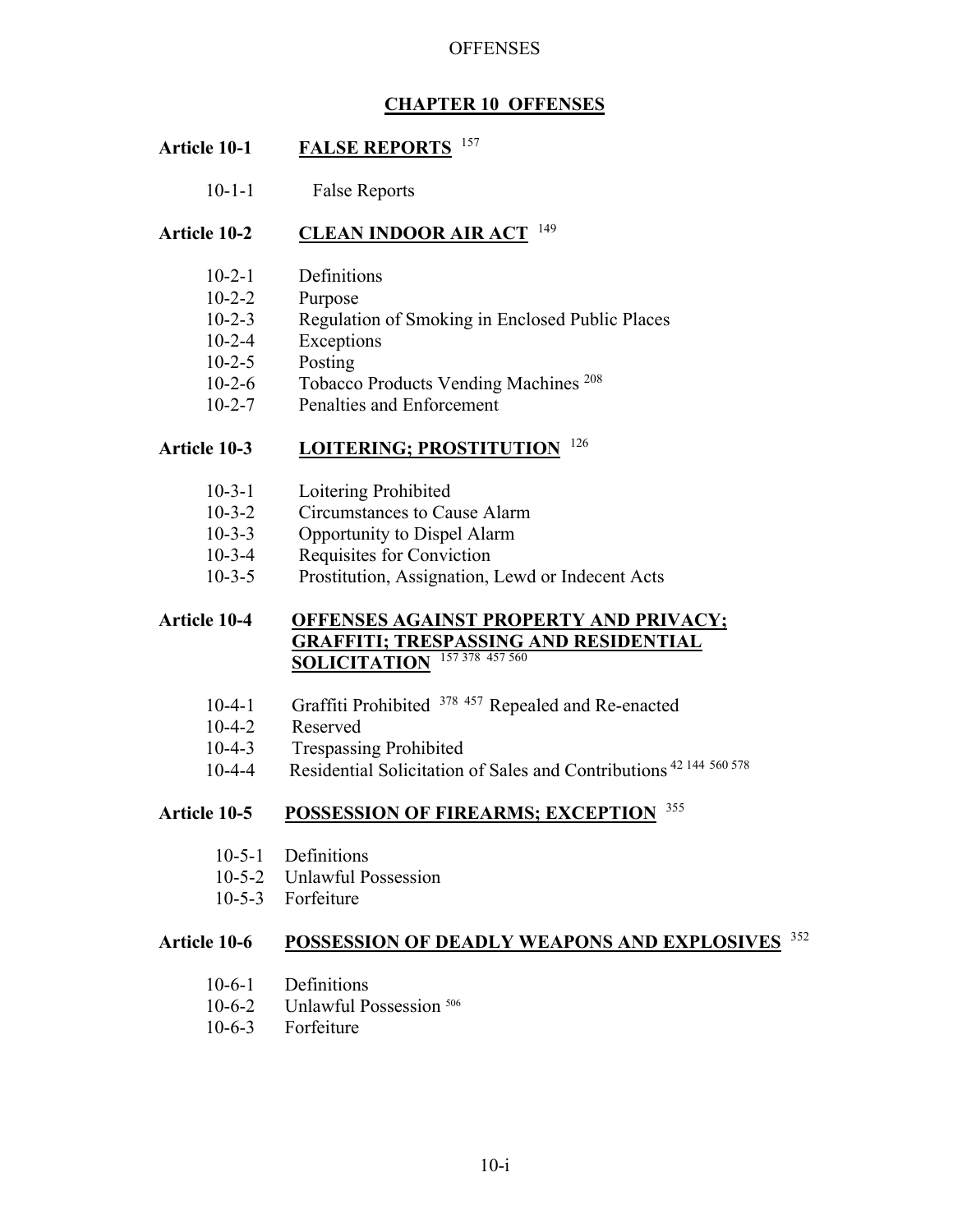# **Article 10-7** CONTROL OF EXCESSIVE NOISE 44 522 561 573 607

- 10-7-1 Purpose of Article 10-7-2 Definitions 522 607 10-7-3 Stationary or Fixed Noise Sources <sup>607</sup> 10-7-4 Motor Vehicles <sup>607</sup> 10-7-5 Reserved <sup>2016-10</sup> 10-7-6 Sound Level Measurement Criteria<sup>607</sup>
- $10-7-7$  Exemptions  $^{693}$

# Article 10-8 CURFEW HOURS FOR MINORS<sup>399</sup>

- 10-8-1 Definitions
- 10-8-2 Offenses
- 10-8-3 Defenses/Exceptions
- 10-8-4 Enforcement

### **Article 10-9 GAMBLING** <sup>131</sup>

- 10-9-1 Definitions
- 10-9-2 Exclusions
- 10-9-3 Promotion of Gambling; Classification
- 10-9-4 Benefiting from Gambling; Classification
- 10-9-5 Accepting Bets; Wagers; Classification
- 10-9-6 Possession of a Gambling Device; Classification
- 10-9-7 Possession of Gambling Records; Classification
- 10-9-8 Presumption
- 10-9-9 Seizure; Exception; Definition
- 10-9-10 Forfeiture

#### **Article 10-10 ESCORTS, ESCORT BUREAUS AND INTRODUCTORY SERVICES** <sup>132</sup>

- 10-10-1 Definitions
- 10-10-2 Nonprofit Corporation, or Organization Exemption
- 10-10-3 Escort Bureau and Introductory Service, License Required
- 10-10-4 License and Permit Term, Non-transferability
- 10-10-5 Application for Escort Bureau or Introductory Service
- License; Contents; Required Fees
- 10-10-6 Escorts, Permit Required
- 10-10-7 Escort Permit Identification Card
- 10-10-8 Escort License
- 10-10-9 Information Update
- 10-10-10 Prohibited Activities
- 10-10-11 Renewal of Licenses
- 10-10-12 Fees
- 10-10-13 Revocation of License or Permit, Grounds and Procedure; Appeal
- 10-10-14 Applicability of Regulations to Existing Business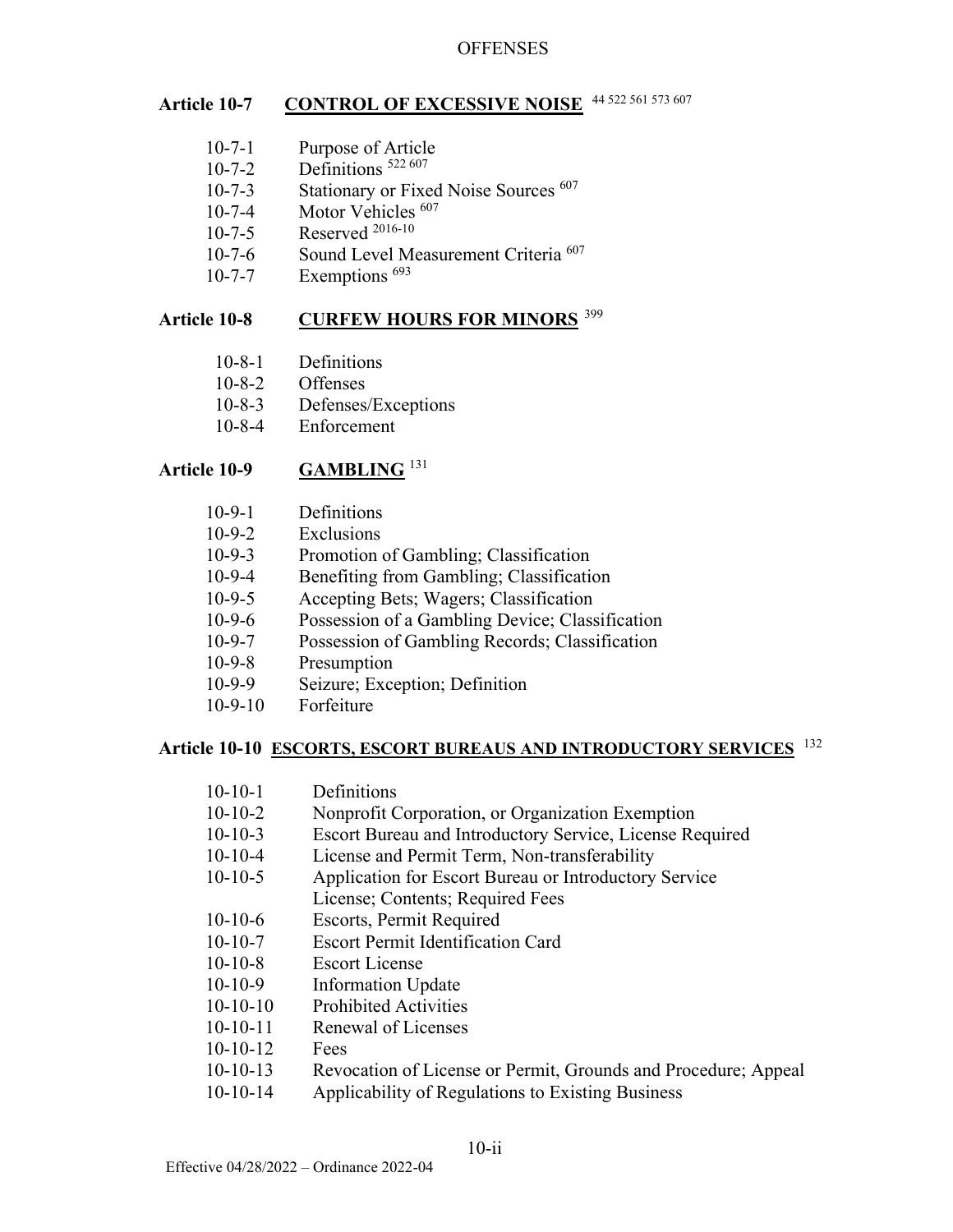# **ARTICLE 10-11 HELICOPTER AND AIRCRAFT LANDING RESTRICTIONS**

10-11-2 Penalty

#### **ARTICLE 10-12 RESTRICTIONS AND EXCEPTIONS TO UNMANNED AERIAL VEHICLE OPERATIONS** <sup>691</sup>

- 10-12-2 Definitions
- 10-12-3 Restrictions; Exceptions
- 10-12-4 Penalty

# **ARTICLE 10-13 UNRULY GATHERINGS 2018-05 2020-10 2022-03**

| $10-13-1$ | Purpose                                                          |
|-----------|------------------------------------------------------------------|
| $10-13-2$ | Definitions                                                      |
| $10-13-3$ | <b>Unruly Gathering</b>                                          |
| $10-13-4$ | <b>Subsequent Unruly Gathering</b>                               |
| $10-13-5$ | Posting of Unruly Gathering; Removal of Notice Prohibited; Right |
|           | to Contest Posting                                               |
| $10-13-6$ | Billing; Procedure for Appeal of Police Service Fee              |
| $10-13-7$ | Penalties; Aggravating Factors                                   |
| $10-13-8$ | Enforcement                                                      |
| $10-13-9$ | Violations Deemed a Public Nuisance                              |
|           |                                                                  |

#### **ARTICLE 10-14 SHORT-TERM RENTALS RESPONSIBLE PARTY REQUIREMENTS AND OTHER VIOLATIONS** 2019-12 2022-03 2022-04

| $10 - 14 - 1$ | Purpose                                                       |
|---------------|---------------------------------------------------------------|
| $10 - 14 - 2$ | Definitions                                                   |
| $10-14-3$     | Short-Term Rental Registration Required; Required Information |
| $10-14-4$     | Compliance with Laws; Non-Residential Usage and Other         |
|               | <b>Prohibitions</b>                                           |
| $10 - 14 - 5$ | Standards and Operating Requirements; Health and Safety       |

10-14-6 Enhanced Penalties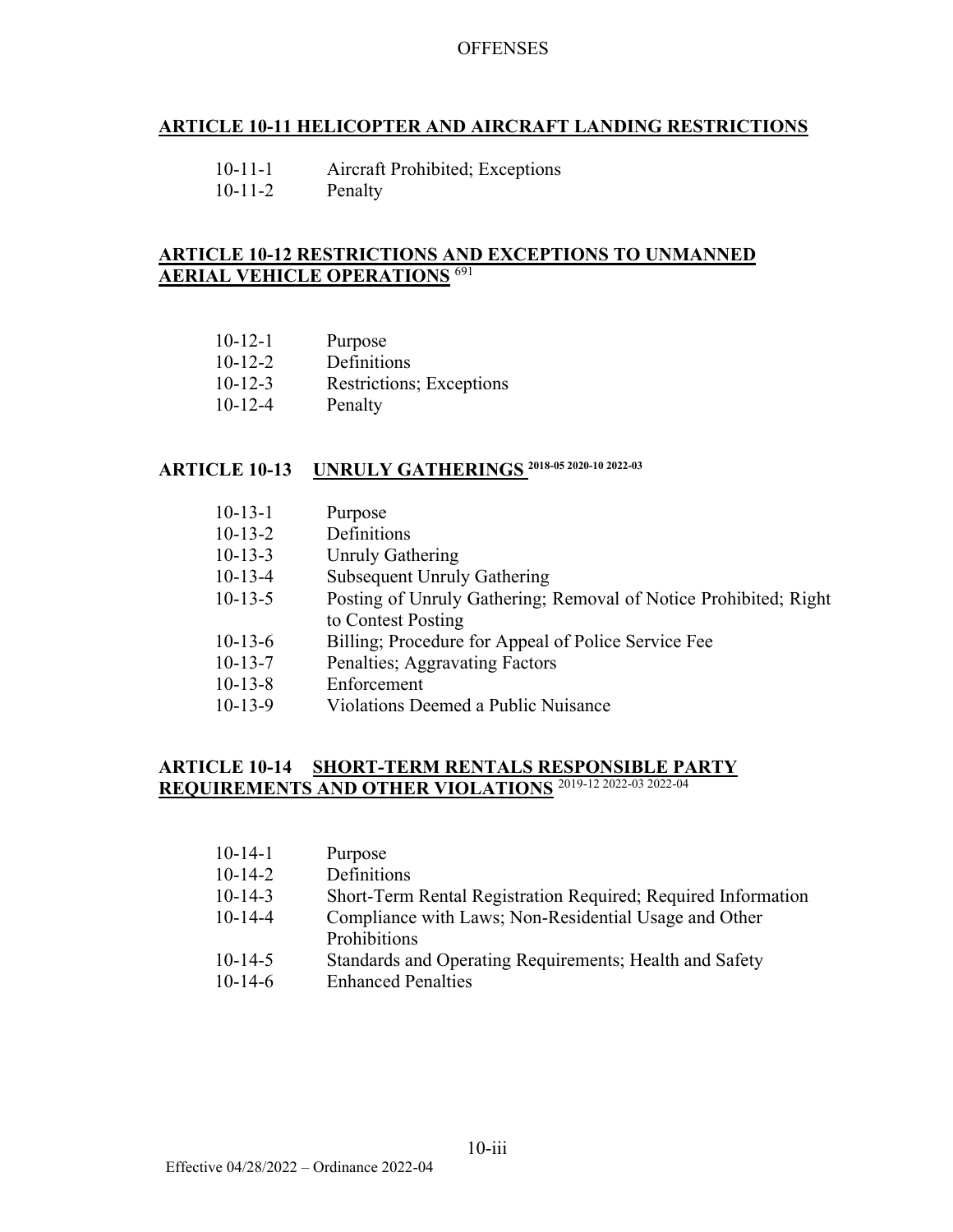## **CHAPTER 10 OFFENSES**

# **Article 10-1 FALSE REPORTS** <sup>157</sup>

#### Section 10-1-1 False Reports

It is unlawful for any person willfully to make to the office of the Chief of Police any false, fraudulent, misleading, or unfounded report or statement, or willfully misrepresent any fact for the purpose of interfering with the operation of the Police Department or with the intention of misleading any police officer.

#### **Article 10-2 CLEAN INDOOR AIR ACT** <sup>149</sup>

| $10-2-1$     | Definitions                                      |
|--------------|--------------------------------------------------|
| $10 - 2 - 2$ | Purpose                                          |
| $10 - 2 - 3$ | Regulation of Smoking in Enclosed Public Places  |
| $10 - 2 - 4$ | Exceptions                                       |
| $10 - 2 - 5$ | Posting                                          |
| $10 - 2 - 6$ | Tobacco Products Vending Machines <sup>208</sup> |
| $10 - 2 - 7$ | Penalties and Enforcement                        |

Section 10-2-1 Definitions

- 1. Bar means an area devoted primarily to alcoholic beverage service in which food service is only incidental.
- 2. Enclosed Public Place means any area closed in by a roof and walls with openings for ingress and egress which is customarily used by the public. Enclosed public places include, but are not limited to, elevators, waiting rooms, reception areas, lobbies, rest rooms, retail stores, retail service establishments, public and private schools, offices of health care professionals, pharmacies, indoor sports facilities, resort hotel public areas, financial institutions, any public places already regulated by A.R.S. Section 36-601.01, and restaurants.
- 3. Private clubs and recreational facilities mean those enclosed places to which access is limited by membership in an organized association.
- 4. Private function means an activity in which participation is limited by specific invitation.
- 5. To smoke or smoking means burning or carrying any lighted cigarette, tobacco or any other weed or plant or placing any burning tobacco, weed or plant in an ashtray or other receptacle and allowing smoke to diffuse into the air.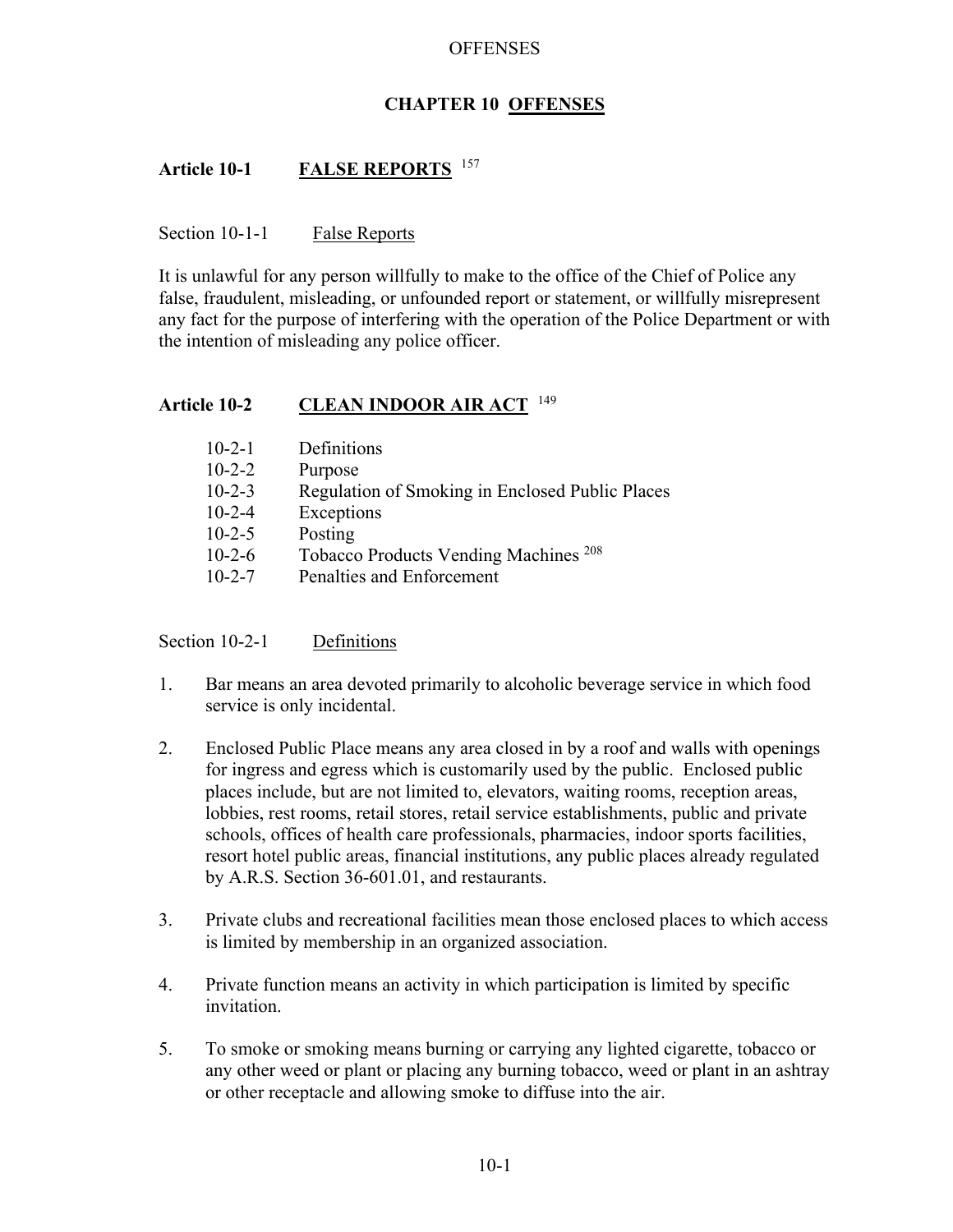# Section 10-2-2 Purpose

Because the smoking of tobacco and other plants is a health hazard to those exposed to the smoke and is a source of annoyance and discomfort to those present in confined areas where smoke is present, this Ordinance shall regulate smoking in enclosed public places.

### Section 10-2-3 Regulation of Smoking in Enclosed Public Places

- A. Smoking is prohibited in restrooms, public areas of stores, markets, shops, offices, clinics, hotels, resorts, restaurants and all other enclosed public places except in designated smoking areas.
- B. Provision for the maintenance of separate non-smoking areas of not less than 25% of the seating capacity or floor space, whichever is greater, in restaurants, cafeterias, lunchrooms and other eating establishments shall be provided.
- C. Hosts, hostesses, maitre d's, waiters, waitresses, owners or designated employees must advise guests upon making reservations or upon arrival that non-smoking areas are or are not provided and, if provided, ask whether or not the guests prefer non-smoking areas.
- D. The owner or operator of any restaurant, cafeteria, lunchroom or other establishment who believes that reservation of 25% of its seating capacity or floor space represents a non-smoking proportion so large that it creates a hardship may appeal to the Town Council for an exception and the Town Council shall have discretion to lower the 25% requirement.

Section 10-2-4 Exceptions

The following areas shall not be subject to the smoking restrictions of this Article:

- A. Private residences.
- B. Bars and lounges.
- C. Resort and hotel rooms not specifically designated as non-smoking rooms, rented to guests.
- D. Resort and hotel public and private conference/meeting rooms, while these rooms are being used exclusively for private functions.
- E. Private clubs and recreation facilities.
- F. Private offices of owners/executives.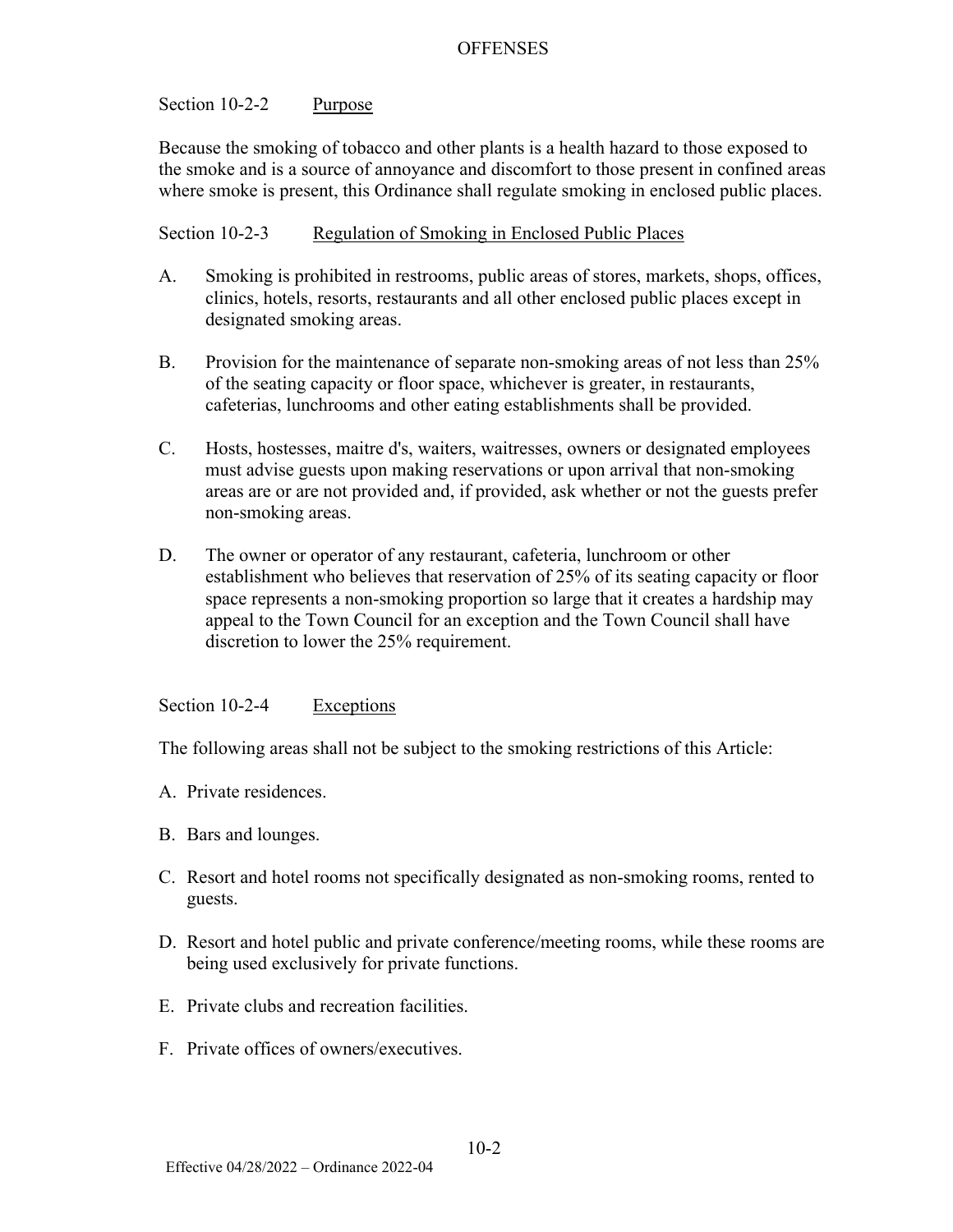#### Section 10-2-5 Posting

- A. Any person who owns, manages, operates or otherwise controls the use of any premises subject to this Article has the responsibility:
	- (1) to set aside required "no smoking" areas;
	- (2) to properly post the required signs.
- B. "Smoking" or "No Smoking" signs, whichever are appropriate, or the international "No Smoking" symbol (consisting of a picture of a burning cigarette inside a red circle with a red bar across it) shall be clearly and conspicuously posted by the person in control in every place where smoking is controlled by this Article.
- C. Any owner, manager, or operator of any establishment, controlled by this Article shall, upon either observing or being advised of a violation of Section 10-2-3, have the obligation to inform the violator of the appropriate requirements of this law and then request immediate compliance.
- D. A violation of this Section is a petty offense, punishable by a fine not to exceed Three Hundred Dollars (\$300).

Section 10-2-6 Tobacco Products Vending Machines <sup>208</sup>

- A. Except as provided in paragraph B of this Section, if a business has vending machines that disperse tobacco products, then the vending machines dispensing tobacco products must be located in areas accessible only to employees working on the premises.
- B. Vending machines that dispense tobacco products are allowed only in bars associated with those restaurants that are not part of a resort complex.
- C. The vending machines allowed by paragraph B of this Section must be within the immediate control of the bartender.
- D. It is the responsibility of the proprietor of the business to ensure compliance with this Section 10-2-6.

The purpose of this ordinance is to prevent minors purchasing tobacco products.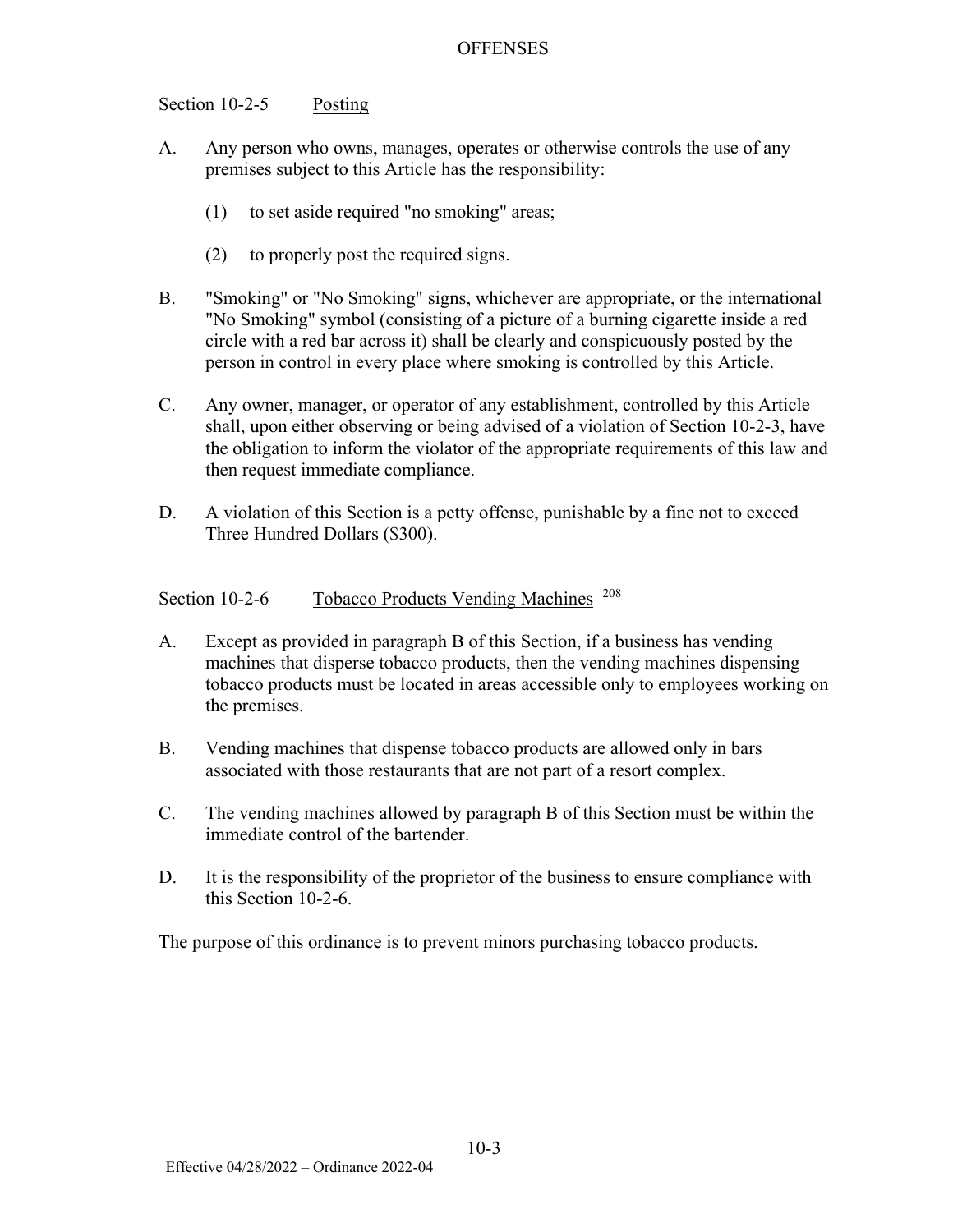### Section 10-2-7 Penalties and Enforcement

Except as noted in Section 10-2-5(D), any person found guilty of violating any of the provisions of this Ordinance shall be guilty of a misdemeanor, and upon conviction thereof shall be punished by a fine not to exceed \$1,000 or by imprisonment for a period not to exceed six months, or by both such fine and imprisonment. Each day that a violation continues shall be a separate offense punishable as described.

# **Article 10-3 LOITERING; PROSTITUTION** <sup>126</sup>

| $10 - 3 - 1$ | Loitering Prohibited                             |
|--------------|--------------------------------------------------|
| $10 - 3 - 2$ | Circumstances to Cause Alarm                     |
| $10 - 3 - 3$ | <b>Opportunity to Dispel Alarm</b>               |
| $10 - 3 - 4$ | Requisites for Conviction                        |
| $10 - 3 - 5$ | Prostitution, Assignation, Lewd or Indecent Acts |

Section 10-3-1 Loitering Prohibited

It shall be unlawful for any person to loiter or prowl in a place, at a time or in a manner not usual for law abiding individuals under circumstances that warrant alarm for the safety of persons or property in the vicinity.

# Section 10-3-2 Circumstances to Cause Alarm

Among the circumstances which may be considered in determining whether alarm is warranted is the fact that the person takes flight upon appearance of a police officer, refuses to identify himself or endeavors to conceal himself or any object.

# Section 10-3-3 Opportunity to Dispel Alarm

Unless flight by the person or other circumstances makes it impracticable, a police officer shall, prior to any arrest for an offense under this division, allow the person an opportunity to dispel any alarm which would otherwise be warranted by requesting him to identify himself and explain his presence and conduct.

### Section 10-3-4 Requisites for Conviction

No person shall be convicted of an offense under this provision if the police officer did not comply with the preceding section, or if it appears at trial that the explanation given by the person, if believed by the police officer at the time, would have dispelled the alarm.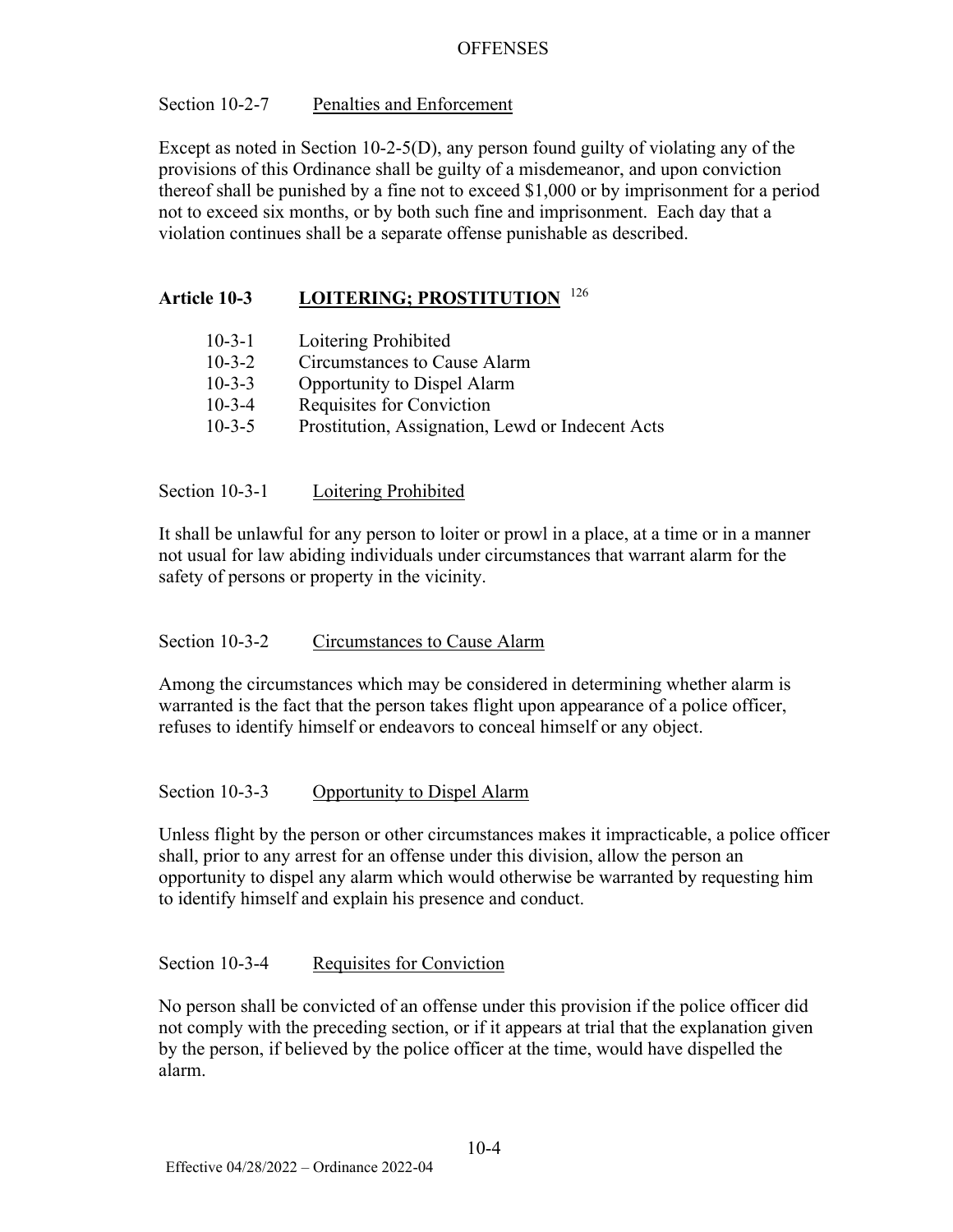#### Section 10-3-5 Prostitution, Assignation, Lewd or Indecent Acts

It shall be unlawful for any person to aid, offer or agree to commit, or commit any act of prostitution, assignation, or lewd or indecent acts; or to behave or conduct himself in such a manner as to be injurious to the health or morals of others.

- A. Hiring of Premises. It shall be unlawful for any person to hire or use any apartment, room or tenement for the purpose of assignation, prostitution or any lewd or indecent act. No person shall let any apartment, room or tenement, knowing or under such circumstances that should cause a person of reasonable understanding to know that it is to be used for the purpose of assignation, prostitution or any lewd or indecent act.
- B. Securing Another for Purpose. It shall be unlawful for any person to offer to secure or secure another for the purpose of committing any act of prostitution, assignation, or for any other lewd or indecent act with any other person.
- C. Transportation of Persons. It shall be unlawful for any person to knowingly transport any person to any place where he may commit, or for the purpose of committing any act of prostitution, assignation or any lewd or indecent act.
- D. Receiving of Persons. It shall be unlawful for any person to knowingly receive, offer or agree to receive any person into any apartment, room, tenement or other building for the purpose of committing any act of prostitution, assignation or other lewd or indecent act, or to knowingly permit any person to remain there for such purposes.
- E. Directing Others. It shall be unlawful for any person to knowingly direct any other person to any place for the purpose of committing any act of prostitution, assignation, or any lewd or indecent act.
- F. Visiting. No person shall knowingly visit, attend, resort to, or be in any location where prostitution is being committed, conducted or performed, or where any acts offensive to public decency are being conducted, engaged in or permitted.
- G. Aiding or Abetting. It shall be unlawful for any person to in any manner aid, abet, or participate in the doing of the acts prohibited in the above sections.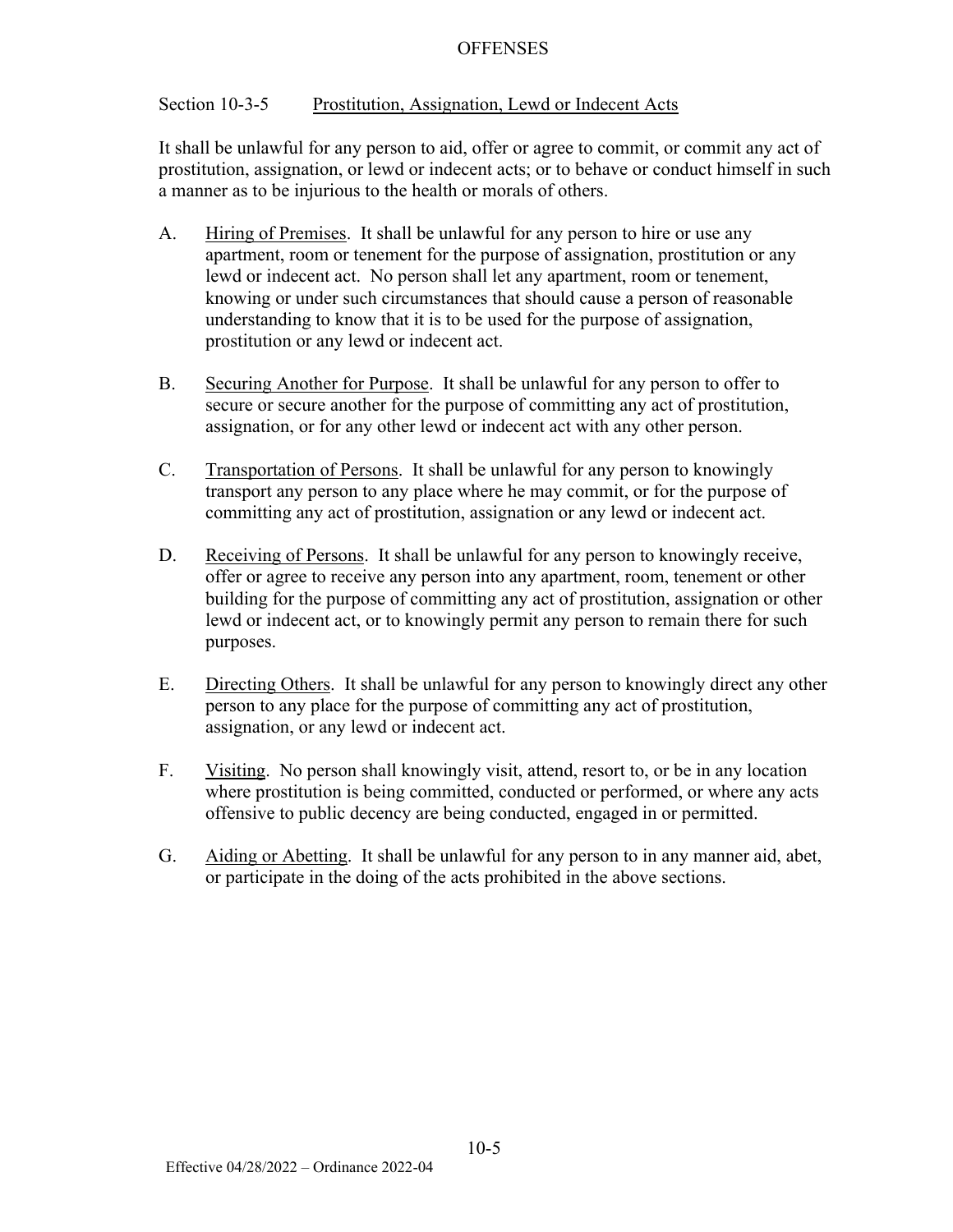#### **Article 10-4 OFFENSES AGAINST PROPERTY AND PRIVACY; GRAFFITI; TRESPASSING AND RESIDENTIAL SOLICITATION**  $\frac{157378457560}{157378457560}$

- 10-4-1 Graffiti Prohibited <sup>378 457</sup> Repealed and Re-enacted
- 10-4-2 Reserved
- 10-4-3 Trespassing Prohibited
- 10-4-4 Residential Solicitation of Sales and Contributions 42 144 560 578

Section 10-4-1 Graffiti Prohibited <sup>457</sup>

- A. Purpose and Intent
	- 1. The purpose of this chapter is to provide a program for abatement of graffiti from public and private property to reduce blight and deterioration within the Town, protect public safety, and to expedite removal of graffiti from structures on both public and private property. The Town Council finds and determines as follows:
	- 2. Graffiti, on both public and private property, creates a condition within the Town which results in blight and deterioration of property values and of the comfortable enjoyment of life and property for adjacent and surrounding residents and owners, and contributes to the overall detriment of the Town.
	- 3. Graffiti constitutes a public nuisance and a threat to public safety which must be abated to alleviate the detrimental impact of such graffiti on the Town, and to prevent the further spread of graffiti.
	- 4. Certain categories of graffiti which incite violence are especially harmful and must be removed as quickly as possible to avoid or minimize harm to persons and the whole community.

### B. Definitions

- 1. *Aerosol paint container* means any aerosol container which is adapted or made for the purpose of spraying paint.
- 2. *Broad tip marker* means any marker or similar implement which has a writing surface which is one-half  $\frac{1}{2}$  of an inch or greater and containing anything other than a solution which can be removed with water after the solution dries.
- 3. *Graffiti* means a drawing or inscribing a message, slogan, sign or symbol or mark of any type that is made on any public or private building, structure or surface, and that is made without permission of the owner.
- 4. *Graffiti implement* means an aerosol paint container, broad tip marker, paint stick, graffiti stick or bleeder.
- 5. *Paint stick, graffiti stick, or bleeder* means an implement containing paint, wax, epoxy, or other similar substance.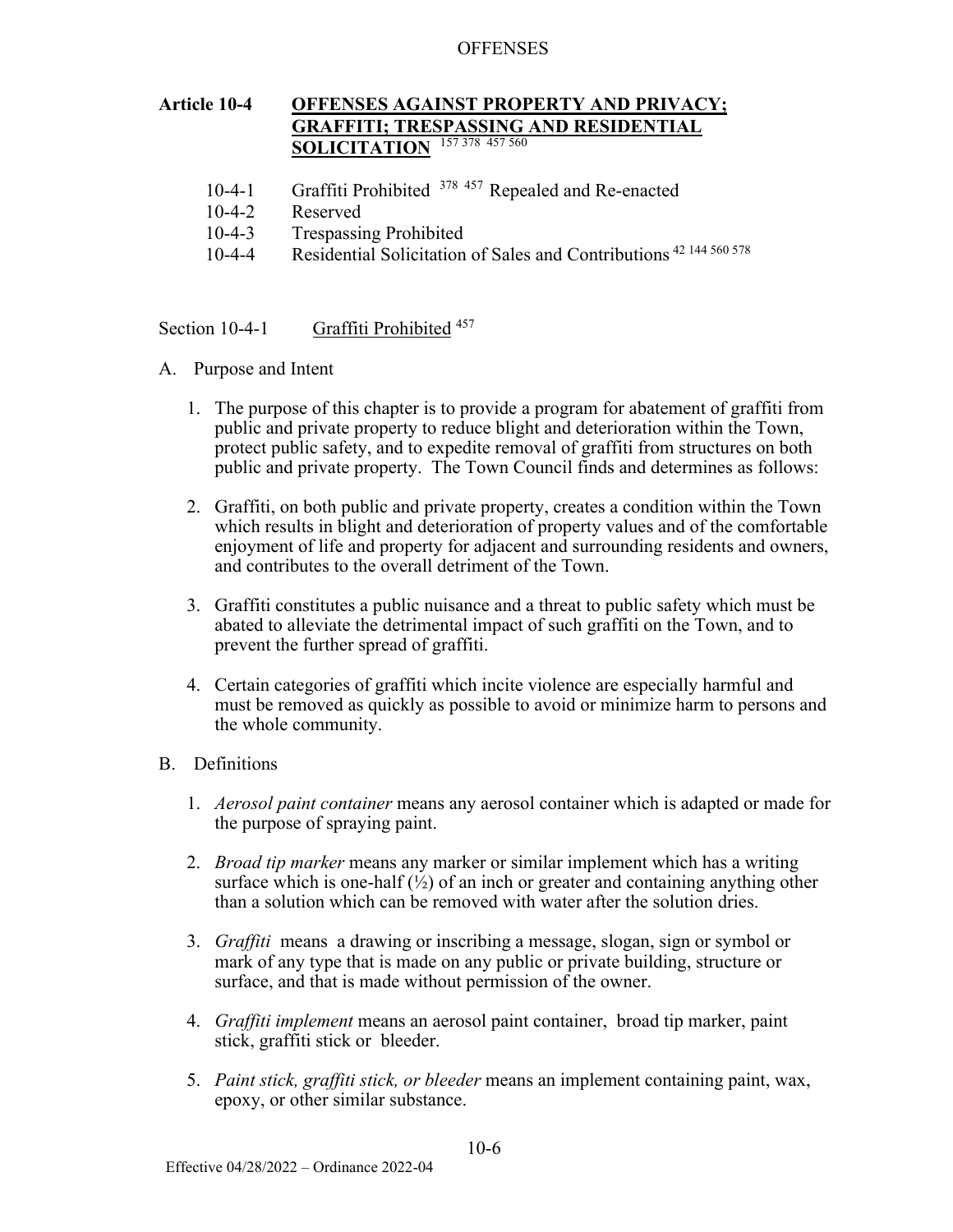- 6. *Responsible party* means an owner, occupant, lessor, lessee, manager, licensee, or other person having the right to control such property.
- C. Possession of Graffiti Implements Prohibited
	- 1. No person shall knowingly possess any graffiti implement with the intent to use the implement for the purpose of committing criminal damage.
	- 2. Violation of this section by an adult is a class 1 misdemeanor, punishable by a term of not less than forty-eight (48) hours in jail and not less than eighty (80) hours of community service. Violation of this section by a juvenile is a class 1 misdemeanor, punishable as provided for in Title 8, Arizona Revised Statutes.
- D. Graffiti Prohibition and Removal
	- 1. Graffiti prohibited. All sidewalks, walls, buildings, fences, signs, and other structures or surfaces shall be kept free from graffiti when the graffiti is visible from the street or other public or private property.
	- 2. Notice of Violation. If it is determined by the city that graffiti exists on property in violation of this Ordinance, the Town shall, in writing, notify the responsible party with a notice of violation. The notice may be served by certified mail, personal service, or by posting the subject property and publishing the notice in the official Town newspaper.
	- 3. Contents of Notice of Violation. The notice of violation shall identify the property in violation, shall generally describe the location of the graffiti, and shall direct that the graffiti be abated within ten days of receipt of the notice. The notice shall state that in the event the responsible party fails to abate the graffiti within the time period specified in the notice of violation, the Town shall abate the graffiti and may bill the responsible party for the costs. The notice shall state that the responsible party may appeal the notice by filing a written notice of appeal with the Town Clerk within the same time period given to abate the graffiti. The effective date of the notice of violation shall be the date received if delivered in person or sent by certified mail, or the date of first publication, if the alternate method of service is used.
	- 4. Town's Authority to Abate. If the responsible party fails to abate the graffiti as required by the notice of violation, the Town may proceed to abate the graffiti, and may bill the responsible party for the costs thereof. The Town or its authorized private contractor is expressly authorized to enter private property and abate graffiti thereon in accordance with this section. The Town Police Department shall assist in the enforcement of this ordinance.
- E. Penalties
	- 1. Any person found guilty of violating any provision of this ordinance shall be guilty of a class one misdemeanor punishable by a fine not to exceed Two Thousand Five Hundred Dollars (\$2,500) and/or by imprisonment not to exceed six (6) months. Each day that a violation continues shall be a separate offense.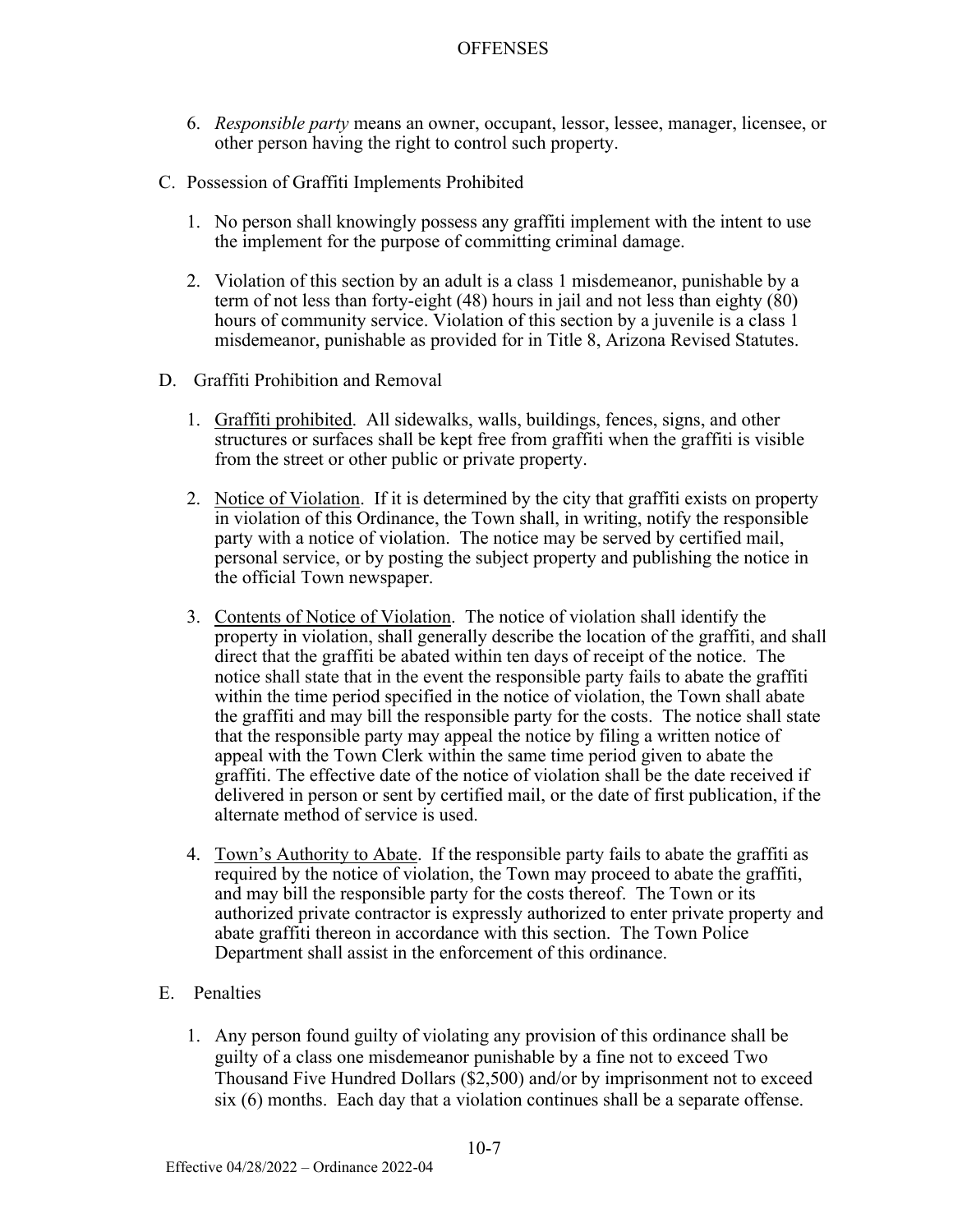- 2. A Judge shall not suspend any part or all of the imposition of any jail time, community service, or fine required by this ordinance or other applicable code provision.
- 3. At the request of the affected property owner, a Judge shall order a person convicted under this section to restore the surface upon which the graffiti was applied.
- 4. If a person other than the person convicted of violating this section has abated the graffiti, then a Judge shall order reimbursement of the cost of said abatement as restitution.
- 5. If any section, subsection, sentence, clause, phrase or portion of this ordinance or any part of these amendments to the Town Code adopted herein by reference is for any reason held to be invalid or unconstitutional by the decision of any court of competent jurisdiction, such decision shall not affect the validity of the remaining portions thereof.

Section 10-4-2 Reserved

Section 10-4-3 Trespassing Prohibited

A person is guilty of the offense of trespassing and shall be punished as provided by Article 10-6 of the Town Code if such person willfully enters the privately owned real property of another without the express or implied permission of the owner or lawful occupant of such real property under any of the following circumstances:

- A. The person enters any house, garage, barn, shed, office, store, residence, greenhouse, tack room, or other building on the subject real property.
- B. The owner or lawful occupant of the subject real property had previously requested that the person charged under this section not enter the subject real property, and this request had in fact been communicated to the person charged.
- C. The owner or lawful occupant of the subject real property asked the person charged under this section to leave the subject real property, and this request had in fact been communicated to the person charged and thereafter the person charged failed to promptly leave the subject real property.
- D. The person remains on the subject real property for ten minutes or longer.
- E. The person causes any damage or harm to the subject real property or fixtures or to any personal property thereon.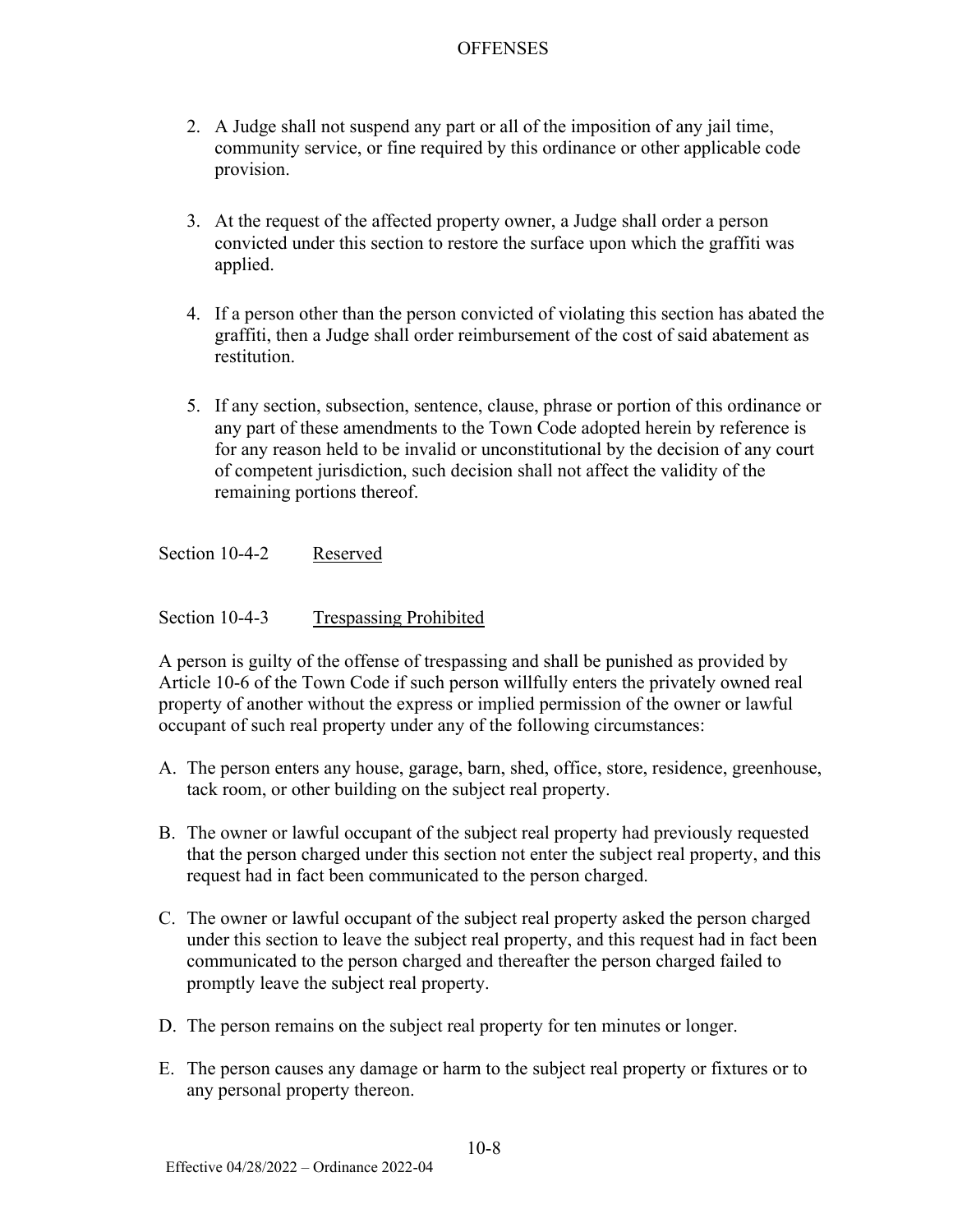- F. The owner or lawful occupant of the subject real property has posted or caused to be posted a sign or signs which conspicuously state "no trespassing" or other words which clearly indicate that trespassing is contrary to the wishes of the owner or lawful occupant of the subject real property and the person charged under this section was aware or should have been aware of such a sign or signs.
- G. The person intentionally activates a burglar or fire alarm or electronic security system with the intent to harass the owner or lawful occupant of the subject real property or to harass the private company, firm, or person employed to monitor the system.

Section 10-4-4 Residential Solicitation of Sales and Contributions<sup>42 90 144 560 578</sup>

- A. It shall be unlawful for any person, without first obtaining a permit pursuant to paragraph E, to go to the dwelling of another person with the intent to attempt to sell some product, thing or service to a person or persons at such dwelling, unless the person qualifies for one of the exemptions set forth in paragraph D.
- B. It shall be unlawful for any person, without first obtaining the permission of the dwelling resident, to throw, deposit or distribute any object**,** item or material onto the property of the dwelling resident for the purpose of selling some product, thing, or service to a person or persons at such dwelling, unless the person qualifies for the exemption set forth in paragraph D(2).
- C. For the purposes of this section, "dwelling" means any building, or portion, patio, entranceway, or front door area thereof, which is designed or used exclusively for residential purposes or purposes which are an accessory use or uses to residential use.
- D. The prohibitions of this section shall not apply to the following classes of persons:
	- 1. A person who has the permission of a resident of the subject dwelling to come to the subject dwelling.
	- 2. A person who personally and regularly delivers a newspaper to dwellings, where (a) such person is acting within the scope of, or in furtherance of, his newspaper delivery business, and (b) where the subject dwelling is within the delivery route or delivery area in which the person personally and regularly delivers such newspaper.
	- 3. Nonprofit organizations recognized as exempt from federal income tax under 26 U.S.C. 501(C)(3) unless the dwelling or lot upon which the dwelling is located displays a "no trespassing" sign or other sign indicating that solicitors, canvassers or peddlers are not welcome.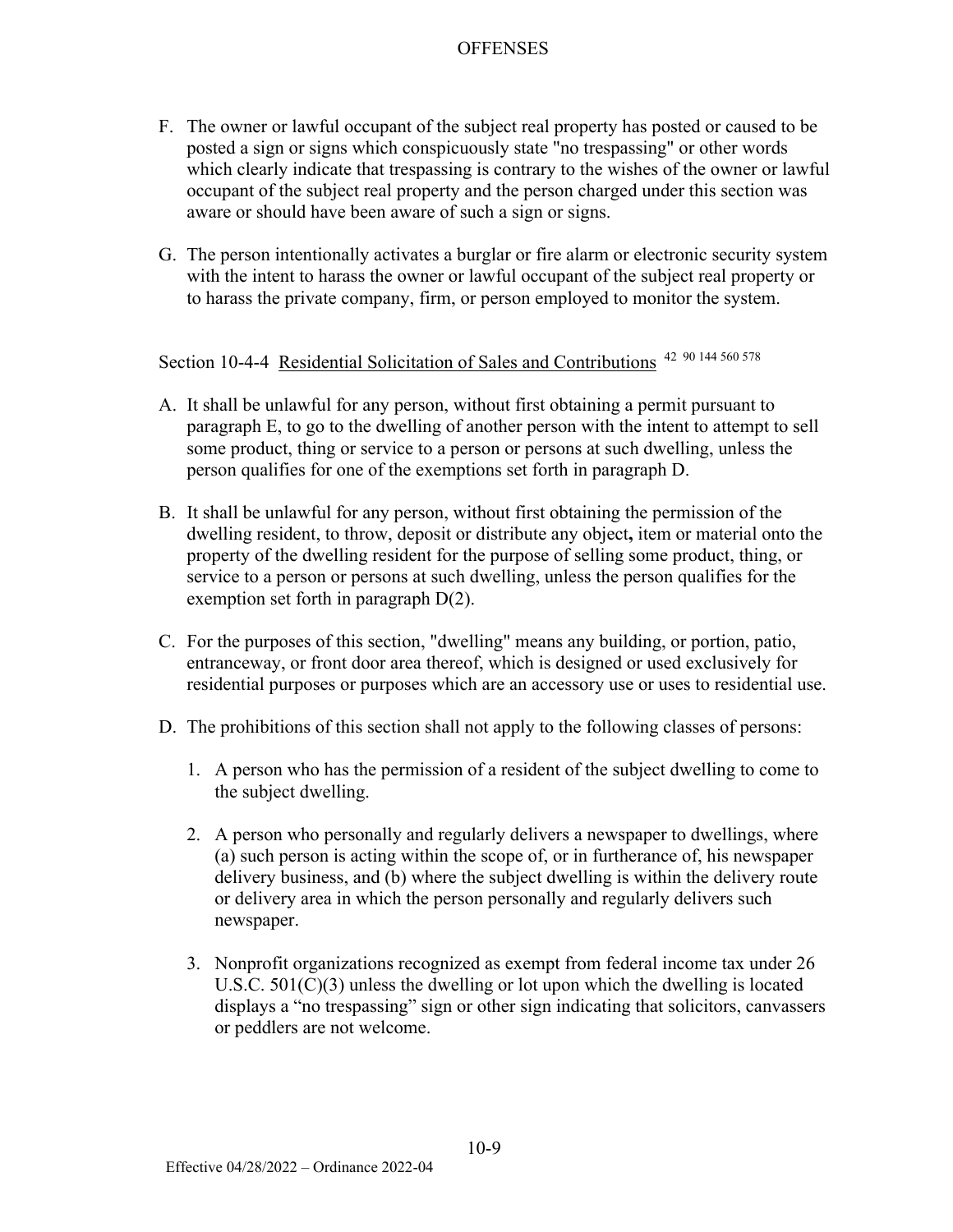- E. Any person desiring to engage in the activity described in paragraph A shall first apply to the Police Chief for a commercial solicitation permit. The application for such permit shall be on a form supplied by the Police Chief and shall include the following information: (1) name, address, date of birth, and social security number of the applicant (2) name and address of the organization, business, or other entity that the applicant represents, (3) a brief description of the nature of the business that the organization, business, or other entity is engaged in, including the goods to be sold or the services offered, (4) the name, address, and social security number of a responsible corporate officer employed by the organization, business, or other entity, (5) proof of a valid tax license if engaged in the sale of goods, and (6) presentation of a valid driver license or identification card issued to the applicant The Police Chief shall issue a commercial solicitation permit within three business days of the receipt of the completed application and fee. The solicitation permit shall be valid for a period of two weeks from the date of issuance, shall state on its face its expiration date, and shall be visibly displayed at all times by the permit holder while engaged in the activity which is the subject of the permit.
- F. No person shall go to the dwelling of another person with the intent to attempt to either (1) sell some product, thing or service to a person or persons at such dwelling, or (2) solicit or request a contribution or donation of any kind from a person or persons at such dwelling between the hour of 9:00 o'clock p.m., and the hour of 8:00 o'clock a.m. the next day.
- G. The permit application set forth in paragraph 10-4-4(E) shall be accompanied by a non-refundable fee prescribed in the Town of Paradise Valley Fee Schedule.
- H. No Person shall enter the private property of another without the express or implied permission of the owner or lawful occupant of such property if the property has posted a sign or signs which state "No Trespassing" or other words which indicate that trespassing, soliciting, canvassing, or peddling is contrary to the wishes of the owner or lawful occupant of the subject property.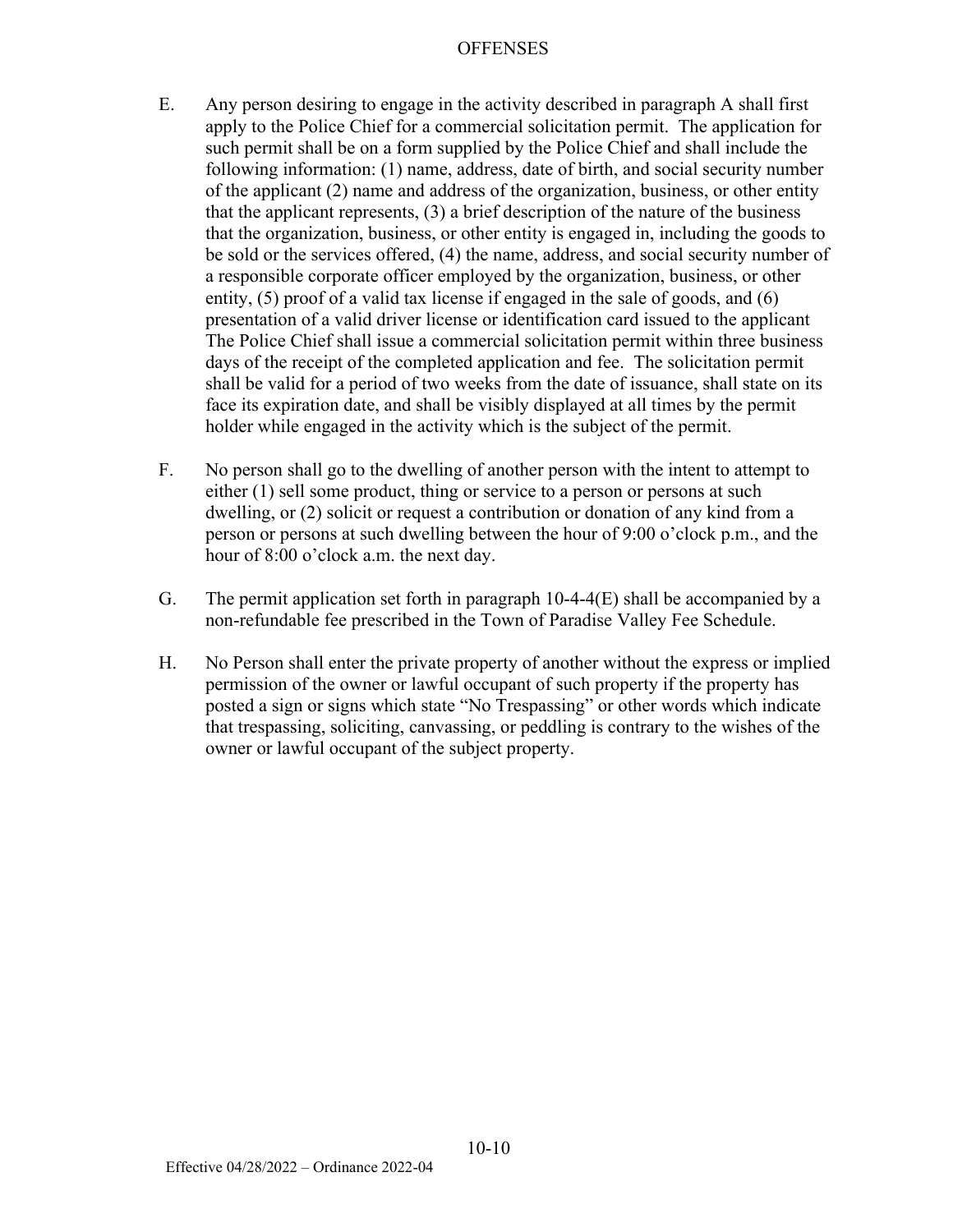#### **Article 10-5 POSSESSION OF FIREARMS; EXCEPTION** <sup>355</sup>

- 10-5-1 Definitions
- 10-5-2 Unlawful Possession
- 10-5-3 Forfeiture

Section 10-5-1 Definitions:

- 1. "Minor" means a person who is under the age of eighteen years.
- 2. "Firearm" means any loaded or unloaded pistol, revolver, rifle, shotgun or other weapon which will or is designed to or may readily be converted to expel a projectile by the action of an explosive or expanding gases, except that it does not include an air rifle, air pistol, BB gun, or a firearm in permanently inoperable condition.
- 3. "Written Consent" means written approval or permission to possess a firearm, which is on a form prescribed by the police department, signed by the minor's parent or legal guardian and notarized, and which specifically describes the firearm as follows:
	- (a) Type;
	- (b) Manufacturer;
	- (c) Caliber; and
	- (d) Serial Number

The police department shall not maintain a file or register of executed written consent forms.

Section 10-5-2 Unlawful Possession:

It shall be unlawful for a minor to possess any firearm within the Town without the written consent of the minor's parent or legal guardian. The original written consent form shall be carried by the minor any time the minor is in possession of a firearm outside the minor's residence.

Section 10-5-3 Forfeiture:

Any firearm possessed by a minor in violation of this Article shall be subject to forfeiture in the same manner as authorized by Chapter 39 of Title 13, Arizona Revised Statutes.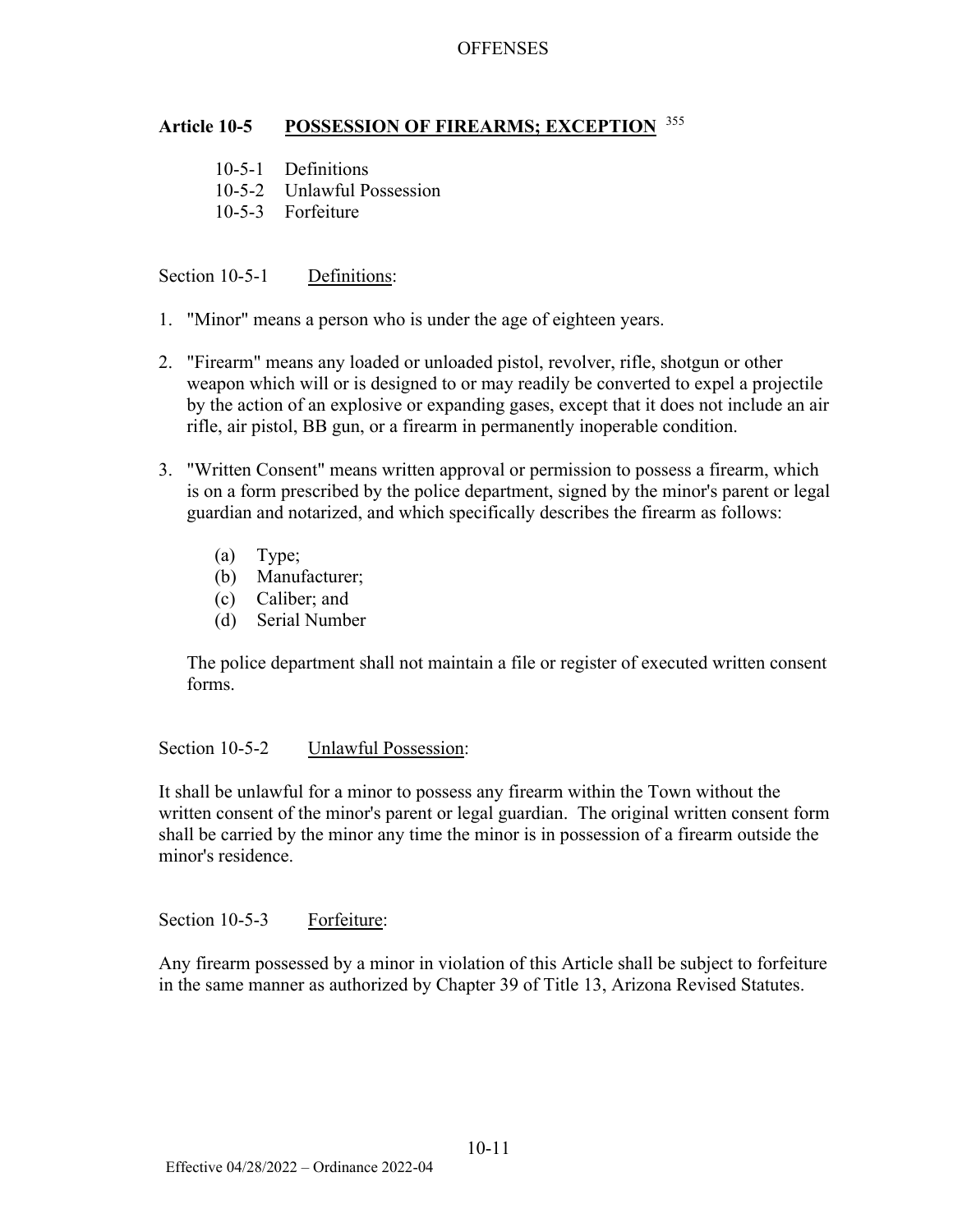# **Article 10-6 POSSESSION OF DEADLY WEAPONS AND EXPLOSIVES** <sup>352</sup>

- 10-6-1 Definitions
- 10-6-2 Unlawful Possession<sup>506</sup>
- 10-6-3 Forfeiture

#### Section 10-6-1 Definitions:

- A. "Deadly weapon" means anything designed for lethal use. The term includes a firearm.
- B. "Explosive" means any dynamite, nitroglycerin, black powder or other similar explosive material including plastic explosives and ammunition or ammunition components such as primers, percussion caps, smokeless powder, black powder and black powder substitutes used for hand loading purposes.
- C. "Firearm" means any loaded or unloaded pistol, revolver, rifle shotgun or other weapon which will or is designed to or may readily be converted to expel a projectile by the action of an explosive.

#### Article 10-6-2. Unlawful Possession

- A. No person, except those persons authorized to carry weapons pursuant to A.R.S § 13-3102(C) and security officers engaged in official Town business, shall carry any deadly weapon or explosives in the Town Hall, the Police Department building, or the Street Department facilities.
- B. Unlawful possession under this subsection is a Class One Misdemeanor.

Section 10-6-3 Forfeiture:

Any deadly weapon or explosive possessed in violation of this Article shall be subject to forfeiture in the same manner as authorized by Chapter 39 of Title 13, Arizona Revised Statutes.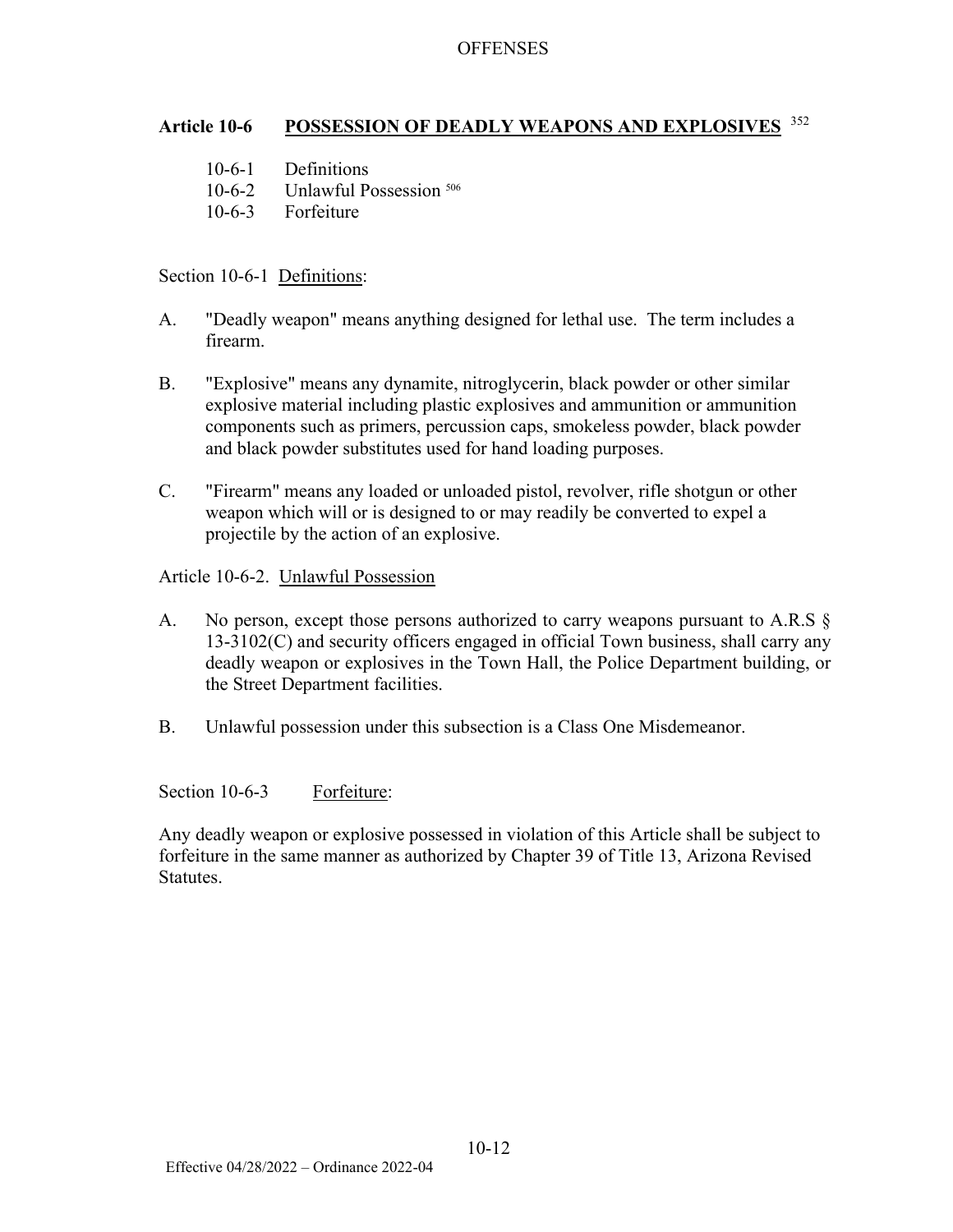### Article 10-7 CONTROL OF EXCESSIVE NOISE

| $10 - 7 - 1$ | Purpose of Article                              |
|--------------|-------------------------------------------------|
| $10 - 7 - 2$ | Definitions <sup>522 607</sup>                  |
| $10 - 7 - 3$ | Stationary or Fixed Noise Sources 607           |
| $10 - 7 - 4$ | Motor Vehicles <sup>607</sup>                   |
| $10 - 7 - 5$ | Reserved $^{2016-10}$                           |
| $10 - 7 - 6$ | Sound Level Measurement Criteria <sup>607</sup> |
| $10 - 7 - 7$ | Exemptions                                      |

Section 10-7-1 Purpose of Article

- A. The making, creating and maintaining of excessive, unnecessary, unnatural and unusual loud noises which are prolonged or unnatural in a specific time and place are considered a detriment to public health, safety, welfare and comfort, convenience and prosperity of the residents of the Town of Paradise Valley.
- B. Noises of the type described in subsection A, supra, are found to be on the increase in extent and volume within the Town of Paradise Valley. Noises are measurable and their elimination or control is considered to be a matter of legislative determination and public policy in maintaining and preserving public health, safety, welfare, prosperity, comfort, convenience, peace and quiet of the Town of Paradise Valley and its residents.
- C. It is the intent of the Town of Paradise Valley to periodically re-evaluate stated quantitative noise level limits and the other standards established by state and federal agencies as well as those contained in this noise control ordinance; the right to adjust such standards in accordance with future developments in the technology and state of the art is retained by the Town of Paradise Valley within its Town limits.

Section 10-7-2  $\qquad$  Definitions <sup>522 607</sup>

In this Article, unless the contents otherwise require:

- 1. "A" Band level means the total sound level of all noise as measured with a sound level meter using the A-weighted scale. The unit of measurement is the dB (A).
- 2. "Ambient Noise" means the all-encompassing noise associated with a given environment, being usually a composite of sounds from many sources, near and far as measured on an A-weighted scale. For the purpose of this chapter, ambient noise level is the A-weighted level obtained when the noise level is averaged over a period of fifteen (15) minutes, without inclusion of the noise generated from the isolated identifiable alleged violation noise source, at the location and time of day near that at which a comparison is to be made.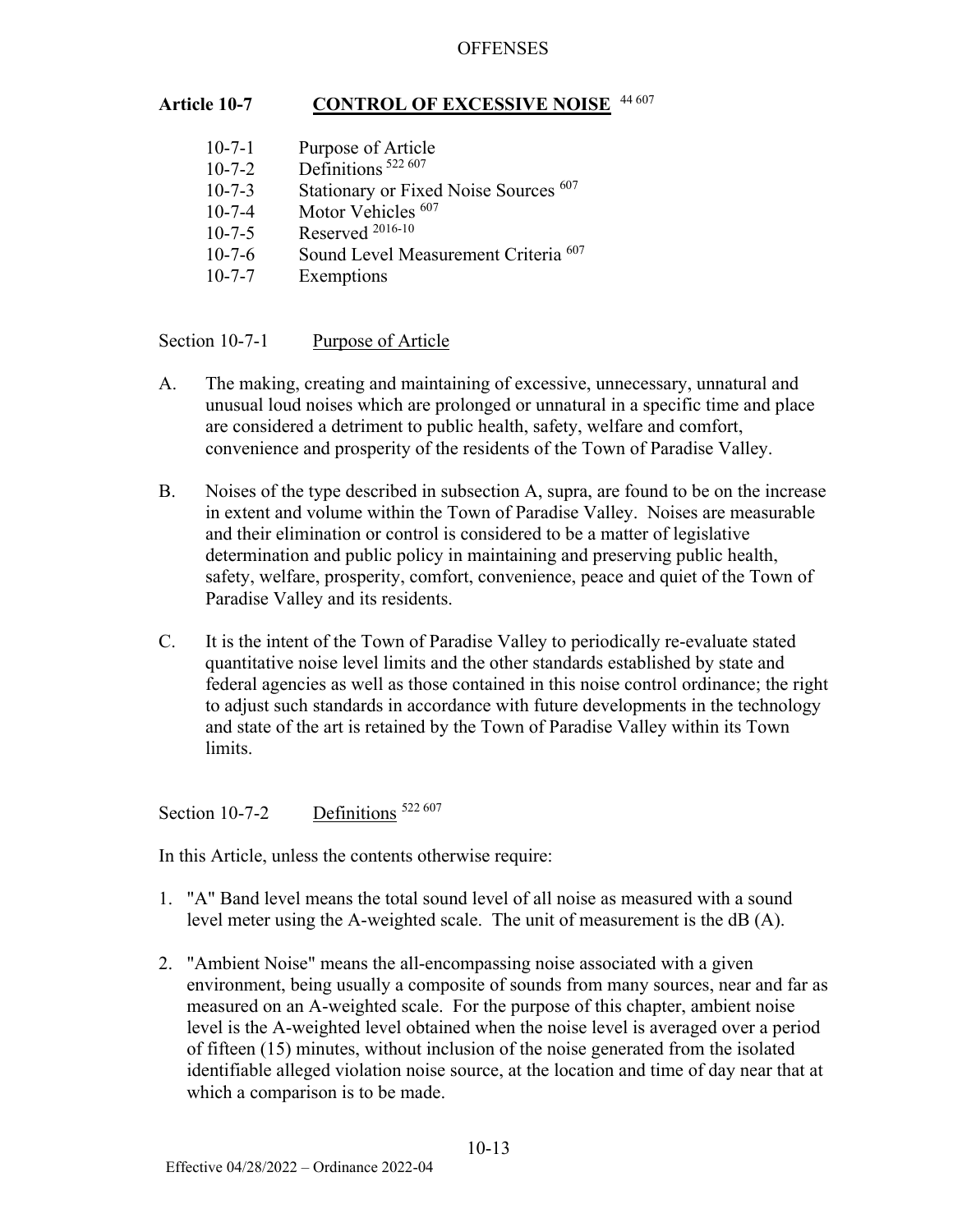- 3. "ANSI" means the American National Standards Institute or its successor bodies. All acoustical terminology shall be that contained in ANSI Specifications for Sound Level Meters S1.4-1983, or its successor.
- 4. "Decibel" means a logarithmic unit of measurement which indicates the ratio between two quantities commonly referred to as electric or sound energy levels, or pressure levels. One decibel on the A-weighted scale is abbreviated "dB (A)."
- 5. "Essential services" means the erection, construction, alteration or maintenance by public utilities, municipal departments or commissions, or any governmental agencies of underground or overhead gas, electrical, steam or water transmission or distribution system, collection, communication, supply or disposal system, including poles, wires, mains, drains, sewers, pipes, conduits, cables, fire alarm boxes, police call boxes, traffic signals, hydrants, towers, electrical substations, telephone exchange buildings, gas regulator stations, connection therewith, reasonably necessary for the furnishing of utility service by such public utilities, municipal departments, commissions or any governmental agencies, or for the public health, safety or welfare.
- 6. "Fluctuating noise" means a noise whose sound pressure level varies significantly but does not equal the ambient environmental level more than once during the period of observation.
- 7. "IEC" means International Electrotechnical Commission or its successor bodies.
- 8. "Impulse noise" means brief excursions of sound pressure which significantly exceed the ambient environmental sound pressure. The duration of a single impulse is less than one second.
- 9. "Intermittent noise" means a noise whose sound pressure level equals the ambient environmental level two or more times during the period of observation. The periods of time during which the level of the noise remains at an essentially constant value different from that of the ambient noise level is on the order of one second or more.
- 10. "Legal holidays" means Christmas Day, New Year's Day, Martin Luther King Day, Memorial Day, Independence Day, Labor Day, Veteran's Day, and Thanksgiving Day.
- 11. "Motor vehicle" means any passenger vehicle, truck, truck-trailer, trailer, cycle, or semi-trailer propelled or drawn by mechanical power.
- 12. "Person" means every natural person, firm, partnership, association or corporation which may own, operate or control those devices or facilities herein described.
- 13. "Repetitive impulse noise" means more than five impulses per hour.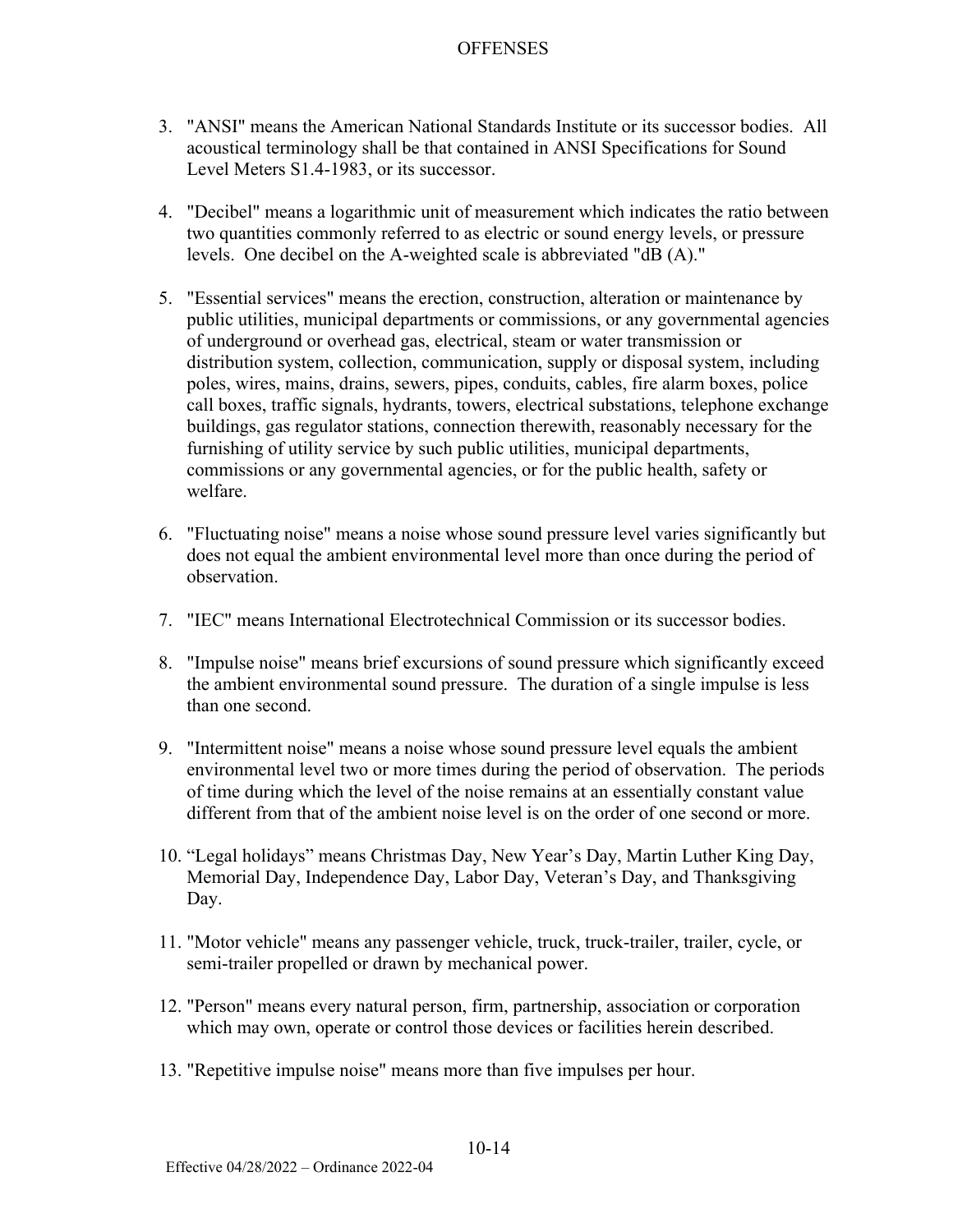- 14. "SAE" means Society of Automotive Engineers or its successor bodies.
- 15. "Sound level" or "noise level" means, for airborne sound, a weighted sound pressure level, obtained by the use of metering characteristics and A-weighting as specified in the referenced standards. Whenever the A-weighted scale is employed, it must be indicated.
- 16. "Sound level meter" means an instrument including a microphone, an amplifier, an output meter, and frequency weighing networks for the measurement of sound levels which satisfies the pertinent requirements in ANSI S1.4-1983, or its successor.
- 17. "Sound pressure level" of a sound, in decibels, means 20 times the logarithm to the base 10 of the ratio of the pressure of this sound to the reference sound pressure having the value of 2 x  $10^{-4}$  dynes per square centimeter.
- 18. "Steady noise" means a noise whose level remains essentially constant.
- 19. "Sunset and Sunrise" shall be as determined by the U.S. Naval Observatory Standards Sunset and Sunrise Table.

| Section $10-7-3$ | Stationary or Fixed Noise Sources <sup>607</sup> |
|------------------|--------------------------------------------------|
|                  |                                                  |

# **TABLE 1**

Limiting noise levels for stationary sources

|                                      | <b>MAXIMUM ALLOWABLE</b>  |
|--------------------------------------|---------------------------|
| <b>TIME</b>                          | <b>NOISE LEVEL dB</b> (A) |
| 7:00 a.m. to $10:00$ p.m.            | 56                        |
| 10:00 p.m. to $7:00$ a.m. and on all |                           |
| Sundays and specified legal holidays | 45                        |

Table 1 sets forth the noise level limits for stationary sources, and it is unlawful to project a sound or noise, except those caused by motor vehicles, from one property into another in excess of the stated limits.

- 1. All measurements of noise levels shall be made at the property line of the property on which said noise is generated or perceived, as appropriate, at an elevation of not less than four (4) feet above ground level.
- 2. Noise level limits specified in this section shall not apply to residential air conditioning equipment and swimming pool filtering equipment when functioning in accord with manufacturer's specifications and maintained in proper operating condition.

Section 10-7-4 Motor Vehicles <sup>607</sup>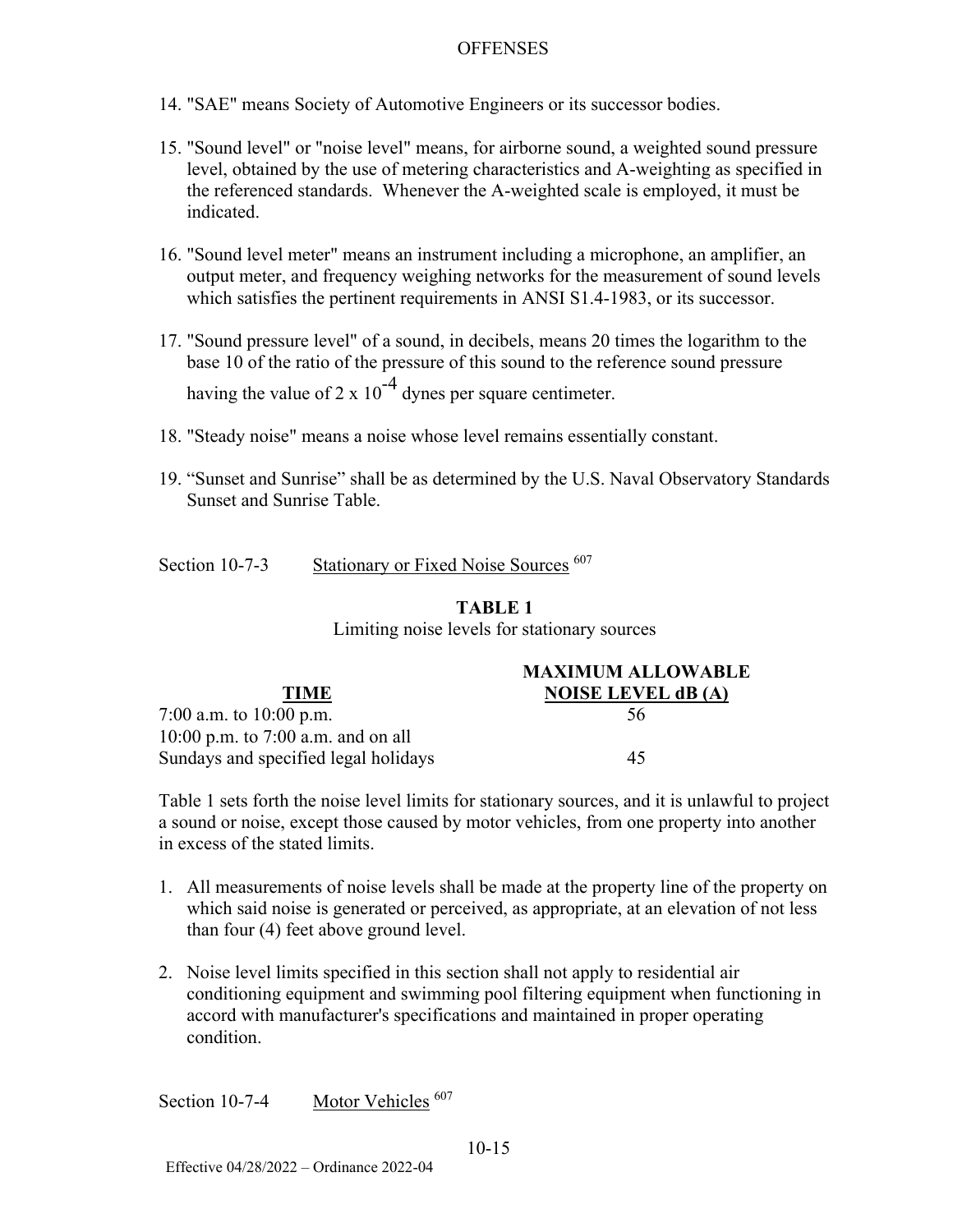# **TABLE 2**

1. Any motor vehicle operated on any public street

2. Any recreation-type motor vehicle operated on any site not located on a

#### **TYPE OF VEHICLE MAXIMUM ALLOWABLE NOISE LEVEL**

79 dB (A) when posted speed limit is 35 mph or less or 82 dB (A) when posted speed limit is over 35 mph

- 82 dB (A)
- public street or highway, whether or not registered for road use by the State of Arizona (includes recreational vehicles, sandbuggies, go-karts, trail bikes, minibikes, all-terrain vehicles, but excludes construction equipment)
- A. No motor vehicle of a type described in Table 2 shall be operated at any time or under any conditions that shall exceed stated limits specified in Table 2. This table shall conform with the federal and state regulations whenever applicable.
- B. Every motor vehicle shall be equipped at all times with a muffler in good working condition to prevent excessive or unusual noise. No person shall use a muffler cut-out, bypass or similar device upon a motor vehicle on a Town street.
- C. Noise levels shall be measured at a distance of not less than fifty feet from the center line of vehicle travel and shall be measured in conformance with ANSI S1.4-1983, or its successor, and with SAE Standard J-184; the sound level meter used for such measurements must be set for fast response on the A-weighted scale.

Section 10-7-5 Reserved <sup>2016-10</sup>

Section 10-7-6 Sound Level Measurement Criteria <sup>607</sup>

For the purpose of enforcement of the provisions of this Article, noise levels of alleged violations shall be measured on the A-weighted scale with a sound level meter satisfying at least the applicable requirements for Type 2 sound level meters as defined in ANSI S1.4-1983, or its successor. The meter shall be set for slow response speed, except that for impulse noises or rapidly varying sound levels (motor vehicles), fast response speed may be used. Prior to measurement, the meter shall be verified, and adjusted to ` 0.3 decibel by means of an acoustical calibrator.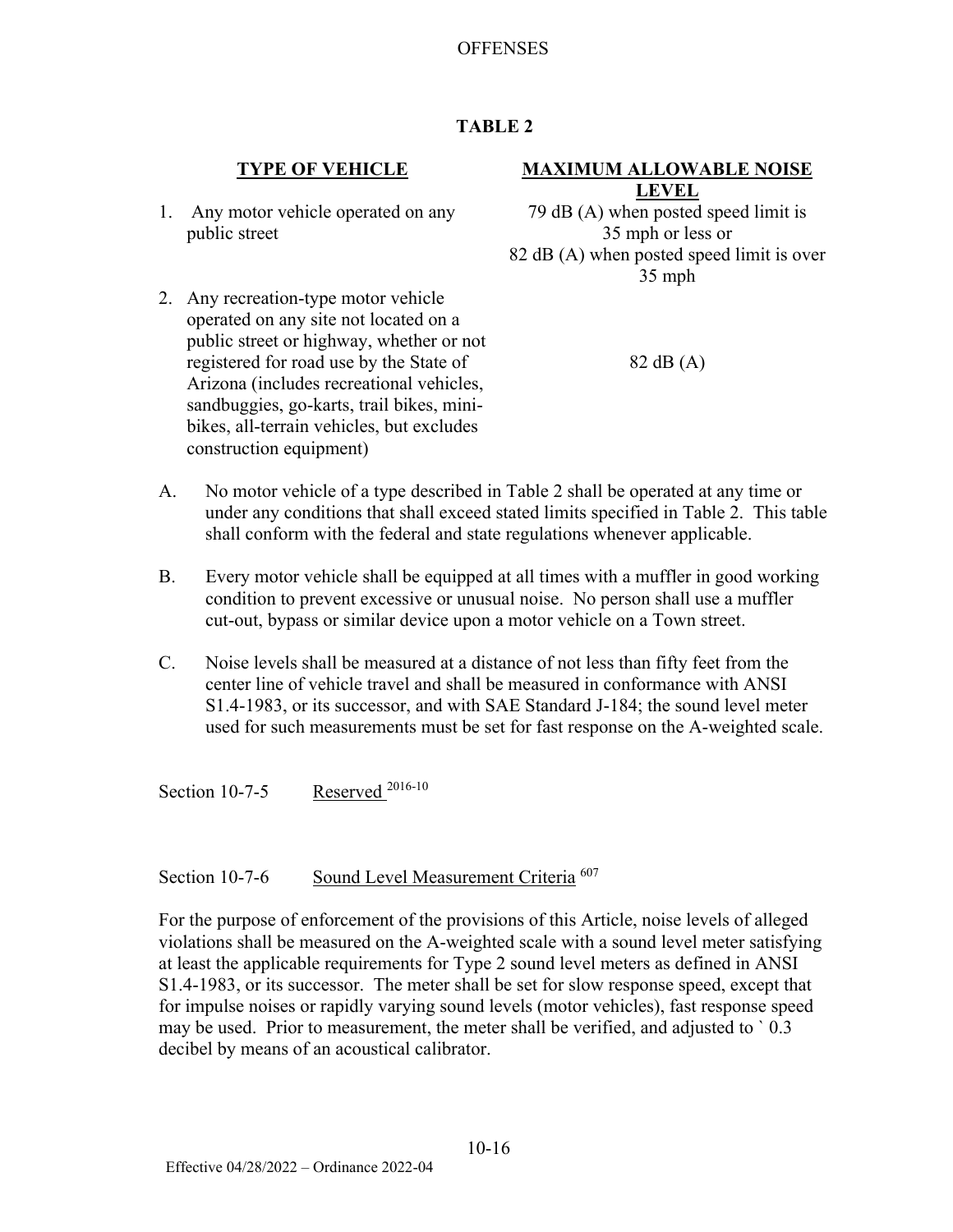Measurements recorded shall be taken so as to provide a proper representation of the noise source. The microphone during measurement shall be positioned so as not to create any unnatural enhancement or diminution of the measured noise. A windscreen for the microphone shall be used when required. When measuring the sound level of alleged violations sporadic noise sources such as aircraft and emergency vehicles shall not be considered.

# Section 10-7-7 Exemptions <sup>693</sup>

- A. Under unusual circumstances not specified in this ordinance, at the discretion of the Town Manager, time and day restrictions may be waived, and a noise level may exceed the ranges specified in Tables 1 and 2, supra.
- B. The following noise sources, activities and uses shall be exempt from the noise regulations specified in this Article:
	- 1. Noises of safety signals, warning devices, and emergency pressure relief valves.
	- 2. Noises resulting from any authorized emergency vehicle when responding to an emergency call or acting in time of emergency.
	- 3. Noises resulting from work on essential services as defined in Section 10-7-2 (5), supra.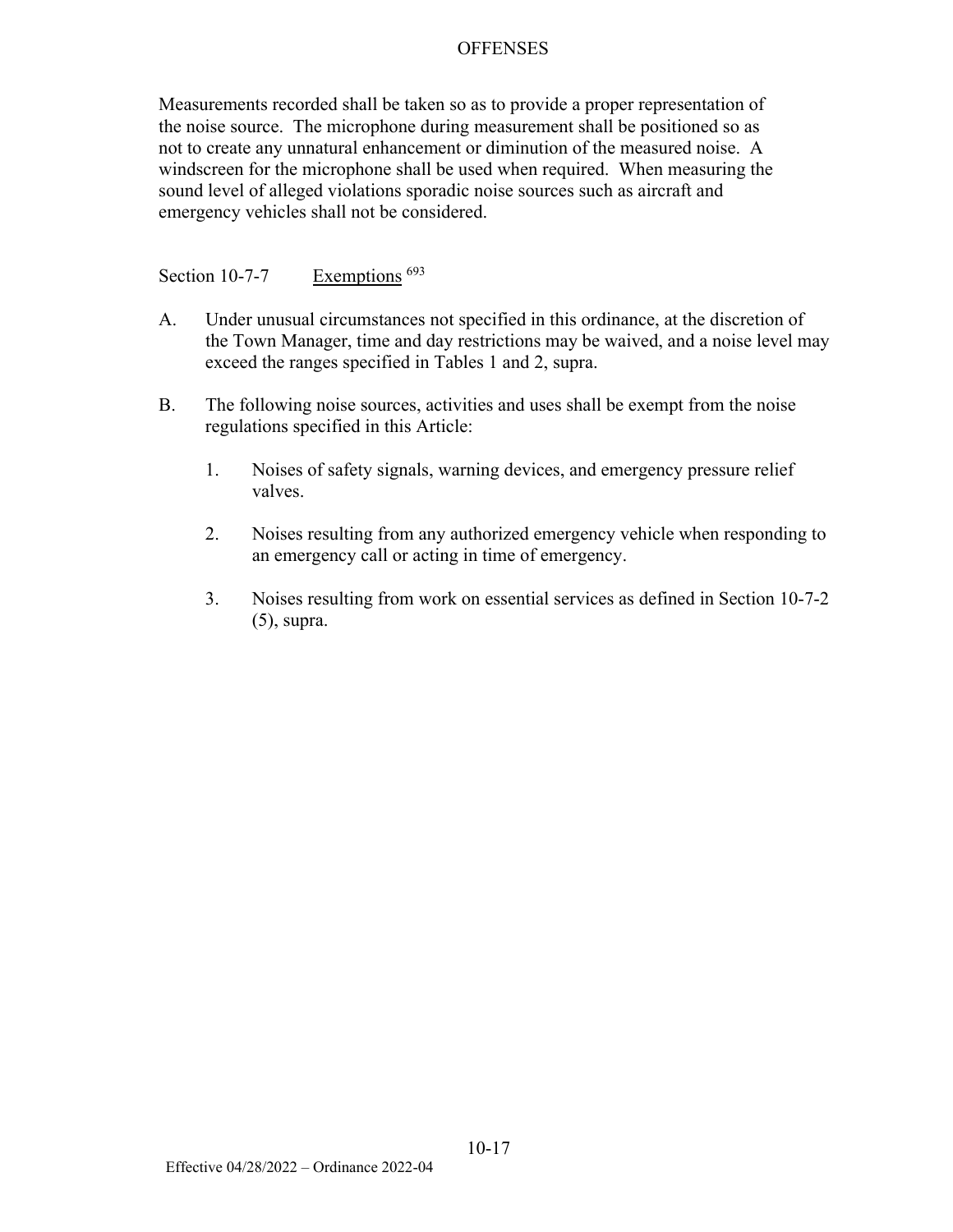# **Article 10-8 CURFEW HOURS FOR MINORS**<sup>399</sup>

| $10 - 8 - 1$ | Definitions         |
|--------------|---------------------|
| $10 - 8 - 2$ | <b>Offenses</b>     |
| $10 - 8 - 3$ | Defenses/Exceptions |
| $10 - 8 - 4$ | Enforcement         |

Section 10-8-1 Definitions

In this Section unless the context otherwise requires:

- 1. "Emergency" means an unforeseen combination of circumstances or the resulting state that calls for immediate action.
- 2. "Guardian" means a person who, under court order, is the guardian of the person of a minor or a public or private agency with whom a minor has been placed by an authorized agency or court; or least 21 years of age and authorized by a parent or guardian to have the care and custody of a minor.
- 3. "Insufficient control" means failure to exercise reasonable care and diligence in the supervision of the juvenile.
- 4. "Minor" means any person under eighteen years of age.
- 5. "Parent" means a person who is a natural parent, adoptive parent or step-parent of another person.

Section 10-8-2 Offenses

- 1. It is unlawful for any minor under the age of sixteen years to be in, about, or upon any place in the town away from the property where the youth resides between the hours of 10:00 P.M. and 5:00 A.M. of the following day.
- 2. It is unlawful for any minor sixteen years of age or older and under the age of eighteen years, to be in, about, or upon any place in the town away from the property where the child resides between the hours of 12:00 A.M. and 5:00 A.M.
- 3. It is unlawful for a parent or guardian of a minor to knowingly permit, or by insufficient control, allow a minor to violate Section 10-8-2-1 or Section 10-8-2-2 as listed above.
- 4. It is unlawful for a parent, guardian or other person having the care, custody or supervision of the minor to fail or refuse to take custody of the minor after such demand is made upon him by a law enforcement officer who arrests the minor for violation of Section 10-8-2-1 or 10-8-2-2 as listed above.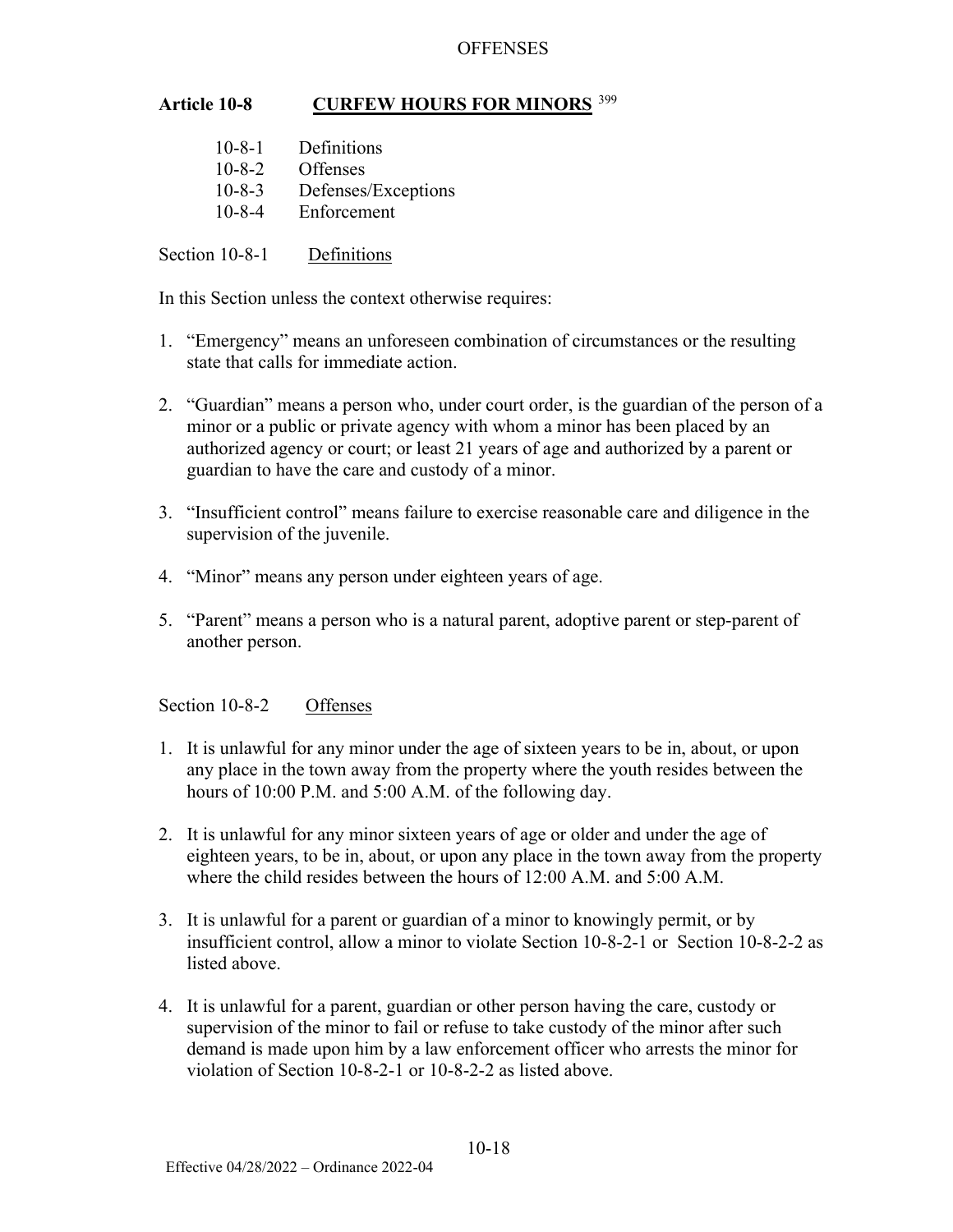#### Section 10-8-3 Defenses/Exceptions

It is a defense to prosecution under Section 10-8-2, including 10-2-8-3, of this section that the minor was:

- 1. Accompanied by the minor's parent or guardian.
- 2. With prior permission of the parent or guardian, in a motor vehicle involved in interstate travel.
- 3. With prior permission of the parent or guardian, in an employment activity or going to or returning home from an employment activity without any detour or stop by the most direct route.
- 4. Involved in an emergency.
- 5. With prior permission of the parent or guardian, was engaged in reasonable, legitimate, and specific business and/or activity. Examples include, but are not limited to, a juvenile with prior permission of the parent or guardian, attending an official school, religious or other recreational activity supervised by adults who take responsibility for the minor, or going to or returning home from an official school, religious or other recreational activity supervised by adults who take responsibility for the minor.
- 6. With prior permission of the parent or guardian, engaged in a reasonable and legitimate exercise of First Amendment rights protected by the United States Constitution.
- 7. Married and 16 years of age or over, or in the military.
- 8. On the sidewalk abutting their residence or on the next door neighbor's property with the consent of the neighbor.

Section 10-8-4 Enforcement

- 1. Before taking any enforcement action under this section, a police officer shall attempt to ascertain the apparent offender's age and reason for being in the place. The officer shall not issue a citation or make an arrest under this section unless the officer reasonably believes that an offense has occurred and that, based upon the circumstances, the minor's responses and minor's conduct no defense as provided in subsection C of this section is probably present.
- 2. In addition to any other powers he/she may have, any law enforcement officer who arrests a minor for violating any of the provisions of Section 10-8-2-1 or 10-8-2-2 is also hereby empowered to demand of the parent, guardian or other person having the care, custody or supervision of the minor that such parent, guardian or other person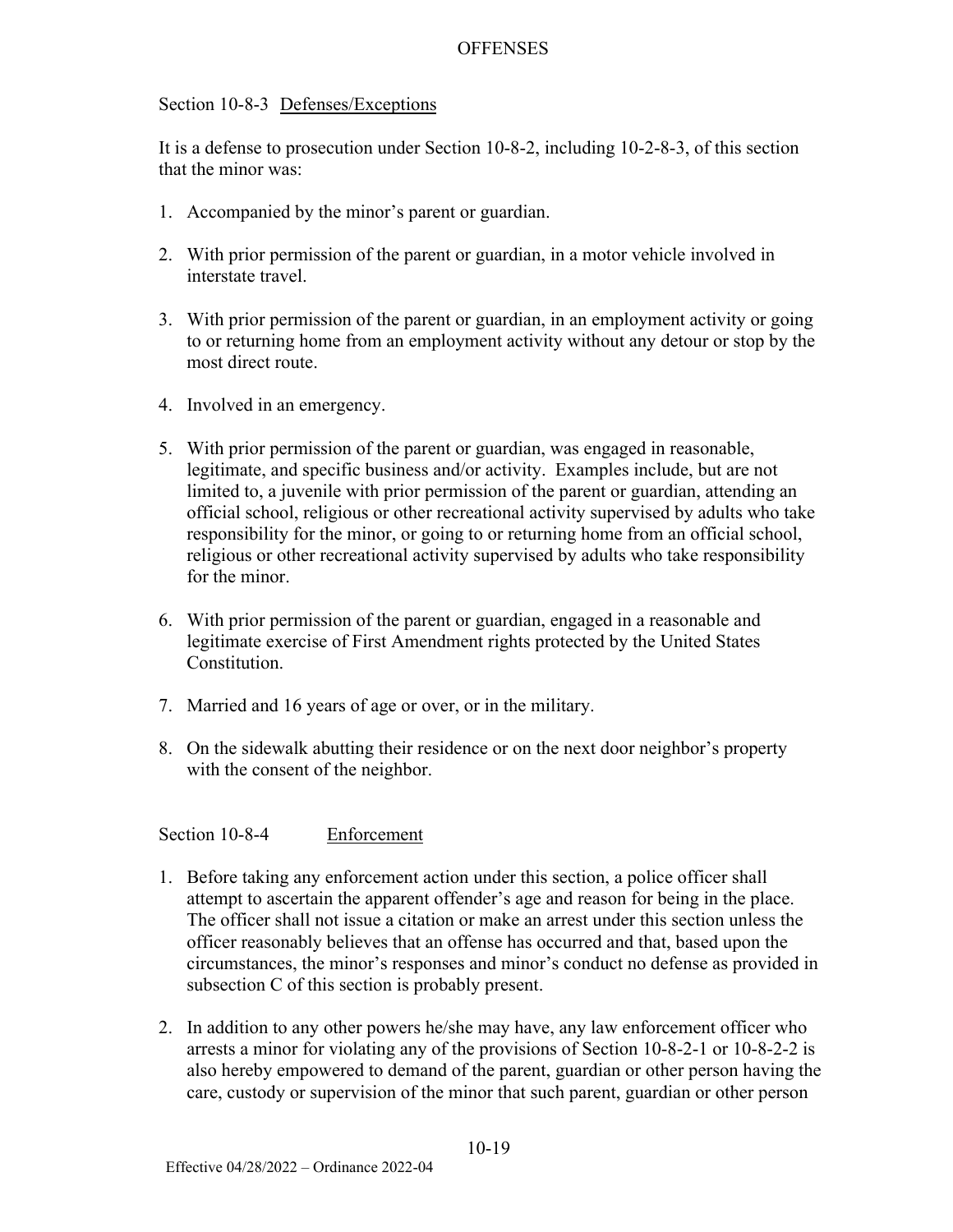come and take the minor into custody. The law enforcement officer is also empowered to take the minor to a designated location where arrangements can be made for a parent, guardian or other appropriate party to take the minor into custody. Should there be a failure of the parent, guardian or other person to take custody of such minor, the officer may then be empowered to take the minor home.

#### **Article 10-9 GAMBLING** <sup>131</sup>

| $10-9-1$  | Definitions                                     |
|-----------|-------------------------------------------------|
| $10-9-2$  | Exclusions                                      |
| $10-9-3$  | Promotion of Gambling; Classification           |
| $10-9-4$  | Benefiting from Gambling; Classification        |
| $10-9-5$  | Accepting Bets; Wagers; Classification          |
| $10-9-6$  | Possession of a Gambling Device; Classification |
| $10-9-7$  | Possession of Gambling Records; Classification  |
| $10-9-8$  | Presumption                                     |
| $10-9-9$  | Seizure; Exception; Definition                  |
| $10-9-10$ | Forfeiture                                      |

Section 10-9-1 Definitions

In this Article, unless the context otherwise requires:

- 1. "Amusement gambling" means gambling involving a device, game or contest which is played for entertainment if all of the following apply:
	- (a) All players actively participate in the game or contest or with the device.
	- (b) The outcome is not in the control to any material degree of any person other than the player or players.
	- (c) The prizes are not offered as a lure to separate the player or players from their money.
	- (d) Either of the following:

 (i) No benefit is given to the player or players other than an immediate and unrecorded right to replay which is not exchangeable for value.

 (ii) The gambling is an athletic event and no person other than the player or players derives a profit or chance of a profit from the money paid to gamble by the player or players.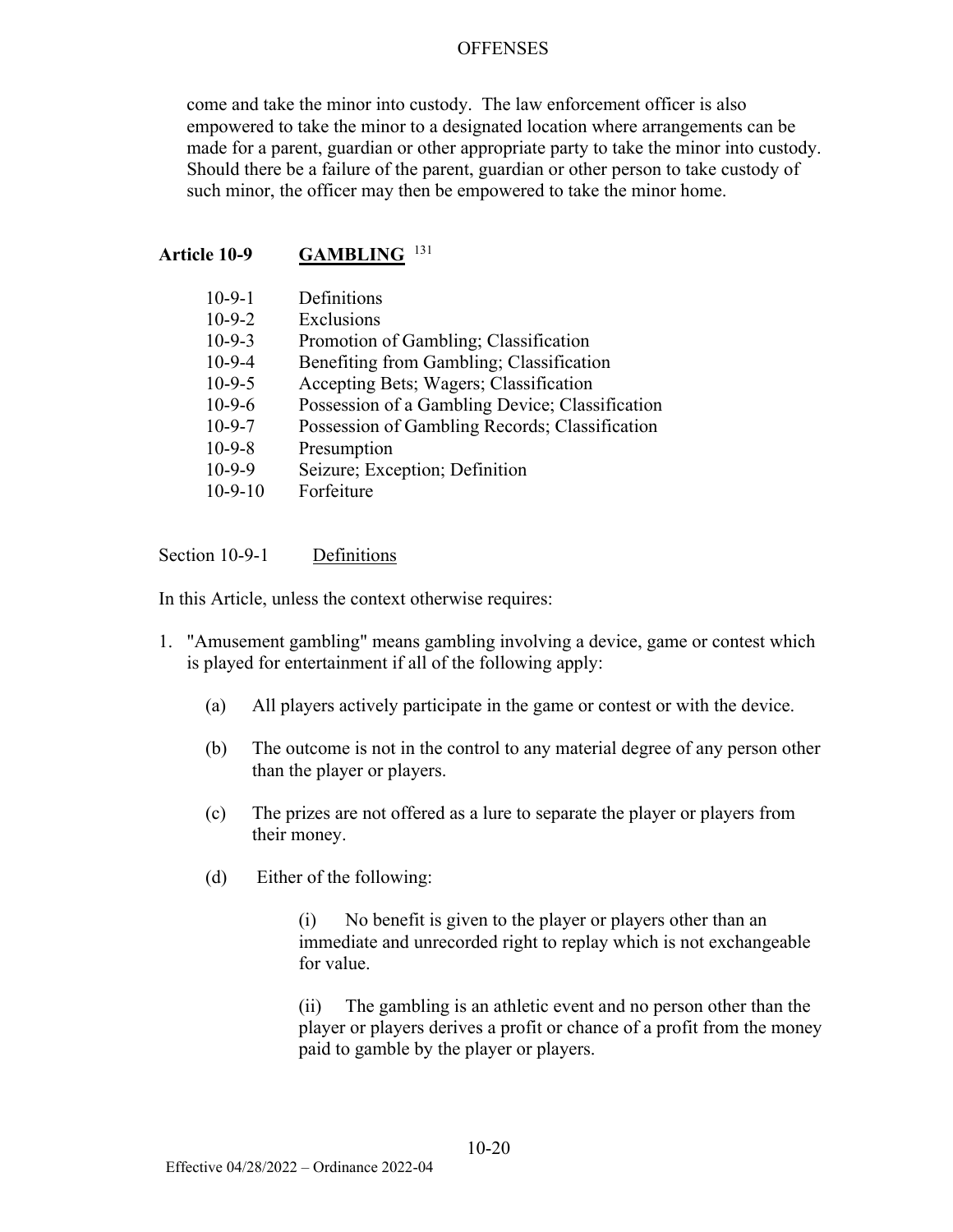- 2. "Gambling" means an act of risking or giving something of value for the opportunity to obtain a benefit from a game or contest of chance or skill or a future contingent event but does not include bona fide business transactions which are valid under the law of contracts including contracts for the purchase or sale at a future date of securities or commodities, contracts of indemnity or guarantee, and life, health or accident insurance.
- 3. "Player" means a natural person who participates in gambling.
- 4. "Regulated gambling" means gambling to which all of the following apply:
	- (a) It is authorized and controlled in accordance with a statute or rule of this state or of the United States.
	- (b) All Federal, state or local taxes, fees and charges in lieu of taxes have been paid by the entity on any activity arising out of or in connection with the gambling.
	- (c) If conducted by an organization which is exempt from taxation of income under A.R.S. Section 43-1201, the organization's records are open to public inspection.
- 5. "Social gambling" means gambling which is not conducted as a business and involves players who compete on equal terms with each other in a gamble if all of the following apply:
	- (a) No player receives, or becomes entitled to receive, any benefit, directly or indirectly, other than his winnings from the gamble.
	- (b) No other person receives, or becomes entitled to receive, any benefit, directly or indirectly, from the gambling activity.
	- (c) None of the players are below the age of majority.

# Section 10-9-2 Exclusions

- 1. The following conduct is not unlawful under the provisions of this Article:
	- (a) Amusement gambling.
	- (b) Social gambling.
	- (c) Regulated gambling if the gambling is conducted in accordance with the statutes or rules governing the gambling.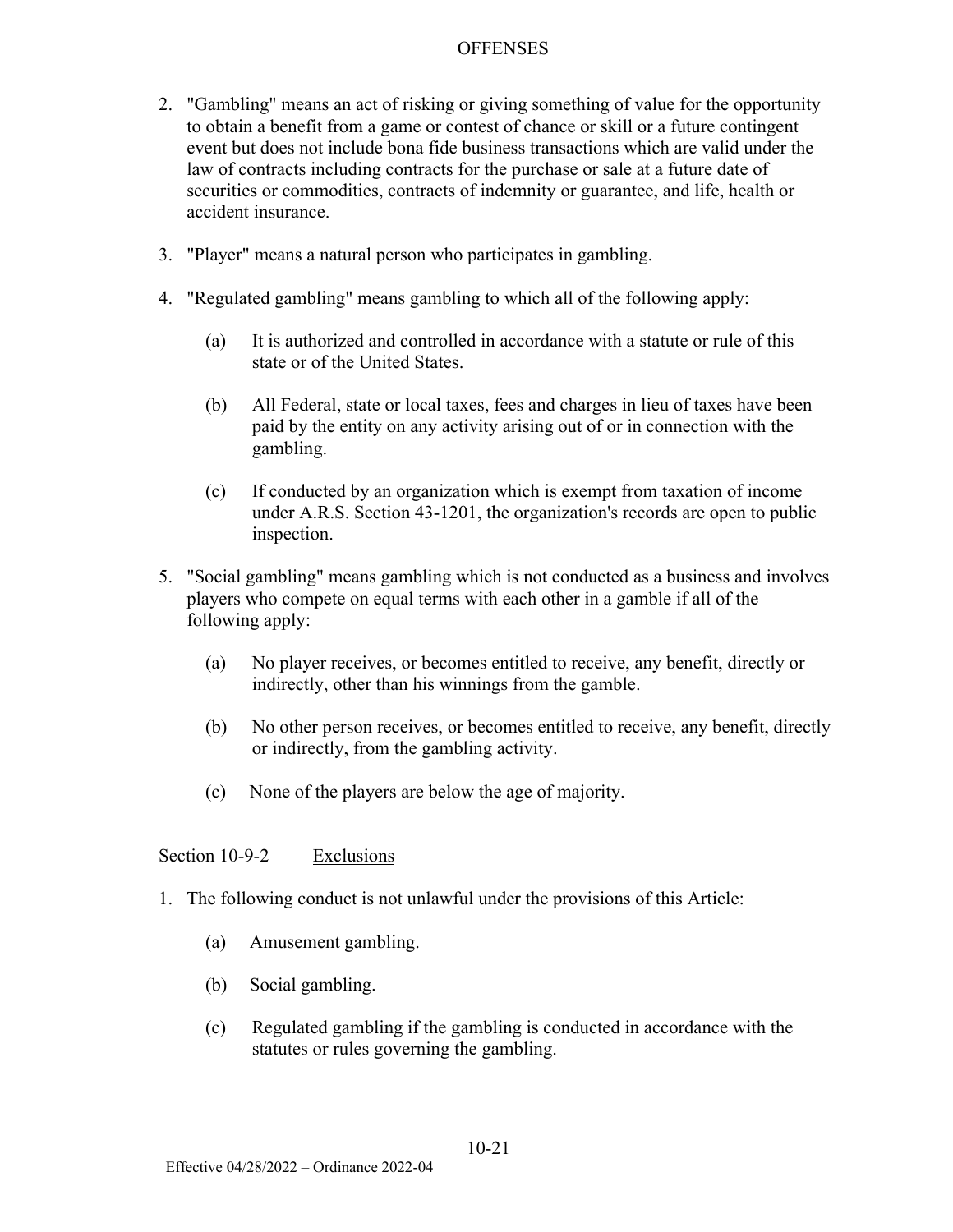- 2. An organization which has qualified for an exemption from taxation of income under paragraphs 1, 2, 4, 5, 6, 7, or 11 of A.R.S. Section 43-1201, may conduct a raffle that is subject to the following restrictions:
	- (a) The organization shall maintain nonprofit status and no member, director, officer, employee or agent of the organization may receive any direct or indirect pecuniary benefit other than being able to participate in the raffle on a basis equal to all other participants.
	- (b) The nonprofit organization shall have been in existence continuously in this state for a five year period immediately before conducting the raffle.
	- (c) No person except a bona fide local member of the sponsoring organization may participate directly or indirectly in the management, sales or operation of the raffle.
- 3. A state, county or local historical society designated by this state or any county, city or town to conduct a raffle may conduct the raffle subject to the following conditions:
	- (a) No member, director, officer, employee or agent of the historical society may receive any direct or indirect pecuniary benefit other than being able to participate in the raffle on a basis equal to all other participants.
	- (b) The historical society must have been in existence continuously in this state for a five year period immediately before conducting the raffle.
	- (c) No person except a bona fide local member of the sponsoring historical society may participate directly or indirectly in the management, sales or operation of the raffle.

Section 10-9-3 Promotion of Gambling; Classification

- 1. Except for amusement, regulated or social gambling, a person commits promotion of gambling if he knowingly does either of the following for a benefit:
	- (a) Conducts, organizes, manages, directs, supervises or finances gambling.
	- (b) Furnishes advice or assistance for the conduct, organization, management, direction, supervision or financing of gambling.
- 2. Promotion of gambling is a Class 1 Misdemeanor.

Section 10-9-4 Benefiting from Gambling; Classification

1. Except for amusement or regulated gambling, a person commits benefiting from gambling if he knowingly obtains any benefit from gambling.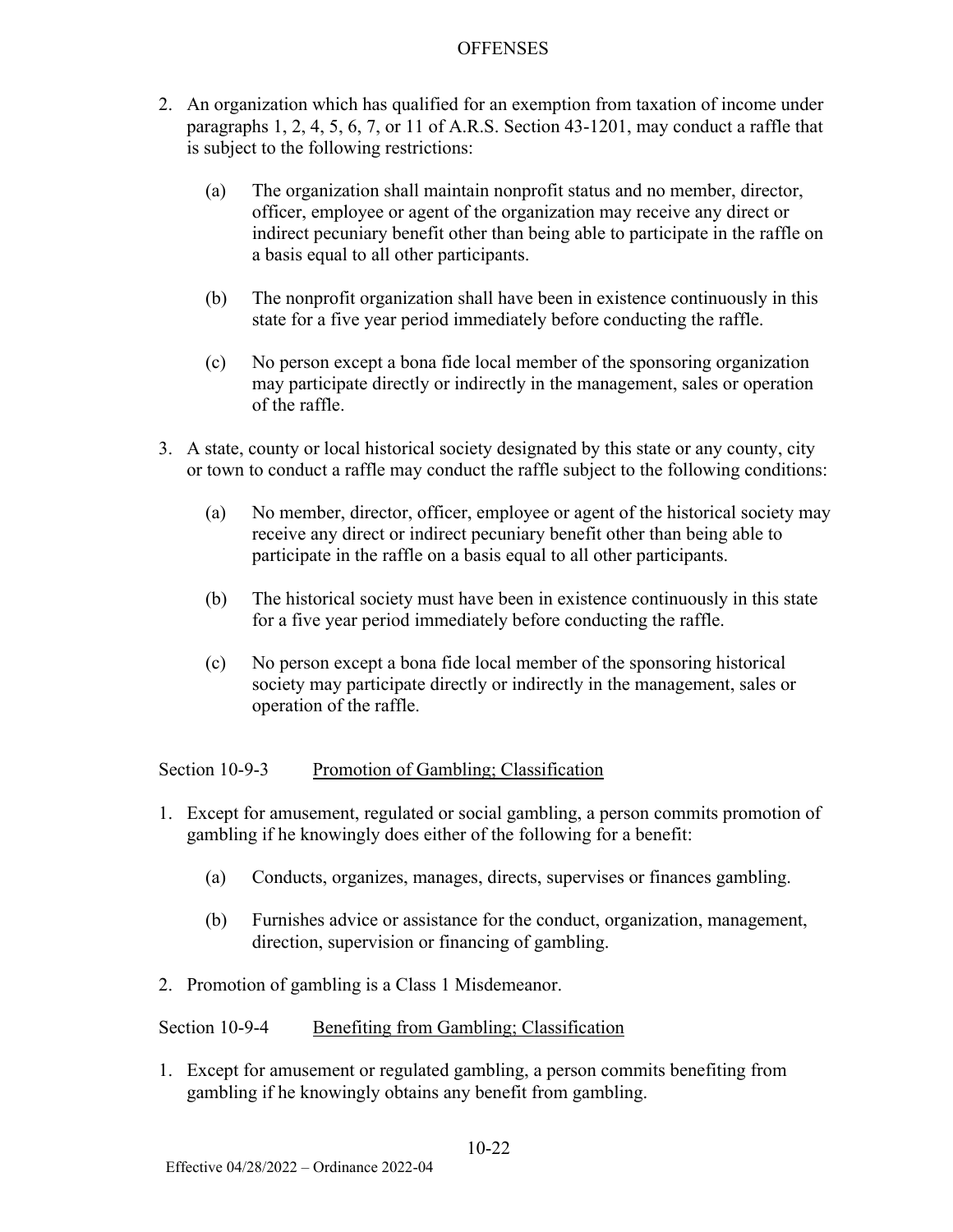- 2. Benefits obtained from gambling, whether from one or several persons or from one or several gambling activities or events, may be segregated in one or more complaints at the discretion of this state. In the case of written instruments, "value" means either the fair market value or the face amount of the instrument, whichever is greater. If a benefit has indeterminable value, its value shall be determined by the trier of fact and, in reaching its decision, all relevant evidence may be considered.
- 3. Benefiting from social gambling as a player is not unlawful under this section.
- 4. Benefiting from gambling is a Class 1 Misdemeanor.

# Section 10-9-5 Accepting Bets; Wagers; Classification

- 1. Subject to the exceptions in A.R.S. Section 5-112, no person may engage for a fee, property, salary or reward in the business of accepting, recording or registering any bet, purported bet, wager or purported wager or engage for a fee, property, salary or reward in the business of selling wagering pools or purported wagering pools with respect to the result or purported result of any race, sporting event, contest or other game of skill or chance or any other unknown or contingent future event or occurrence whatsoever.
- 2. No person shall directly or indirectly knowingly accept for a fee, property, salary or reward anything of value from another to be transmitted or delivered for wagering or betting on the results of a race, sporting event, contest or other game of skill or chance or any other unknown or contingent future event or occurrence whatsoever conducted within or without this state or anything of value as reimbursement for the prior making of such a wager or bet on behalf of another person.
- 3. Any person violating this section is guilty of a Class 1 Misdemeanor.

### Section 10-9-6 Possession of a Gambling Device; Classification

- 1. A person commits possession of a gambling device if he knowingly possesses any implement, machine, paraphernalia, equipment or other thing which the person knows or has reason to know is used or intended to be used in violation of this Article.
- 2. Possession of a gambling device is a Class 1 Misdemeanor.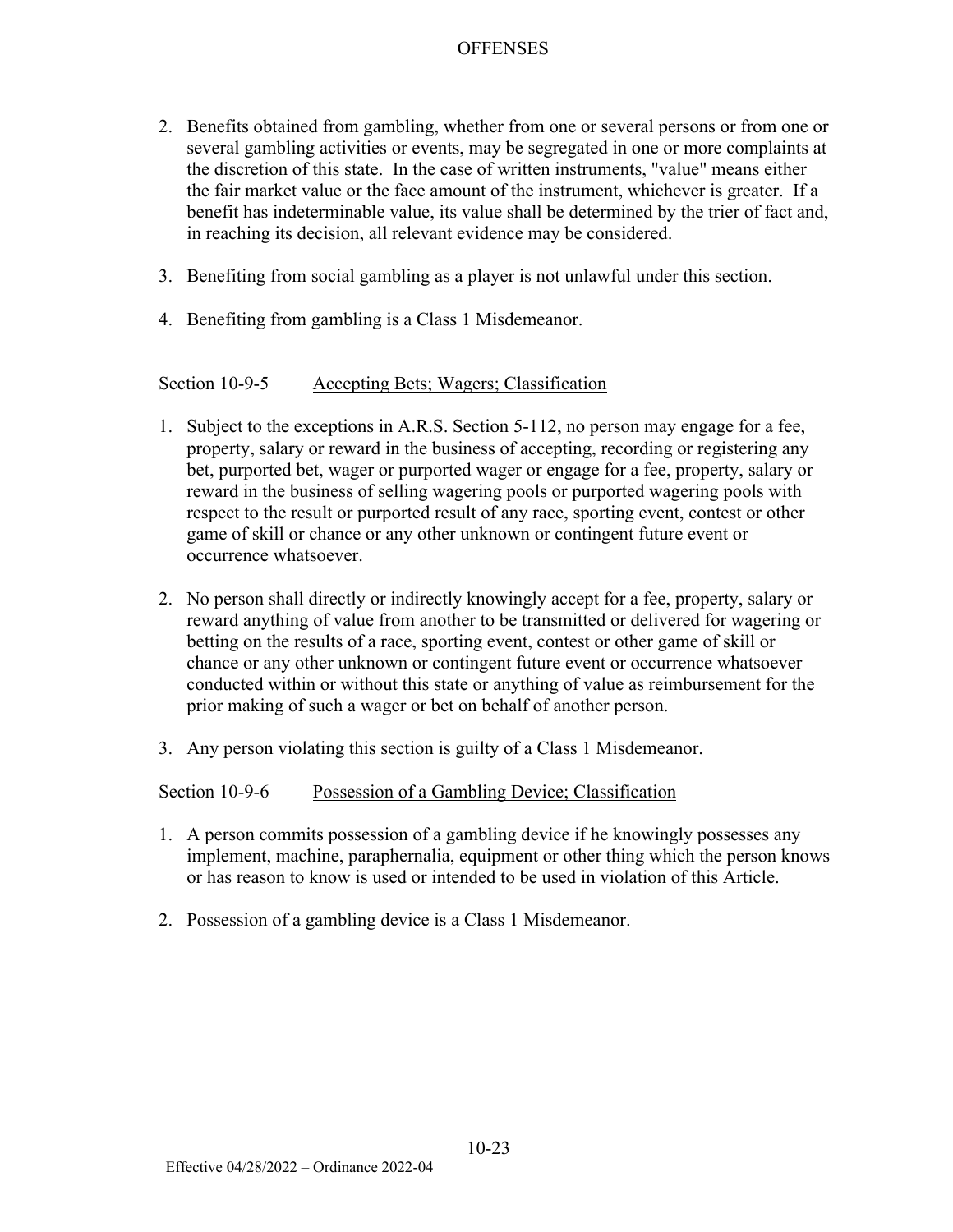# Section 10-9-7 Possession of Gambling Records; Classification

- 1. A person commits possession of gambling records if he knowingly possesses any book, writing, paper, instrument, article, electronically produced data, computer software and programs, discs, tapes or other tangible or intangible method of recording information knowing or having reason to know that it arises out of, or was made in connection with, gambling in violation of this Article.
- 2. Possession of gambling records is a Class 1 Misdemeanor.

#### Section 10-9-8 Presumption

In a prosecution under this Article in which it is necessary to prove the occurrence of any event that is the subject of gambling, a published report of its occurrence in a daily newspaper, a magazine, or any other periodically printed publication of general circulation is admissible into evidence, and, on admission, it is presumed that the event occurred. This presumption may be rebutted. Either party may use additional evidence to prove or disprove the occurrence of the event.

#### Section 10-9-9 Seizure; Exception; Definition

- 1. In addition to any other remedies provided by law, any monies used or intended to be used in violation of this Article may be seized by any peace officer on probable cause that it is money used or intended to be used in violation of this Article.
- 2. In addition to any other remedy provided by law, gambling records may be seized by any peace officer on probable cause that they are gambling records.
- 3. In addition to any other remedy provided by law, a gambling device may be seized by any peace officer on probable cause that it is a gambling device being used or intended to be used in violation of this Article.
- 4. If a gambling device is an antique slot machine and is not used for gambling purposes or in violation of the laws of this state, possession of the antique slot machine is lawful and it shall not be confiscated or destroyed. If the gambling device is confiscated and the owner shows that the gambling device is an antique slot machine and it is not used for gambling purposes or in violation of the laws of this state, the court acquiring jurisdiction shall order the antique slot machine returned to the person from whom it was confiscated.
- 5. For purposes of this Section, "Antique slot machine" means a gambling device which was manufactured for use as a slot machine and is at least twenty-five years old.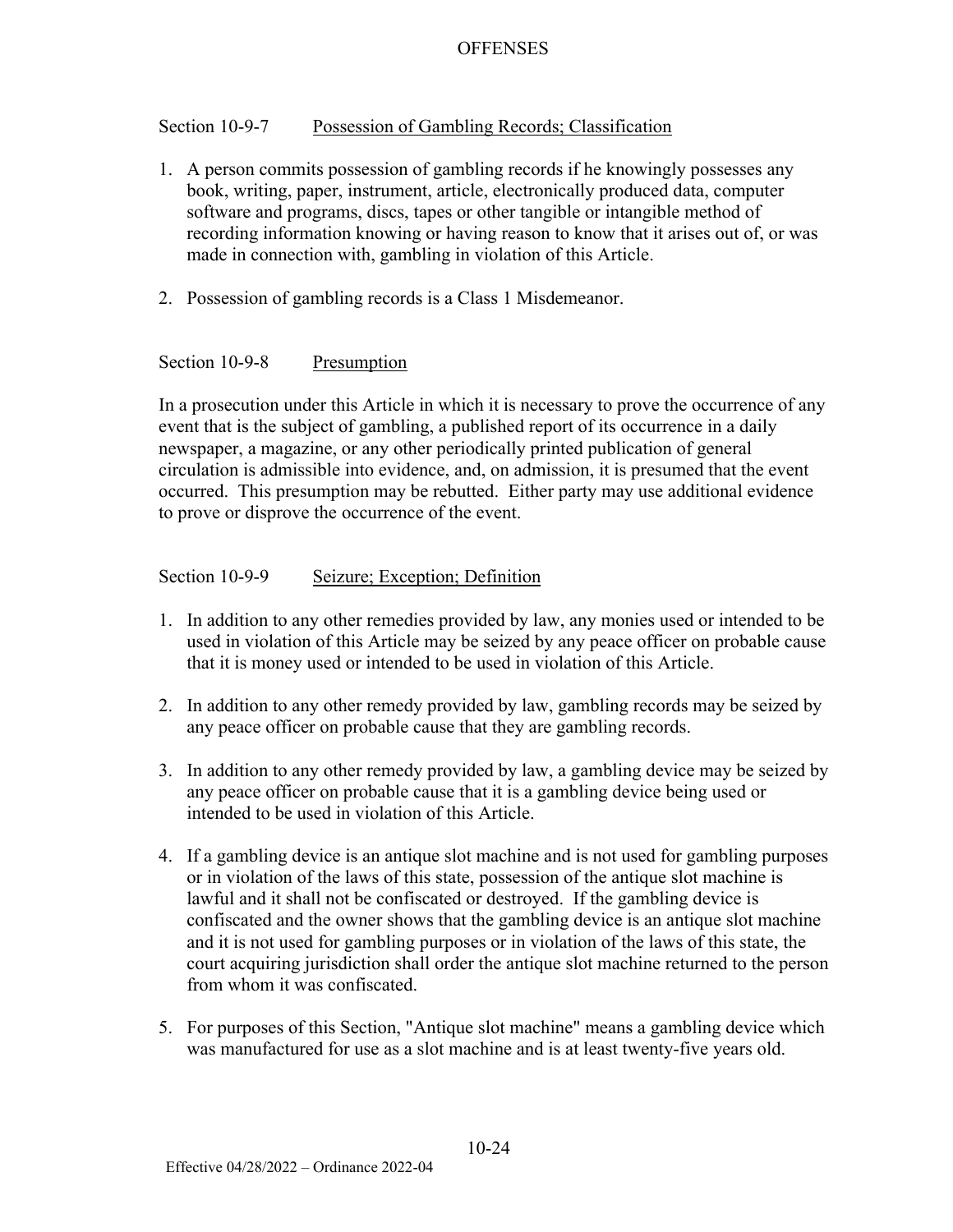Section 10-9-10 Forfeiture

- 1. In addition to any other remedies provided by law, on a first violation under this Article the following property shall be forfeited pursuant to A.R.S. Section 13-3306 and Chapter 39 of Title 13 A.R.S.:
	- (a) All benefits derived from a violation of this Article.
	- (b) All unlawful gambling devices.
- 2. In addition to any other remedies provided by law, on a second or subsequent violation under this Article the following property shall be forfeited pursuant to A.R.S. Section 13-3306 and Chapter 39 of Title 13 A.R.S.:
	- (a) All benefits derived from a violation of this Article.
	- (b) All unlawful gambling devices.
	- (c) All things of value used or intended to be used to facilitate a violation of this Article.
- 3. A person that obtains property through a violation of this Article is an involuntary trustee. An involuntary trustee and any other person, except a bona fide purchaser for value without notice of the unlawful conduct and who has not knowingly taken part in an illegal transaction, holds the property, its proceeds and its fruits in constructive trust for the benefit of persons entitled to remedies pursuant to A.R.S. Section 13-3306 and Chapter 39 of Title 13 A.R.S.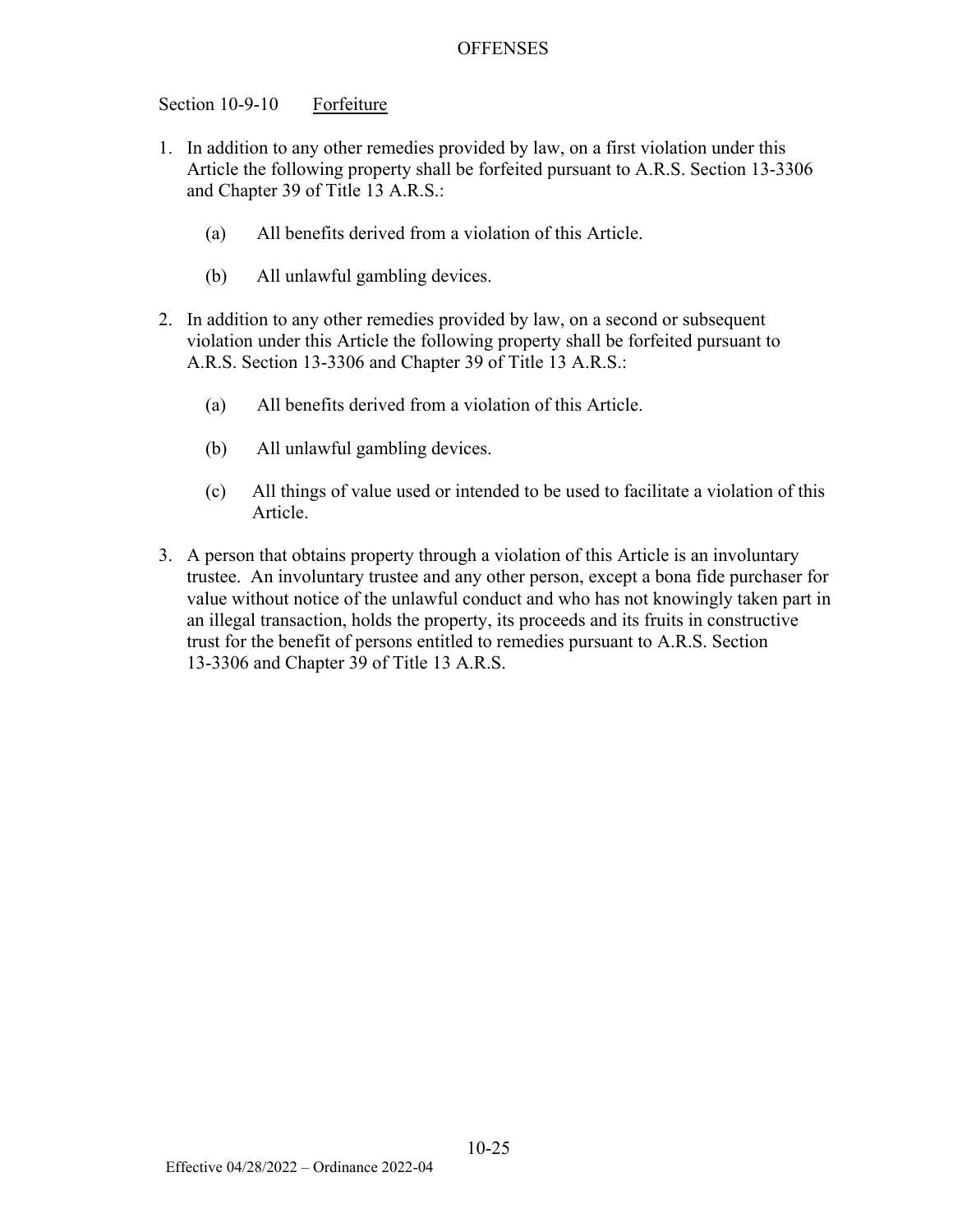# **Article 10-10 ESCORTS, ESCORT BUREAUS AND INTRODUCTORY SERVICES** <sup>132</sup>

- 10-10-1 Definitions
- 10-10-2 Nonprofit Corporation, or Organization Exemption
- 10-10-3 Escort Bureau and Introductory Service, License Required
- 10-10-4 License and Permit Term, Non-transferability
- 10-10-5 Application for Escort Bureau or Introductory Service
- License; Contents; Required Fees
- 10-10-6 Escorts, Permit Required
- 10-10-7 Escort Permit Identification Card
- 10-10-8 Escort License
- 10-10-9 Information Update
- 10-10-10 Prohibited Activities
- 10-10-11 Renewal of Licenses
- 10-10-12 Fees
- 10-10-13 Revocation of License or Permit, Grounds and Procedure; Appeal
- 10-10-14 Applicability of Regulations to Existing Business

Section 10-10-1 Definitions. As used in this Article:

- A. Escort means any person who consorts with or escorts another person in any public or private place within the Town of Paradise Valley for financial consideration; except a person hired to care for the ill or disabled, and except a person otherwise known as a baby-sitter, nanny or nursemaid hired to care for minors.
- B. Escort bureau means any person who offers to furnish an escort for consideration.
- C. Introductory service means any person who, for financial consideration, offers to assist any person in meeting any other person for social or personal purposes not connected with or forming part of another lawful business or professional activity.
- D. Person means any individual, or any firm, partnership, corporation or association of any kind.
- E. Person financially interested includes, for a corporation, any person who is an officer or a director or any shareholder holding more than 5% of the shares thereof; and for a noncorporate business includes any person who shares in any financial gain attributable to the business as a proprietor or owner or on the basis of a percentage in excess of 5% of gross or 10% of net revenue.
- F. Consideration means money or money's worth.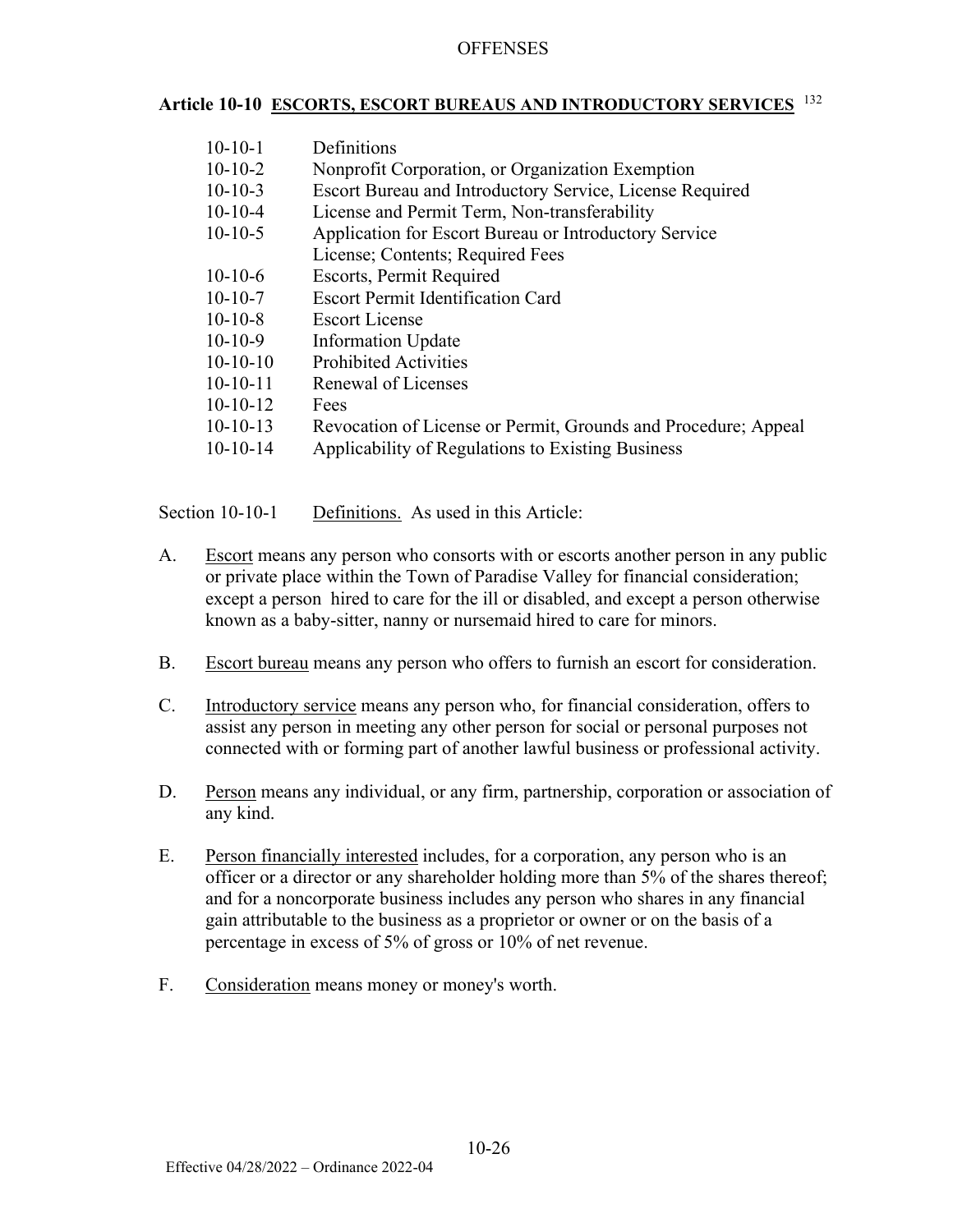## Section 10-10-2 Nonprofit Corporation, or Organization Exemption

An organization which is qualified for exemption from taxation of income under A.R.S. Section 43-1201, paragraph 1, 2, 4, 5, 6, 7, 10 or 11 is exempt from this Article.

# Section 10-10-3 Escort Bureau and Introductory Service, License Required

It is unlawful for any person to act in the capacity of, or engage in the activity of an escort bureau or an introductory service without a valid license issued pursuant to the provisions of this Article. A separate license is required for each location or type of activity licensed pursuant to this article within the Town of Paradise Valley.

# Section 10-10-4 License and Permit Term, Non-transferability

The term of a license or permit issued pursuant to the provisions of this Article is one year. All licenses or permits issued pursuant to this Article are non-transferable.

| Section $10-10-5$ | Application for Escort Bureau or Introductory Service License; |
|-------------------|----------------------------------------------------------------|
|                   | Contents; Required Fees                                        |

- A. An applicant for an escort bureau license or an introductory service license shall file an application with the Town Clerk accompanied by a nonrefundable application fee.
- B. Unless otherwise provided in this Article, the application shall contain the name and address of the activity and the following information about the applicant, any person financially interested in the activity to be licensed, any authorized local agents, and any managing employee of the activity to be licensed:
	- 1. The name, including any aliases, business trade names or styles;
	- 2. Current residence and business addresses and telephone numbers, as applicable;
	- 3. Each residence and business address for the five-year period immediately preceding the date of filing of the application and the inclusive dates of each such address;
	- 4. Arizona driver's license;
	- 5. Valid proof of age and that the applicant is at least eighteen (18) years of age;
	- 6. Height, weight, color of eyes and hair and date of birth;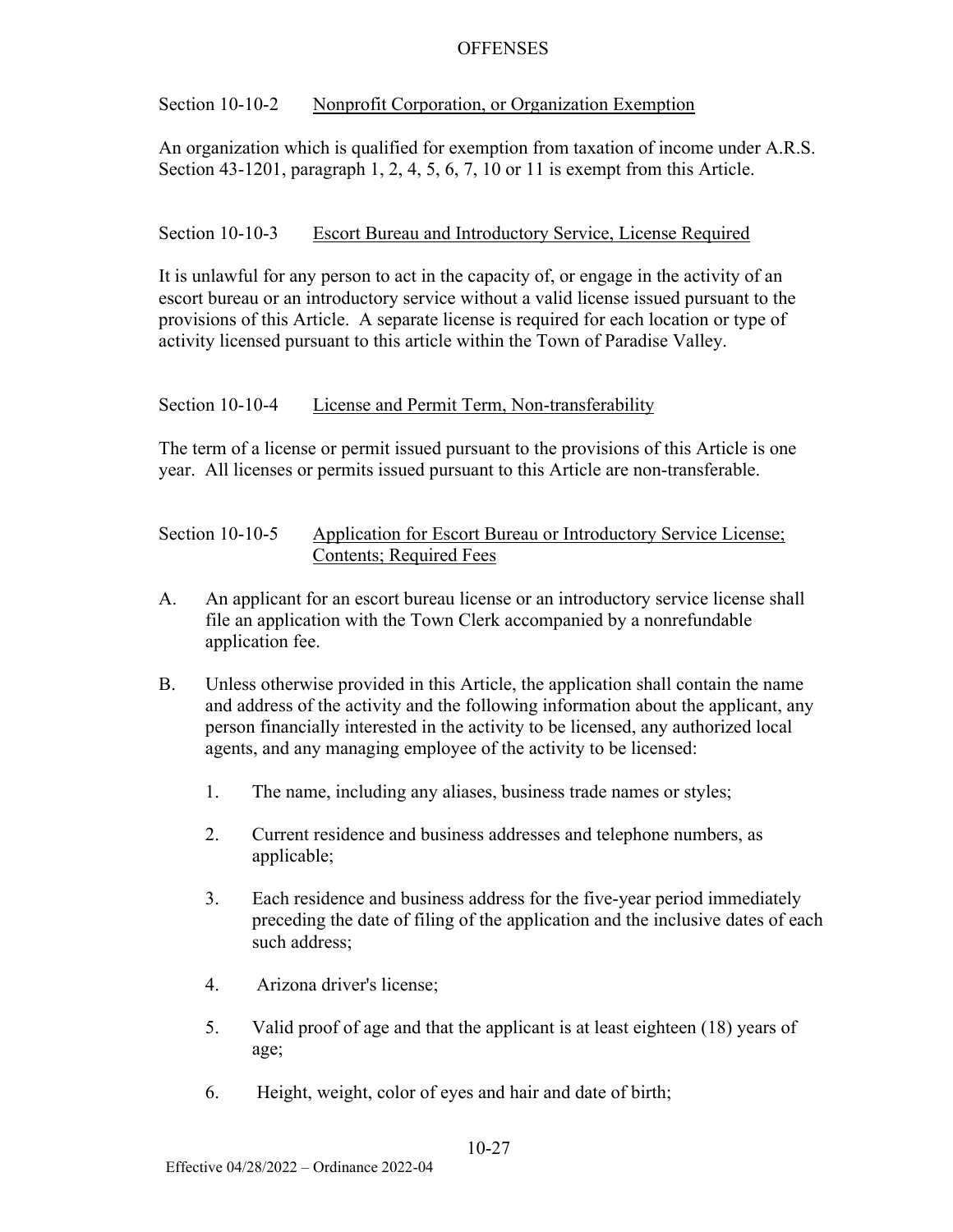- 7. Two (2) current 2" x 2" photographs;
- 8. The business, occupation or employment history for the three-year period immediately preceding the date of the filing of the application;
- 9. Information as to whether such individual or business has ever been refused any similar license or permit or has had any similar license or permit issued to such individual or business in Paradise Valley or elsewhere revoked or suspended, and the reason or reasons therefor;
- 10. All prior criminal convictions excepting minor traffic offenses;
- 11. Fingerprints.
- 12. If the applicant is a corporation, the name of the corporation shall be set forth exactly as shown in its Articles of incorporation or charter, together with the state and date of incorporation, and the names, residence addresses, and dates of birth of each of its current officers and directors, and each stockholder holding more than five (5) percent of the stock in the corporation. If the applicant is a partnership, the applicant shall set forth the names, residence addresses and dates of birth of each of the partners, including limited partners and profit interest holders. If the applicant is a limited partnership, the applicant shall furnish a copy of the certificate of limited partnership as filed with the county clerk. If one or more of the partners is a corporation, the provisions of this subsection pertaining to corporations shall apply. The corporation or partnership applicant shall designate one of its officers or general partners to act as its responsible managing officer. Such designated person shall complete and sign all application forms required of an individual applicant under this Ordinance, but only one application fee shall be charged;
- 13. A description of any service to be provided;
- 14. The names and residential addresses of all persons employed as escorts.
- C. The Town Clerk shall have a reasonable period of time in which to investigate the application and background of the applicant and process the application through various Town Departments.
- D. The Town Clerk shall grant the license upon the following circumstances:
	- 1. The required fees have been paid;
	- 2. The application conforms in all respects to the provisions of this Article;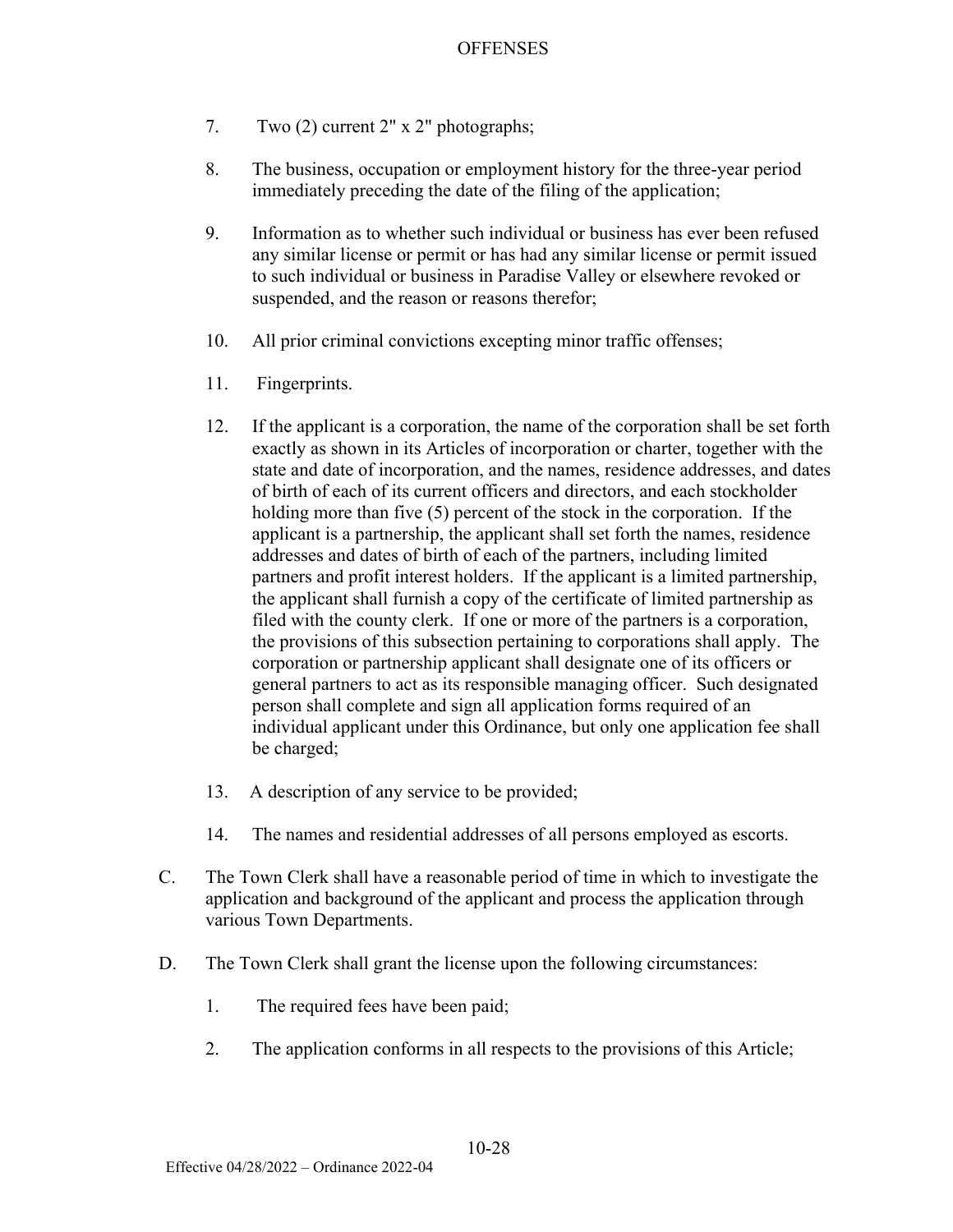- 3. The applicant has not made a material misrepresentation of fact in the application;
- 4. That neither the applicant, if an individual; nor any person financially interested if a corporation; nor any of the partners, including partners, nor the holder of any profit interest, nor the manager or other person principally in charge of the operation of the existing or proposed escort bureau or introductory service, nor any individual employed or contracted with to be an escort or to provide escort services has been convicted of, pleaded nolo contendere to or guilty to any felony or to a misdemeanor involving moral turpitude within five years prior to the issuance of the license;
- 5. The applicant has not had a license similar to the one issued pursuant to the provisions of this Article issued by another local authority, suspended or revoked for cause within the five-year period immediately preceding the date of the filing of the application.
- 6. The escort bureau or introductory service complies with all applicable laws of the Town of Paradise Valley, Maricopa County and State of Arizona; and,
- 7. The applicant, manager or other person principally in charge of the operation of the business is at least eighteen (18) years of age.
- E. The Town Clerk shall deny the license application if all of the requirements set forth in subsections  $E(1)$  through  $(7)$  of this subsection have not been met. In the event of denial, the applicant shall be notified by mail of the denial and the reasons therefor. The applicant may appeal such denial to the Town Council.

Section 10-10-6 Escorts, Permit Required

It shall be unlawful for any person to act in the capacity of an escort within the Town of Paradise Valley without a valid permit issued pursuant to the provisions of this Article.

# Section 10-10-7 Escort Permit Identification Card

Each escort license holder shall be issued an identification card. This card must be carried on the person of any individual while such person is engaged in the activity of an escort within the Town of Paradise Valley. Such identification card shall be displayed upon request of any law enforcement official.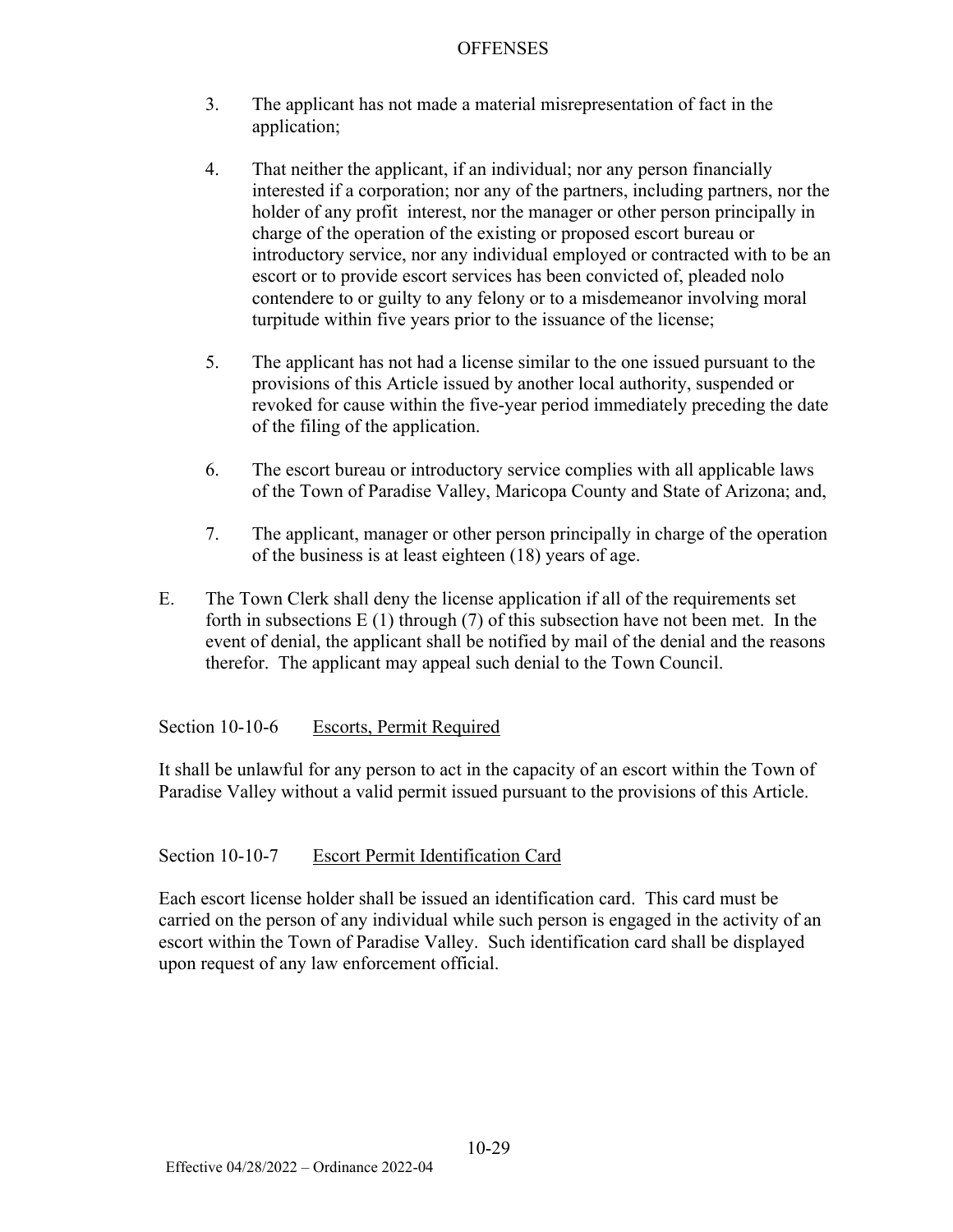Section 10-10-8 Escort License

- A. An applicant for a license shall make application to the Town Clerk.
- B. Each applicant shall furnish all applicable information required by Section 10-10-5.
- C. The applicant must provide a 2" x 2" photograph and be fingerprinted by the Paradise Valley Police Department.
- D. The Town Clerk shall cause to be investigated the application and background of the applicant.
- E. The Town Clerk shall issue the license if he finds that all of the requirements of subsections of this Article have been met, and, in addition, if he finds that the following additional requirements have been met:
	- 1. The applicant has not had any license issued by the Town of Paradise Valley denied, suspended or revoked for cause relating to licensed activity by the Town of Paradise Valley within (5) years immediately preceding the date of the filing of the application;
	- 2. The applicant is at least eighteen (18) years of age;
	- 3. The applicant has not been convicted of, pleaded nolo contendere to or guilty to any felony or to a misdemeanor involving moral turpitude within five years prior to the issuance of a license.
- F. The Town Clerk shall deny the license application if the requirements of Section 10-10-5 and this Section have not been met. In the event of denial, the applicant shall be notified by mail of the denial and the reasons therefor. Denial may be appealed to the Town Council.

Section 10-10-9 <u>Information Update</u>

Any changes in information required to be submitted by this Article must be given to the Town Clerk within ten (10) days of any such change.

Section 10-10-10 Prohibited Activities

It is unlawful for a licensee to provide escort or introduction services as described in this Article to individuals under eighteen (18) years of age unless written authorization by a parent or legal guardian is issued on the escort when acting as such.

Section 10-10-11 Renewal of Licenses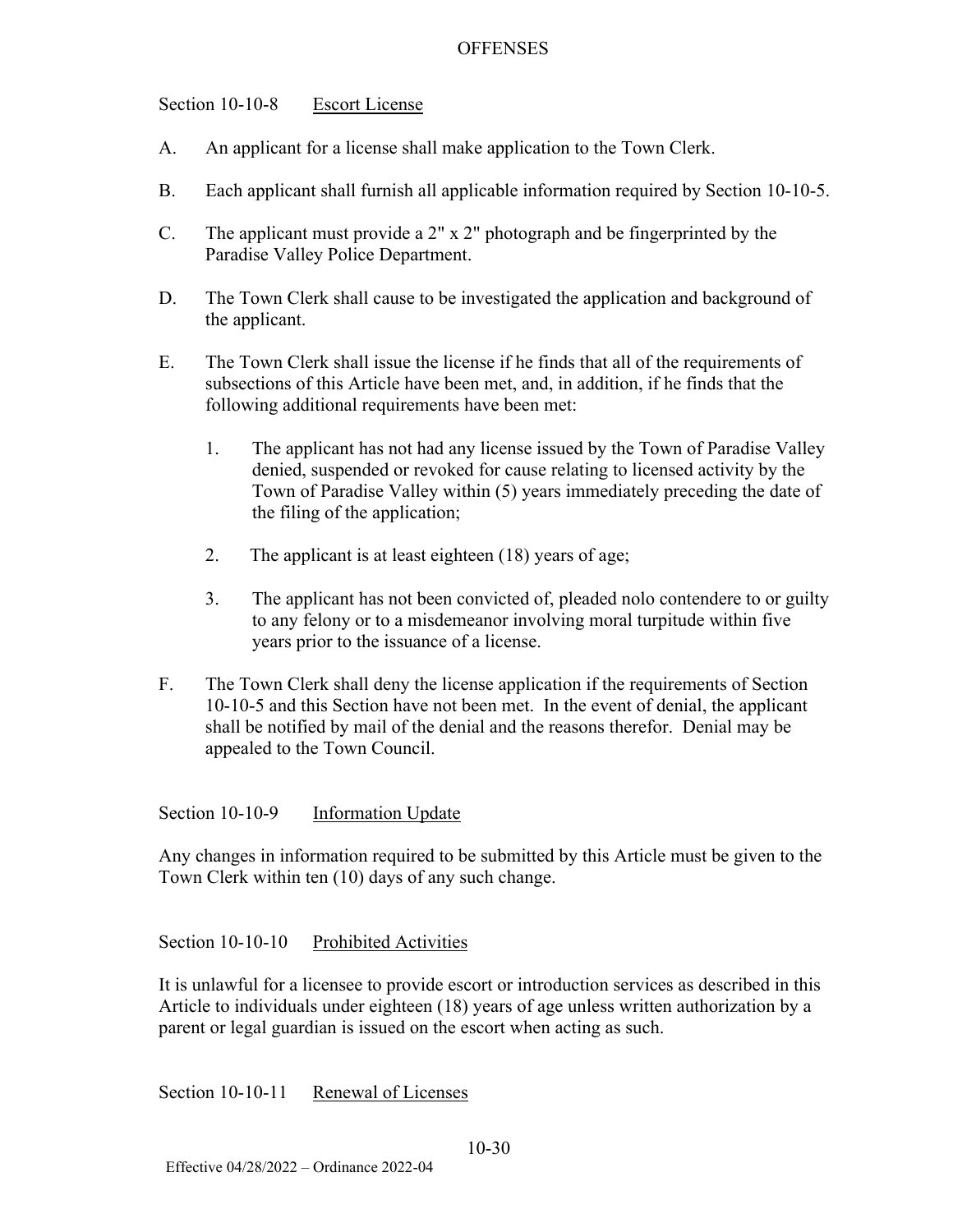Any license issued pursuant to the provisions of this Article, which has not been suspended or revoked, may be renewed for a period of not to exceed one year on written application to the Town Clerk made at least 45 days prior to the expiration date of the current valid license or permit. The renewal application shall be on a form provided by the Town Clerk and shall contain all of the information required by either Sections 10-4 or 10-8 as applicable.

Section 10-10-12 Fees

- A. The fee for the application required in Section 10-10-5 shall be \$1,000. Upon approval a license fee of \$1,000.00 (one thousand dollars) shall be assessed and a renewal fee of \$1,000 (one thousand dollars) shall accompany each application for renewal.
- B. The fee for the application required in Section 10-10-8 shall be in the amount of \$1,000 (one thousand dollars). Upon approval a license fee of \$1,000.00 (one thousand dollars) shall be assessed. A renewal fee of \$1,000 (one thousand dollars) shall accompany each application for renewal.

### Section 10-10-13 Revocation of License or Permit, Grounds and Procedure; Appeal

- A. Any license issued pursuant to this Article shall be revoked upon any one or more of the following grounds:
	- 1. The licensee, any employee, agent, or any other person connected or associated with the license or manager, or any "person financially interested" as defined in Section 10-1 (E) has violated any provision of this Article in conducting an activity licensed under the provisions of this Article or has been convicted of a violation of the Town Code, State or Federal law in conducting such an activity under the provisions of this Article.
	- 2. The licensee, any employee, agent or any other person connected or associated with the license as a partner, director, officer, stockholder or manager, or any "person financially interested" as defined in Section 10-10-1 E, has made a material misrepresentation of fact in the application for any license required in this Article.
	- 3. The licensee has been convicted, subsequent to the issuance of any license, of a crime which is either a felony or a misdemeanor involving moral turpitude.
	- 4. The licensee has violated a provision of this Article in conducting a licensed activity pursuant to this Article.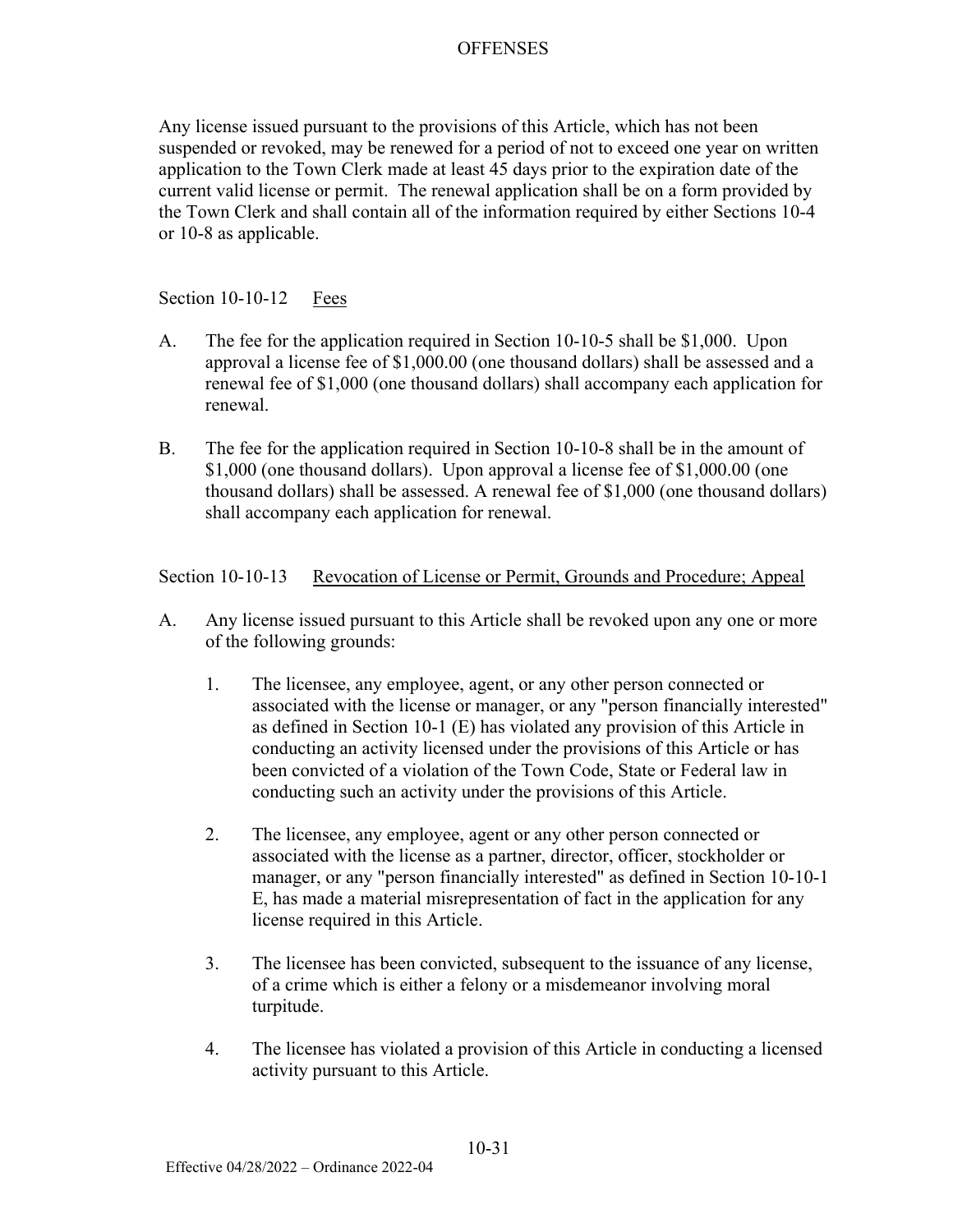- 5. The licensee is a corporation and is not or is no longer qualified to transact business in the State of Arizona.
- B. To revoke a license, the Town Clerk or his Agent shall notify the licensee in writing by mail to the address as shown on the application or otherwise more recently of record, that said license or permit is revoked. The cause for such revocation must be set forth in the notice.
- C. Except as otherwise provided in this Article, the license shall terminate if the licensee fails to pay any license fee owed either when due or by the end of any renewal period.
- D. Appeals from the revocation or termination of a license or permit as provided for in this Article may be appealed to the Town Council.
- E. A revoked license shall be surrendered to the Town Clerk on demand at the expiration of the appeals process.

# Section 10-10-14 Applicability of Regulations to Existing Business

The provisions of this Article shall be applicable to all persons and activities described herein whether the herein described activities were established before or after the effective date of the ordinance enacting this Article into law. All such persons and businesses shall have sixty (60) days from said effective date hereof to comply with the provisions of this Article.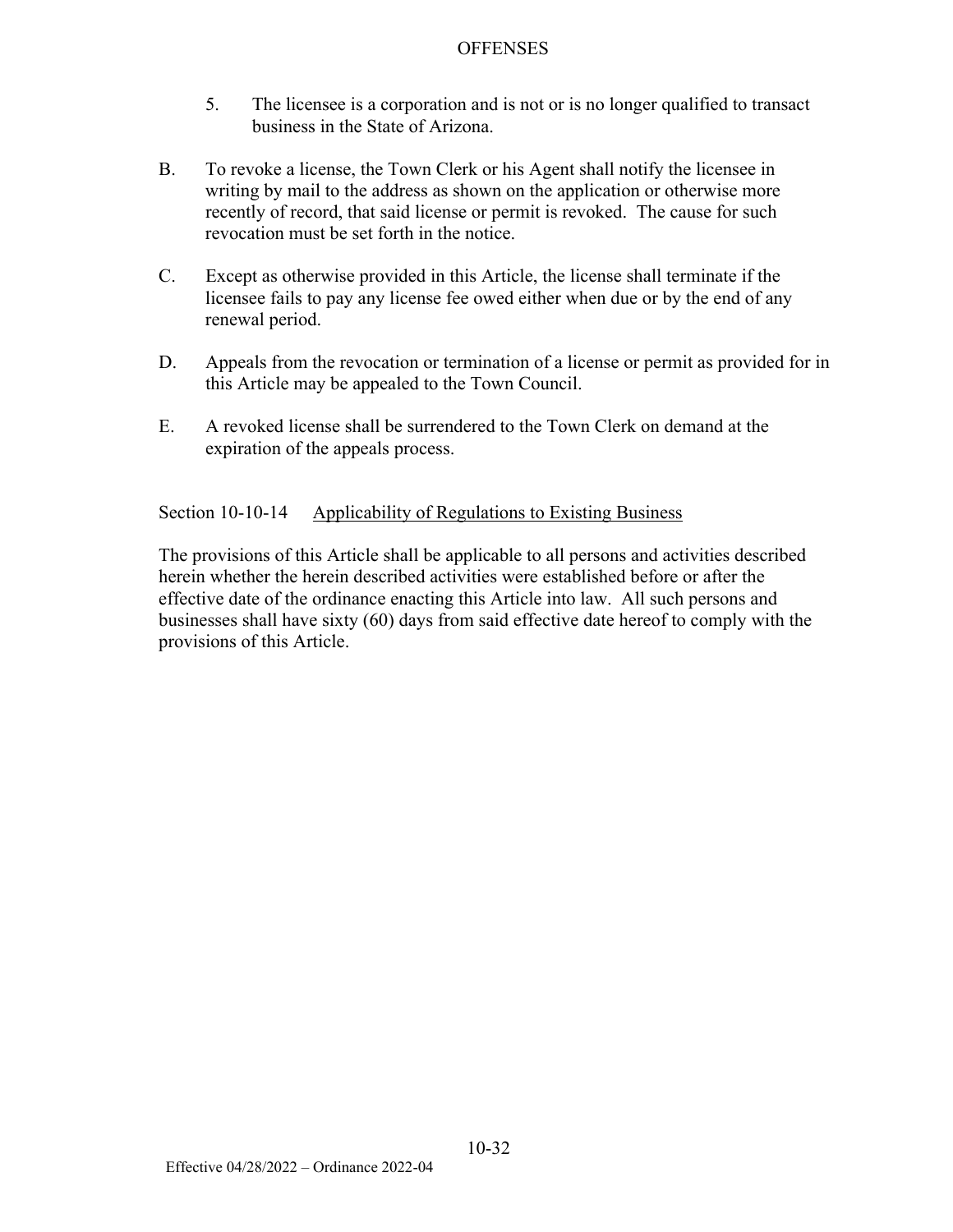# **ARTICLE 10-11 HELICOPTER AND AIRCRAFT LANDING RESTRICTIONS** <sup>498</sup>

| $10 - 11 - 1$ | Aircraft Prohibited; Exceptions |
|---------------|---------------------------------|
| $10 - 11 - 2$ | Penalty                         |

#### Section 10-11-1 Aircraft Prohibited; Exceptions

#### Aircraft Prohibited

1. Except as provided in this Section no person shall land any type of aircraft, including but not limited to, helicopters, hang gliders, hot air balloons, parachutes, paragliders or any contrivance now known or hereafter invented, used, or designed for navigation of or flight in the air, within the Town of Paradise Valley limits.

Exceptions

- B. Helicopter takeoffs and landings for the purposes hereafter enumerated may be made with the authorization of the Chief of Police or his designee:
	- 1. A takeoff or landing to assist in investigating an accident or to remove persons or property from the scene of an accident or other medical emergency.
	- 2. A takeoff or landing directed by or approved by the Chief of Police or his designee for purposes related to public safety.
	- 3. Public safety agency helicopters.
- B. The provisions of article shall not apply to takeoffs or landings by any type of aircraft made necessary by an emergency.

Section 10-11-2 Penalty

Any person who shall violate any of the provisions of this Ordinance shall be guilty of a Class 1 Misdemeanor and upon conviction thereof shall be punished by a fine not to exceed two thousand five hundred dollars (\$2,500.00) or by imprisonment for a period not to exceed six months or by both fine and imprisonment. Each day that a violation continues shall be a separate offense punishable as described. In the alternative to the criminal penalty, civil prosecution may proceed pursuant to this Article by citation for civil sanction(s). The procedure for civil actions shall be as outlined in  $\S 8$ -6-5 of this code.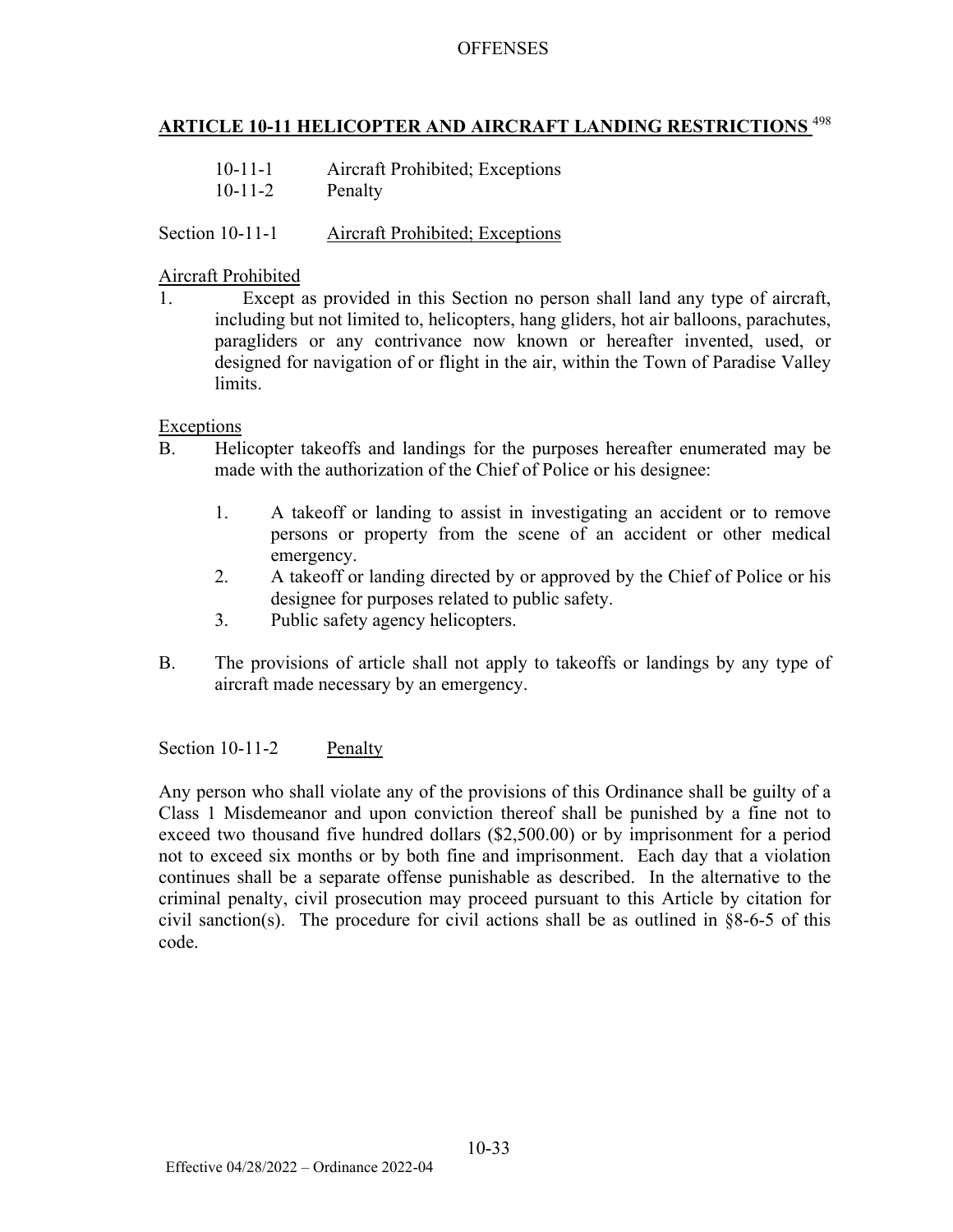#### **Article 10-12 RESTRICTIONS AND EXCEPTIONS TO UNMANNED AERIAL VEHICLE OPERATIONS** 691 2016-06

- 10-12-1 Purpose
- 10-12-2 Definitions
- 10-12-3 Restrictions; Exceptions
- 10-12-4 Penalty

#### Section 10-12-1 Purpose; Harmony with Other Governmental Regulations

The Town Council hereby recognizes that unmanned aerial vehicles, also known as drones, can pose unique safety, nuisance, and privacy invasion risks; thus regulating the operation of unmanned aerial vehicles within the Town is needed to promote the public safety and welfare of the Town and its residents. These regulations are to be read in harmony with all other regulations regarding the use of unmanned aerial vehicles, specifically including any rules promulgated by the Federal Aviation Administration and the State of Arizona. Further, compliance with these regulations should not be interpreted as express, implied or tacit approval to operate an unmanned aerial vehicle in violation of any other governmental regulations or in a manner that jeopardizes the health, safety, or welfare of the general public. Nothing in this article shall be construed to authorize the operation of any UAV in Town airspace in violation of any Federal or State statute or rules promulgated thereunder. Operators of unmanned aerial vehicles should familiarize themselves with all applicable regulations relating to the use of an unmanned aerial vehicle, including the Federal Aviation Administration requirements regarding notification of an airport operator and control tower, where applicable, prior to operating an unmanned aerial vehicle within five miles of an airport.

### Section 10-12-2 Definitions

- A. The following words, terms and phrases, when used in this article, have the meanings ascribed to them in this section, except where the context clearly indicates a different meaning:
	- 1. "FAA" means the Federal Aviation Administration.
	- 2. "Law Enforcement Agency" means a lawfully established federal, state, or local public law enforcement agency that is responsible for the prevention and detection of crime, local government code enforcement, and the enforcement of penal, traffic, regulatory, game, or controlled substance laws.
	- 3. "PVPD" means the Town of Paradise Valley Police Department.
	- 4. "Unmanned Aerial Vehicle" or "UAV" (aka "Drone") means an aircraft that may be flown without a pilot or operator in or touching the aircraft.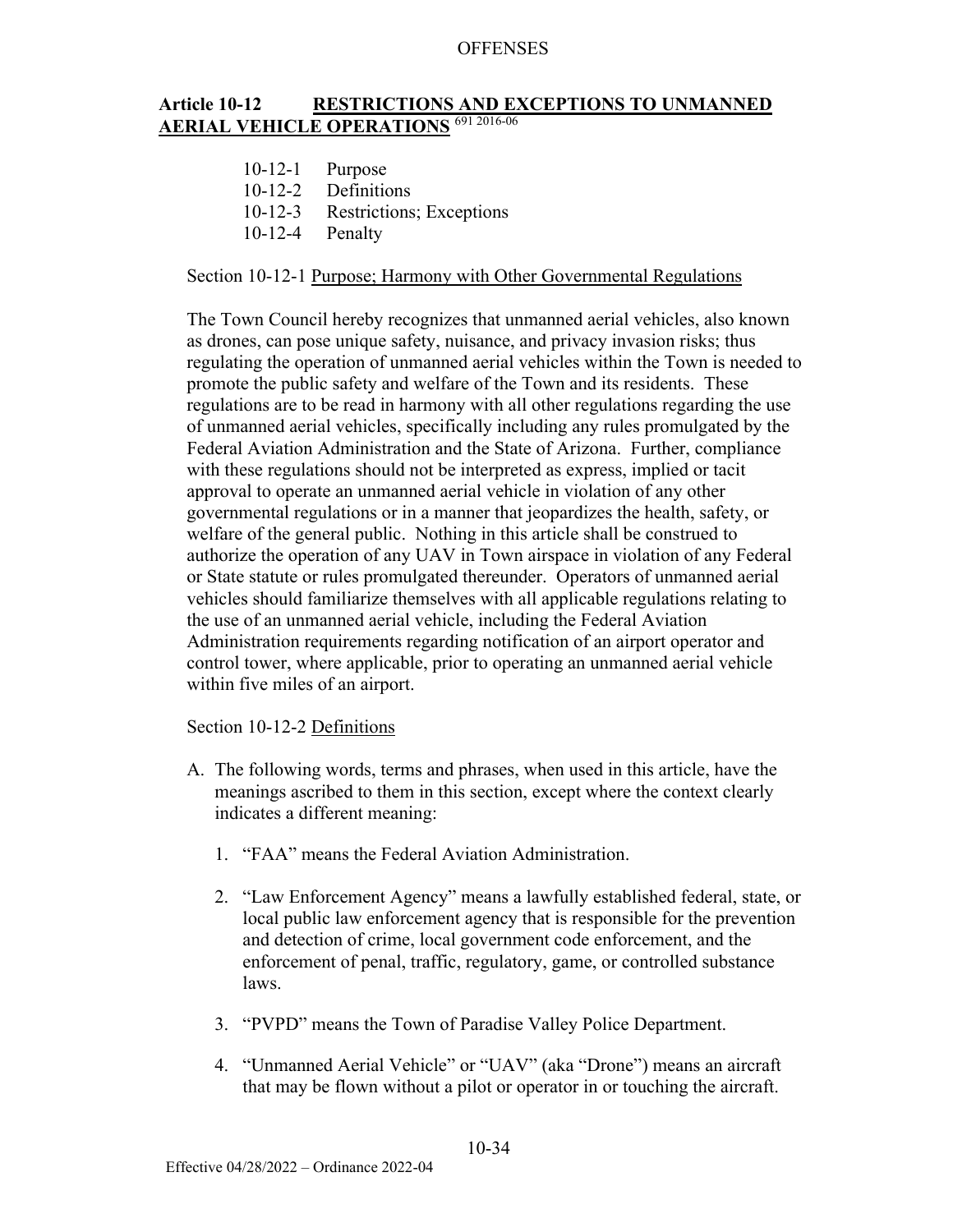#### Section 10-12-3 Restrictions; Exceptions

- A. It is unlawful for a person to operate a UAV if the operation:
	- 1. Is prohibited by a federal or state law or regulation that governs UAV use, including FAA regulations.
	- 2. Interferes with a law enforcement agency, firefighter or emergency services operation.
	- 3. Involves takeoff or landing in the Mummy Mountain Preserve, as such is designated on the following Schedule B Map of the Mummy Mountain Preserve or as the Mummy Mountain Preserve may be modified from time to time:

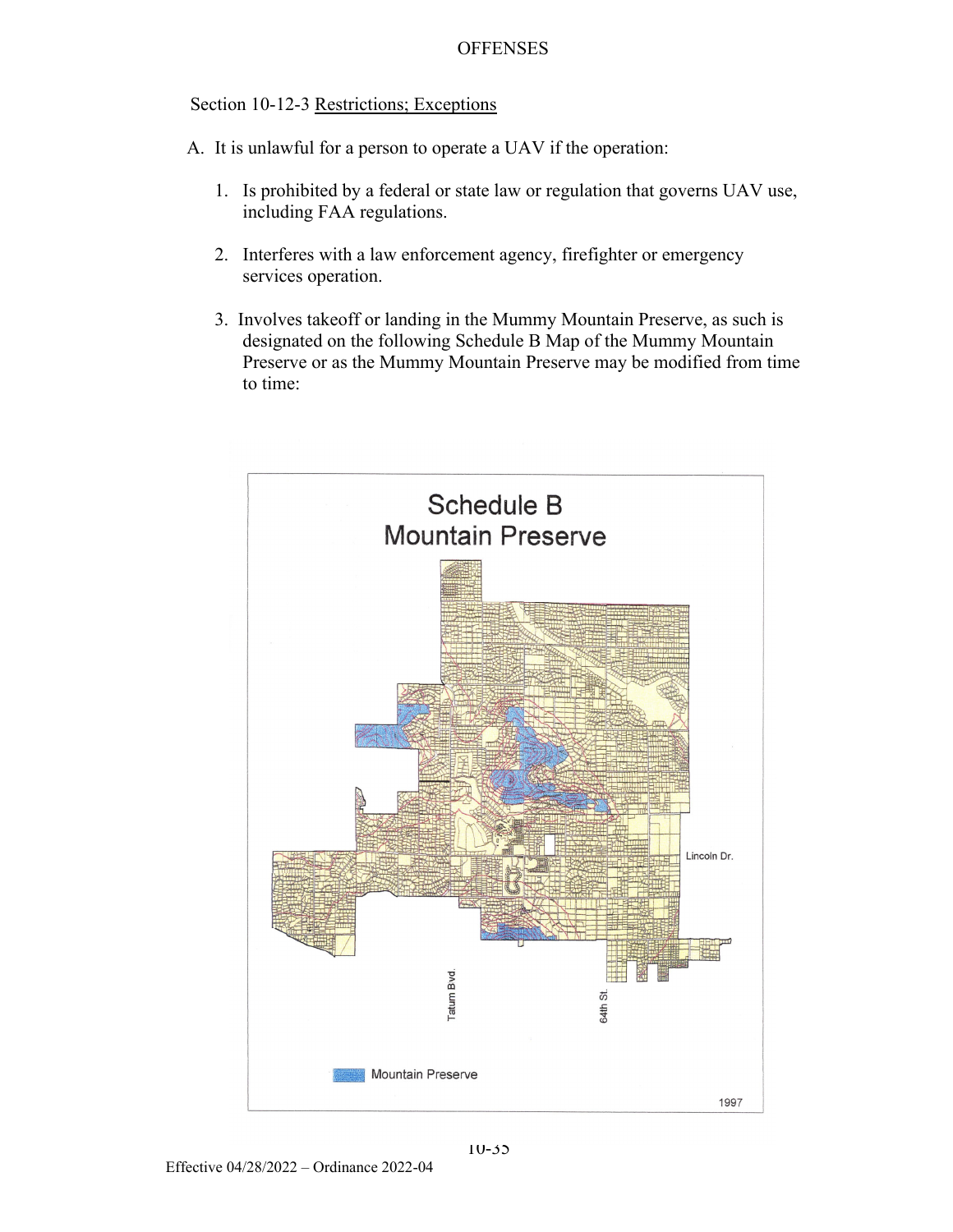B. Exception. The use of a UAV is allowed within the Town by a law enforcement agency in response to an emergency situation or after obtaining a warrant based upon probable cause that criminal activity is occurring.

Section 10-12-4 Penalties/Seizure of Evidence.

For a first violation of this ordinance (except those violations which are accompanied by intentional or reckless acts), the penalty shall be a civil violation with a fine not to exceed \$500. For a second violation or any violation accompanied by intentional or reckless acts, the charge or violation shall be as provided for in Article 1-9 of the Town Code, with a maximum penalty to include a criminal misdemeanor charge, which, upon conviction thereof shall be a fine not to exceed two thousand five hundred dollars (\$2,500.00) or imprisonment for a period not to exceed six months or both fine and imprisonment. Each day that a violation continues shall be a separate offense punishable as described.

If the PVPD police chief or a Town code enforcement officer, or any of their duly authorized enforcement officers or designees, have a reasonable basis to believe that any UAV is or has been operating in violation of this section, said UAV may be seized by such duly authorized enforcement official, followed by an opportunity for an administrative hearing, with notice to the owner within seven calendar days of such seizure, for the purpose of reviewing the appropriateness of the seizure, and shall be held by the Town until such time that the owner of such UAV reimburses the Town for the actual costs incurred in connection with the seizure and storage of the UAV. If criminal charges involving the use, condition or operation of the UAV are pending, the UAV shall be held until disposition of the criminal charges. If it is determined at an administrative hearing, by a preponderance of the evidence, that the UAV was not being operated in violation of this article, such UAV shall be returned to its owner without charge.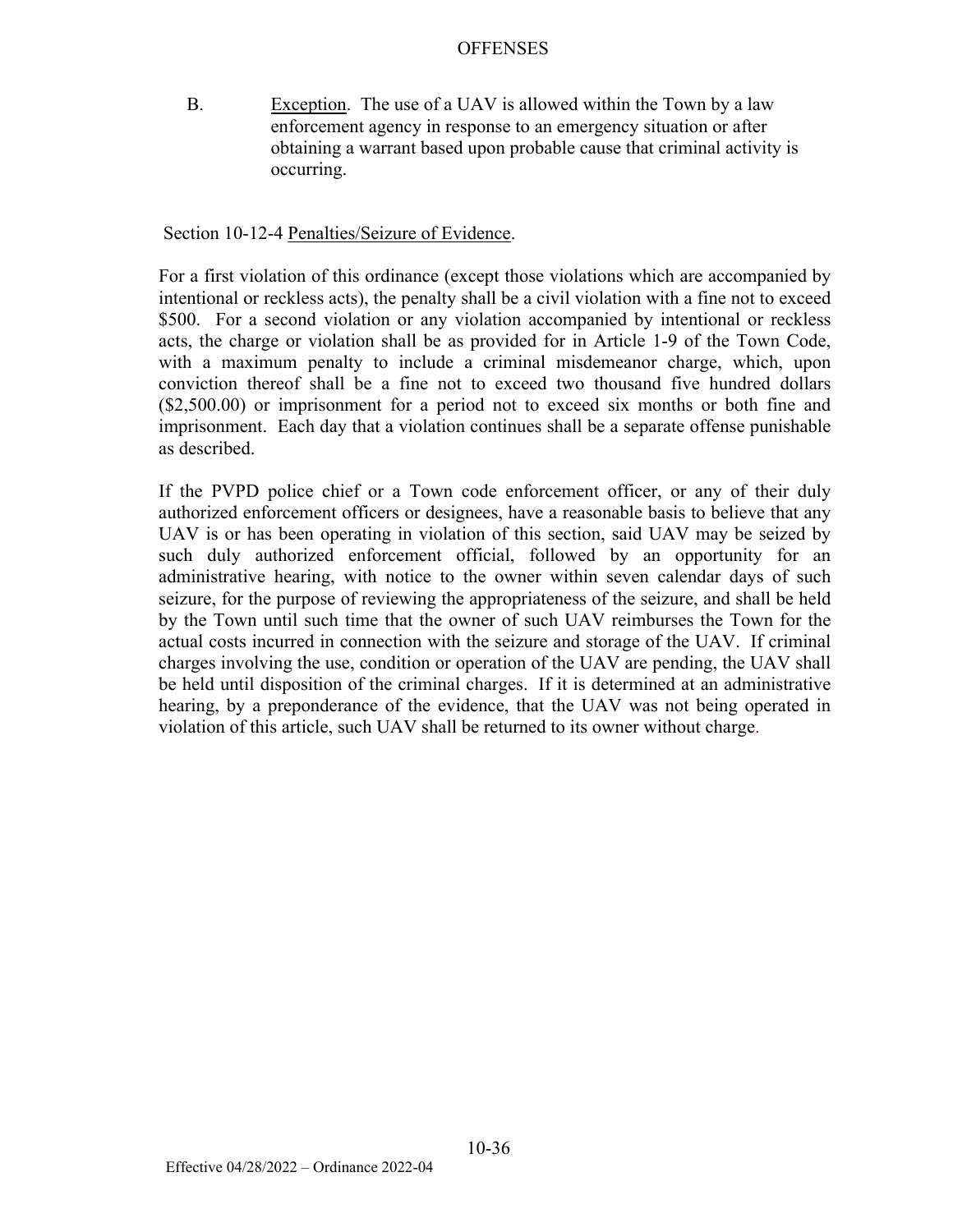# **Article 10-13 UNRULY GATHERINGS** 2018-05 2020-10 2022-03

| $10-13-1$ | Purpose                                                          |
|-----------|------------------------------------------------------------------|
| $10-13-2$ | Definitions                                                      |
| $10-13-3$ | <b>Unruly Gathering</b>                                          |
| $10-13-4$ | <b>Subsequent Unruly Gathering</b>                               |
| $10-13-5$ | Posting of Unruly Gathering; Removal of Notice Prohibited; Right |
|           | to Contest Posting                                               |
| $10-13-6$ | Billing; Procedure for Appeal of Police Service Fee              |
| $10-13-7$ | Penalties; Aggravating Factors                                   |
| $10-13-8$ | Enforcement                                                      |
| $10-13-9$ | <b>Violations Deemed a Public Nuisance</b>                       |
|           |                                                                  |

Section 10-13-1 Purpose

The Town Council of Paradise Valley finds and determines that unruly gatherings held on private property may constitute a nuisance which is a threat to the peace, health, safety and welfare of the general public. Police officers have been required to make repeated responses to unruly parties, gatherings or events to abate the nuisance and to disperse uncooperative or unruly participants and to restore the public peace and welfare. Such repeat calls deplete the manpower and resources of the police department and can leave other areas of the Town with compromised levels of police protection so as to create a significant threat to the safety of both citizens and police officers alike.

The purpose of this article is to deter behavior associated with unruly gatherings and allow the Town to obtain reimbursement for expenses related to responses to unruly gatherings which have been determined to be a threat to the peace, health, safety, or welfare of the general public.

## 10-13-2 Definitions

In this Article, unless the context otherwise requires, the following terms or phrases are defined as follows:

- 1. "Excessive Noise" means any Plainly Audible Noise, as defined in and prohibited under Section 8-10-2(E), as well as any noise in violation of Article 10-7.
- 2. "Increased Response" means the response of two or more uniformed officers to the scene of an Unruly Gathering in which eleven (11) or more persons are present and where it becomes necessary to restore the public peace, health, safety and/or general welfare.
- 3. "Juvenile" means a minor under the age of eighteen (18) years.
- 4. "Minor" means any person under the age of twenty-one (21) years.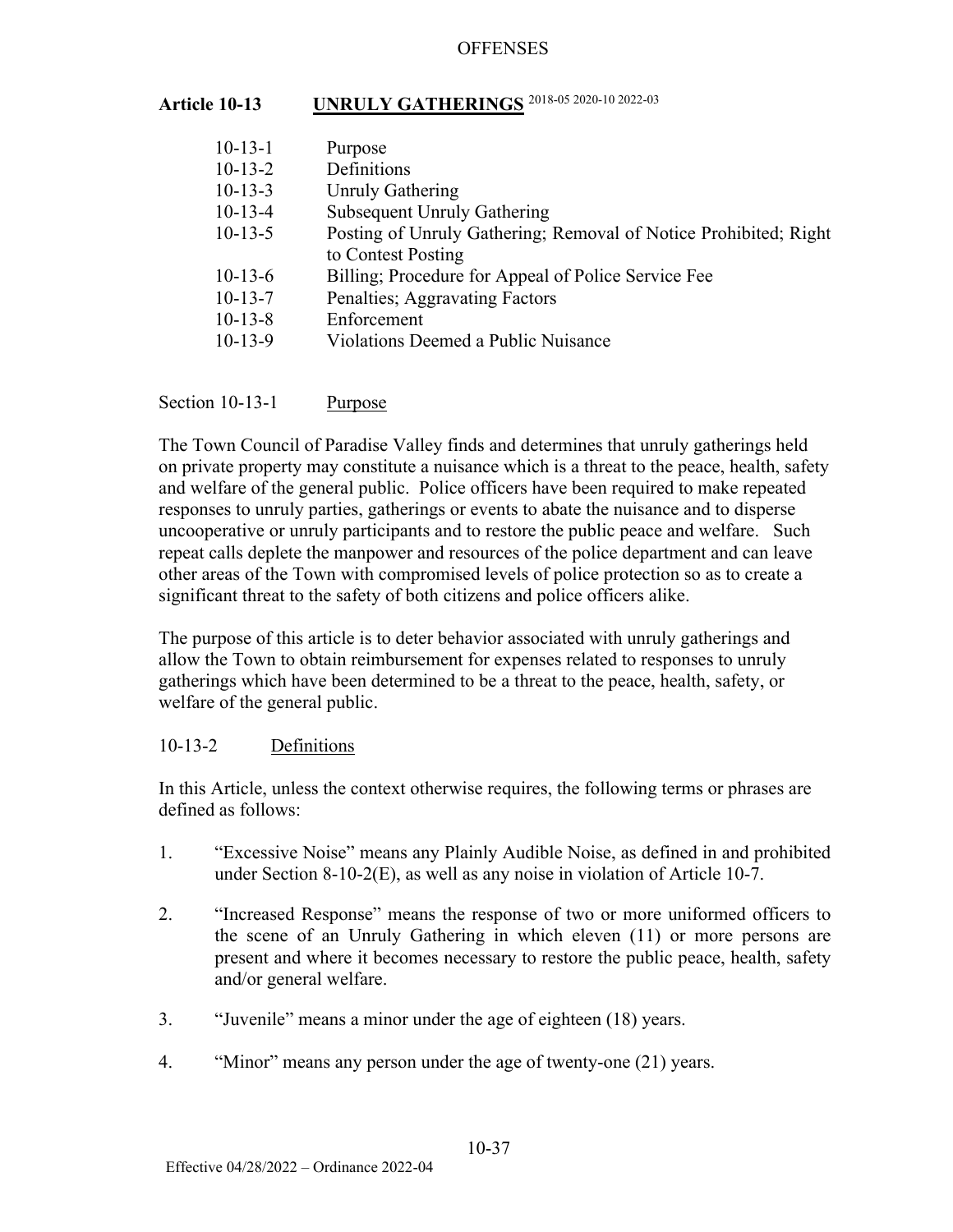- 5. Owner" means any person or entity who has legal or equitable title to the Premises, as well as any agent of any such owner, such as a landlord or property manager, or other designees, acting on behalf of the owner, who controls or otherwise regulates the occupancy or use of the property.
- 6. "Premises" means any property that is the site of an Unruly Gathering. For residential properties, Premises can mean the dwelling unit, units or other common areas where the unruly gathering occurs.
- 7. "Police Service Fee" means the fee to reimburse the cost of services provided by the Police Department in response to the Unruly Gathering. The Police Service Fee is more fully defined in §10-13-7(C).
- 8. "Responsible Person" means any person in attendance at an Unruly Gathering including any Owner, occupant, tenant, or tenant's guest or any sponsor, host or organizer of a social activity or special occasion or Owner that was aware of the social activity or special occasion constituting the Unruly Gathering, even if such person is not in attendance, or any Owner who had been notified that an Unruly Gathering had previously occurred on the same Premises within one hundred eighty (180) days prior to a subsequent Unruly Gathering. If such a person is a Juvenile, the term "Responsible Person" includes, in addition to the Juvenile, the Juvenile's parents or guardians. Responsible Person does not include Owners or persons in charge of Premises where an Unruly Gathering takes place if the persons in attendance obtained use of the Premises through illegal entry or trespassing. A person need not be present at the time of the party, gathering or event to be deemed responsible.
- 9. "Special Security Assignment" means the police services provided during any call-in response to complaints or other information regarding Unruly Gatherings.
- 10. "Unruly Gathering" means a gathering of five (5) or more persons on any private property, including property used to conduct business, which constitutes a threat to the public peace, health, safety or general welfare including, but not limited to**:**  Excessive Noise, impeding traffic, obstruction of public streets by crowds or vehicles, use or possession of illegal drugs, drinking in public areas, the service of alcohol to Minors or consumption of alcohol by Minors, fighting, disturbing the peace, and/or littering.
- 11. "Unruly Gathering Notice" or, for purposes of this chapter, "Notice" means a document identifying the Premises as the site of an Unruly Gathering in which a citation was issued and advising the Owner, occupants, guests or other persons entering the Premises that any future Unruly Gathering upon the Premises shall have additional consequences.

Section 10-13-3 Unruly Gathering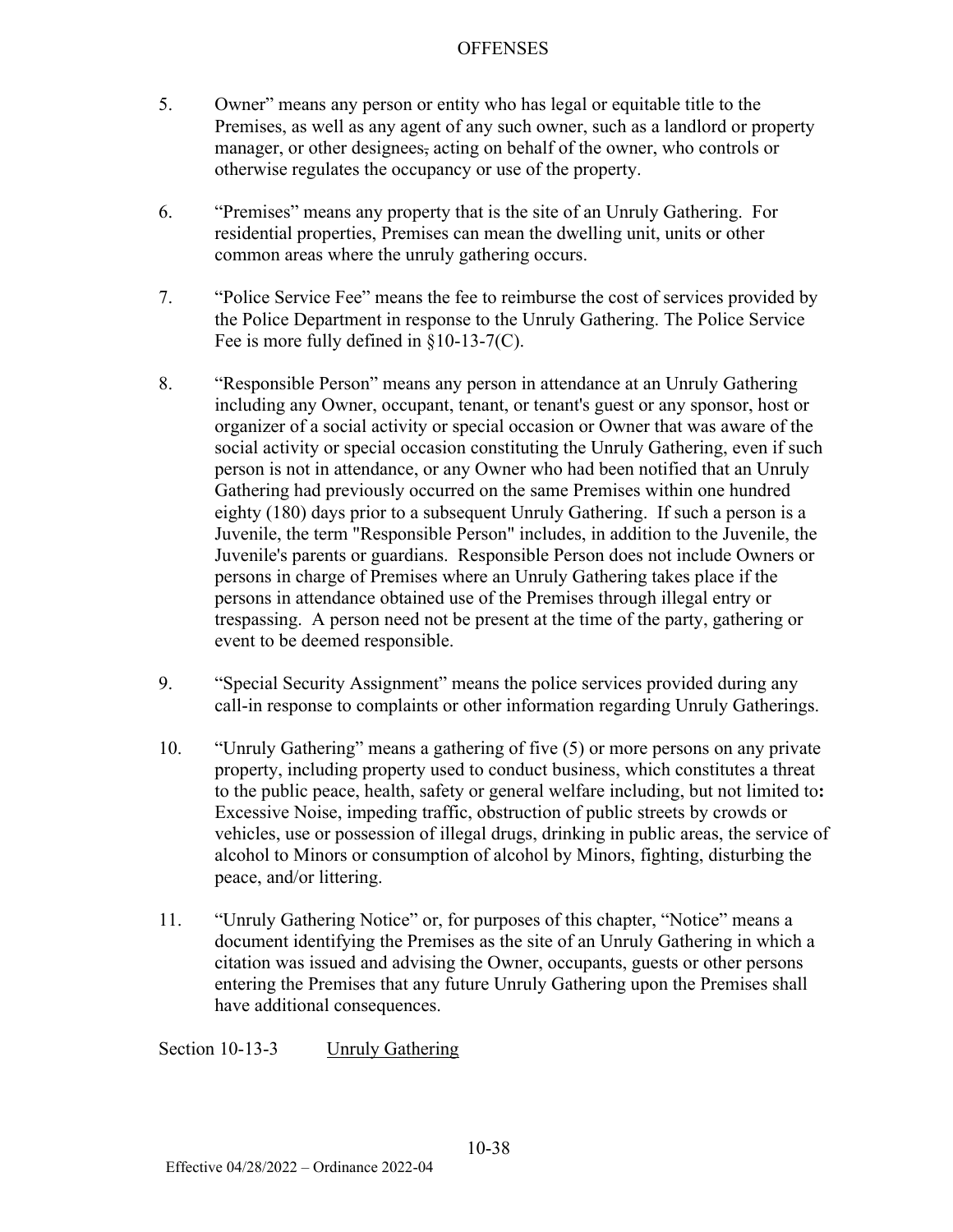- A. When a police officer responds to any Unruly Gathering and that police officer determines that there is a threat to the public peace, health, safety or general welfare, the police officer may issue a citation for Unruly Gathering to any Responsible Person. If the Responsible Person is the Owner and the Owner is not present and was not the sponsor, organizer or host of the event and the Owner had notice that an Unruly Gathering had occurred on the Premises within the prior one hundred eighty (180) days, the Owner shall be charged with a civil citation. All other Responsible Persons shall be charged with a class one misdemeanor.
- B. A police officer may abate an Unruly Gathering by reasonable means including, but not limited to, citation or arrest of violators under applicable ordinances or state statutes, and dispersing any remaining gathered participants. Any participant not a tenant on a lease document who fails to disperse may be deemed a Responsible Person and cited for Unruly Gathering.
- C. The police officer or other police employees shall provide an Unruly Gathering Notice to the Responsible Person(s) and/or Owner in any of the following manners:
	- 1. By personal service of any Responsible Person(s) being cited at the Unruly Gathering; or,
	- 2. By posting of the Notice on the door of the Premises of the Unruly Gathering; or,
	- 3. By mailing the Notice to the Owner, at the address shown on the Maricopa County property tax assessment records. Such notification shall be made by certified mail; with the return receipt serving as evidence of service.
- D. Any Responsible Person(s) receiving a citation for an Unruly Gathering requiring Increased Response shall be assessed a Police Service Fee for Special Security Assignments relating to the Unruly Gathering as provided §10-13-7(C). In the event of more than one person is identified as a Responsible Person, any and all Responsible Persons shall be jointly and severally responsible for the entire Police Service Fee.
- E. Upon request, the Owner must provide the names of any and all occupants listed on the leasing documents at any location where the Police Department responds to an Unruly Gathering.
- F. On a first offense, an Owner who was present at the Unruly Gathering and who made contact with the responding officers at the scene may apply retroactively for a special event permit under Article 8-8 of the Town Code of Paradise Valley by the close of business on the next business day. A special event permit may or may not be granted by the Town Manager retroactively.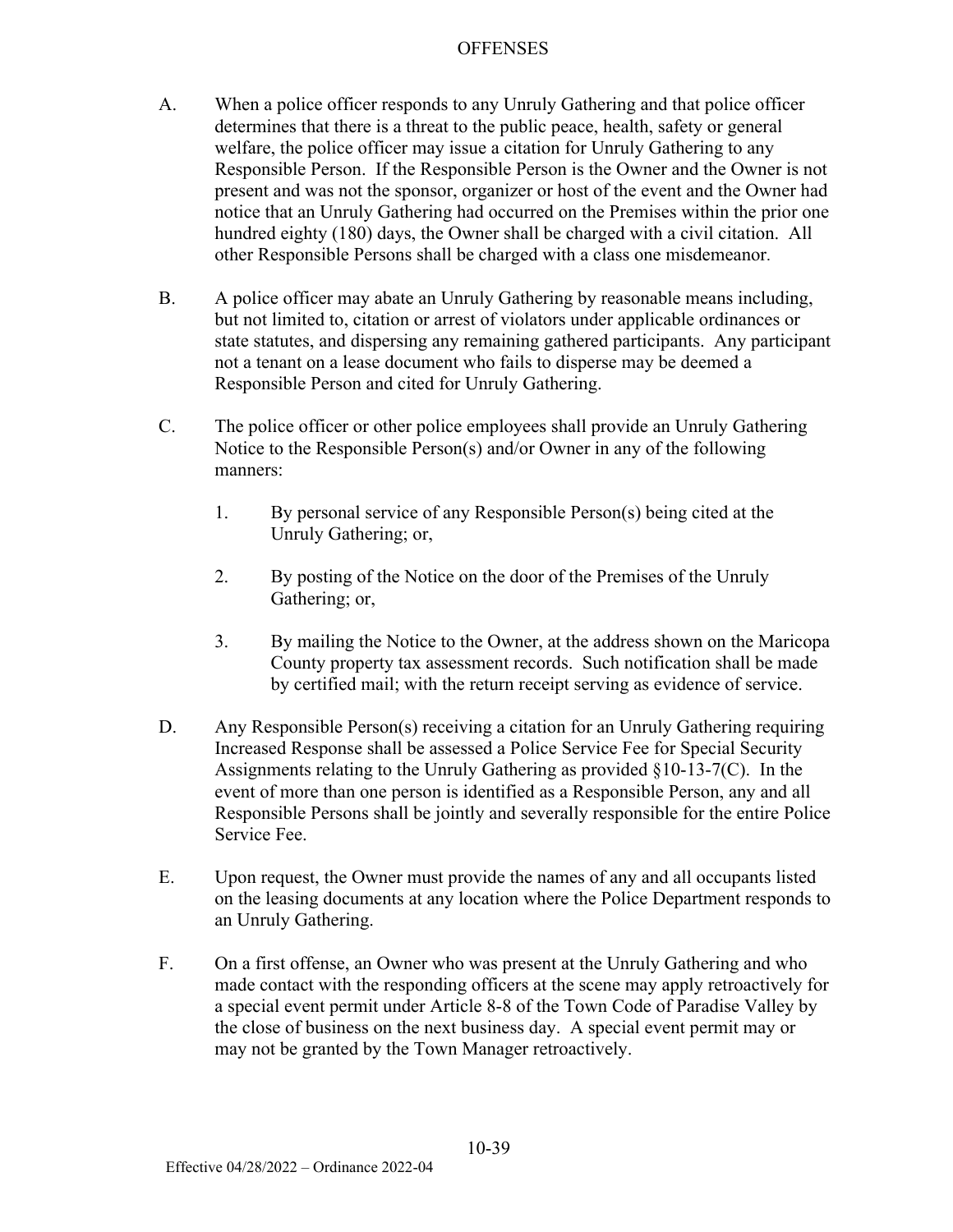#### Section 10-13-4 Subsequent Unruly Gathering

- A. Consistent Premises If, after receiving an Unruly Gathering Notice as provided in §10-13-3(C), a second or subsequent police response or responses is/are necessary to the same Premises for an Unruly Gathering within ninety (90) days of the first response, such response(s) shall be deemed a second response and subject to the higher fines and the Police Service Fee as provided in §10-13-7(C). If, after written notice of the violation as provided in §10-13-3(C), a third or subsequent response is necessary to the same Premises for an Unruly Gathering within one hundred twenty (120) days of the second response, such response shall be deemed a third response and subject to the highest fines and the Police Service Fee as provided in §10-13-7(C).
- B. Consistent Responsible Person If, after receiving an Unruly Gathering Notice as provided in §10-13-3(C), a second or subsequent police response or responses is necessary to any Premises involving the same Responsible Person for an Unruly Gathering within ninety (90) days of the first response, such response shall be deemed a second response and subject to the higher fines and the Police Service Fee as provided in  $\S 10$ -13-7(C). If, after written notice of the violation as provided in §10-13-3(C), a third or subsequent response is necessary to any Premises involving the Same Responsible Person for an Unruly Gathering within one hundred twenty (120) days of the second response, such response shall be deemed a third response and subject to the highest fines and the Police Service Fee as provided in §10-13-7(C).
- C. Once a Premises is initially posted as a result of an Unruly Gathering and the conduct causing the gathering to be unruly has ceased, a resumption of unruly behavior on the Premises resulting in another police response shall constitute a new and separate, yet cumulative, Unruly Gathering for purposes of this section.

Section 10-13-5 Posting of unruly gathering; removal of notice prohibited; right to contest posting

- A. Contents of Notice. The Premises at which the Unruly Gathering occurs shall be posted with a Notice stating:
	- 1. That an Unruly Gathering has occurred at the Premises;
	- 2. The date of the Unruly Gathering;
	- 3. That any subsequent Unruly Gathering on the same Premises resulting in a citation, and subsequent conviction thereof, within a ninety (90) day period (or within one hundred and twenty days (120) of a second Unruly Gathering, as defined herein, with or without Increased Response, and within one hundred eighty days (180) of a third Unruly Gathering, as defined herein, with or without an Increased Response) shall result in the Responsible Person(s) liability for the penalties provided in this ordinance;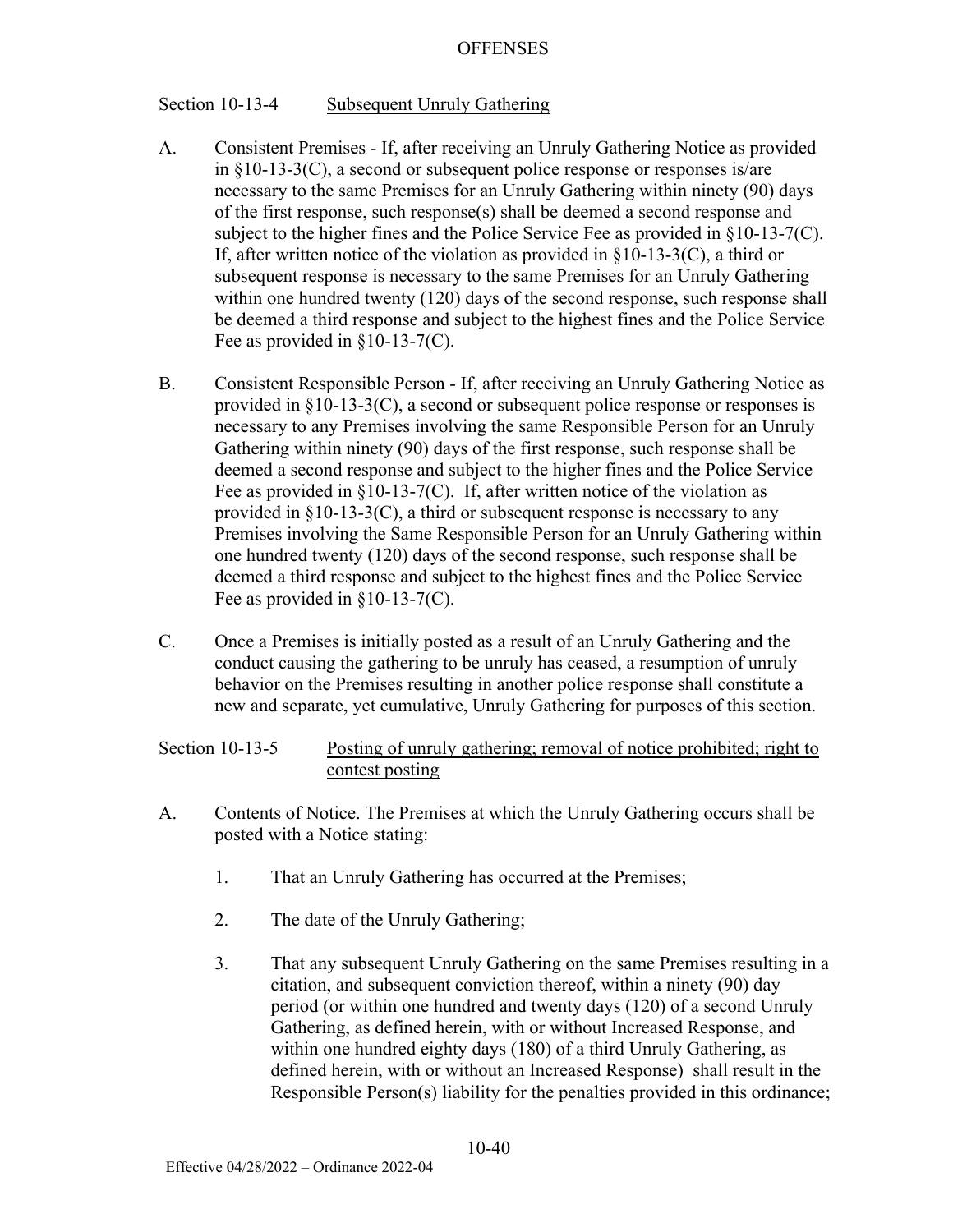- 4. The right to contest the posting, as provided in subsection (4)(d) of this section; and,
- 5. Contact information at the police department.
- B. Posting Requirements. Premises shall be posted with an Unruly Gathering Notice as provided in this section each time an Unruly Gathering occurs. The Owner, occupant or tenant of the Premises, if present, shall be advised as to the location in which such Notice is posted in order to achieve both the security of the Notice and its prominent display. The Unruly Gathering Notice shall be posted in a place visible upon inspection by a police officer during the prescribed period. In the event that the Premises are already posted at the time of a subsequent posting, the ninety (90) day period from the date of the existing posting shall be extended an additional one hundred and twenty (120) days from the date of the subsequent posting.
- C. Removal of notice prohibited. The Owner of the posted Premises shall be responsible for ensuring that the Unruly Gathering Notice is not removed, defaced, or concealed. The removal, defacement, or concealment of a posted Notice is a civil infraction carrying a mandatory penalty of a minimum of two hundred fifty dollars (\$250.00) in addition to any other penalties which may be imposed under this section.
- D. Right to contest posting*.*
	- 1. An Owner, occupant, or tenant of the posted Premises may contest the posting of the Notice by filing a written petition for a civil hearing in the Town Municipal Court requesting that the court determine whether justification existed for posting of the notice under the provisions of this section. The petition must be filed within ten (10) days after the posting of the Notice or, if the Notice is given by mail, within fifteen (15) days after the postage date of the mailing of the Notice, and not thereafter. The court shall set a time and date for a hearing to be held no later than fifteen (15) days after receipt of the written petition and shall notify both the petitioner and the Town Attorney of the hearing date. In order to avoid the possibility of conflicting rulings, if more than one (1) petition is filed under this subsection relating to a single posting, for example by multiple lawful occupants of the posted Premises, the court shall set only one (1) hearing and shall consolidate the petitions and notify all petitioners of the hearing date and time. At the hearing, the Town has the burden of proving, by a preponderance of evidence, that the posting of the Notice was justified pursuant to the provisions of this section.
	- 2. An Owner of a posted Premises, at any time after the posting or the mailing of the Notice, may petition the Town Municipal Court for an order directing the removal of the Notice on the grounds that the Owner has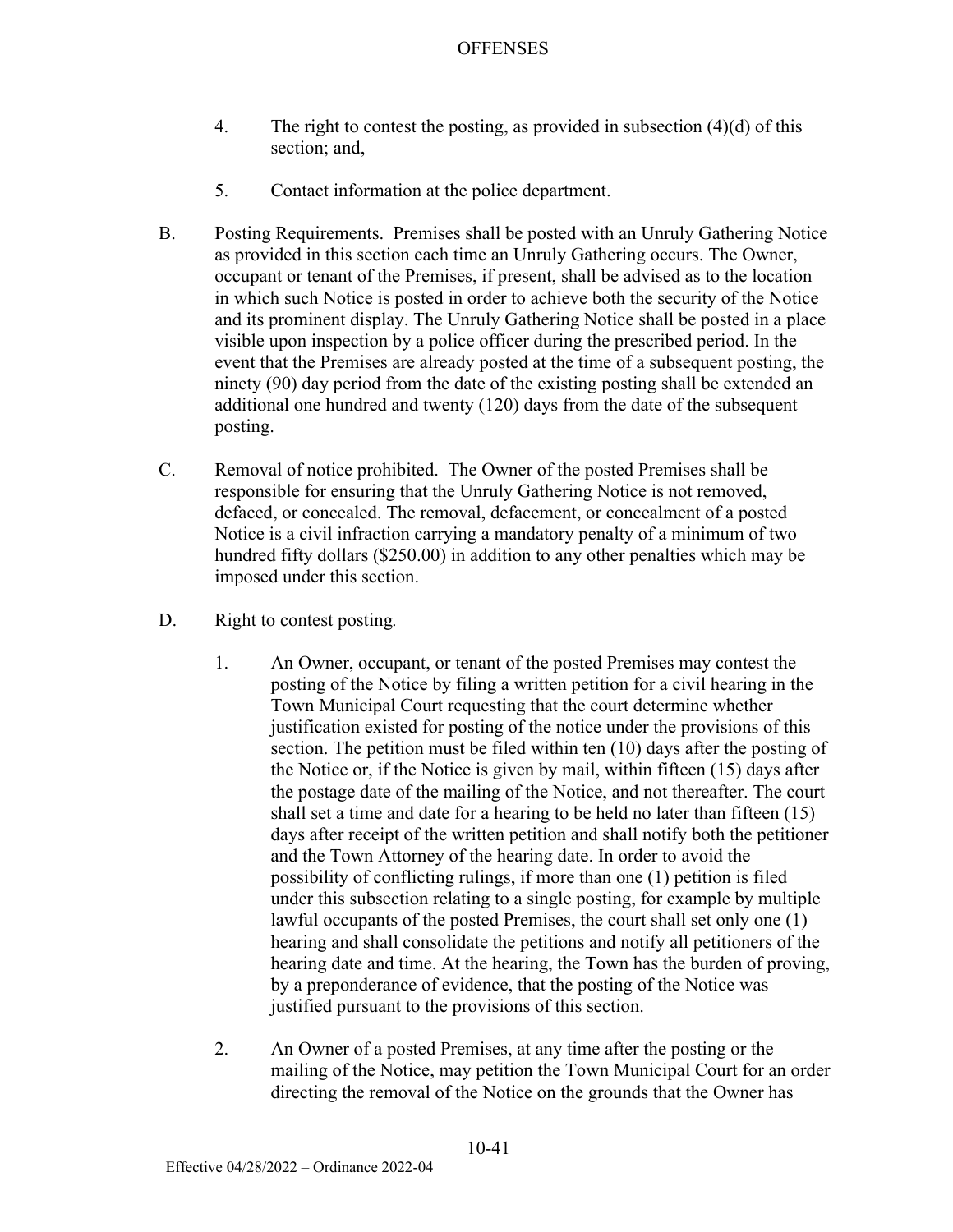taken reasonable and necessary actions to prevent the occurrence of a subsequent Unruly Gathering at the posted location. The court shall set a time and date for a hearing to be held no later than fifteen (15) days after receipt of the petition and shall notify both the petitioner and the Town Attorney of the hearing date. At the hearing, the petitioner has the burden of proving, by a preponderance of evidence, that the petitioner has taken reasonable and necessary actions to prevent the occurrence of a subsequent Unruly Gathering. This petition process is not available to an Owner who was present at the Unruly Gathering and engaged in conduct causing the gathering to be unruly.

#### Section 10-13-6 Billing; Procedure for Appeal of Police Service Fee

The Chief of Police, or any person designated by the Chief of Police, shall cause appropriate billings for the Police Service Fee to be made to the Responsible Person(s). Billings shall include the name and address of the Responsible Person, the date, time and location of the Unruly Gathering for which a Police Service Fee is imposed, and shall identify the services provided, any loss or damage and such other information as may be relevant.

- A. The amount of such Police Service Fees charged shall be deemed a joint and several debt to the Town of any and all Responsible Persons, whether they received the benefit of such Special Security Assignment services or not. If the Responsible Person(s) for the Unruly Gathering is a Juvenile, then the parents or guardians of that Juvenile will also be jointly and severally liable for the costs incurred for police services. Any person owing money due for the Police Service Fee shall be liable in an action brought in the name of the Town for recovery of such amount, including reasonable attorney fees.
- B. If a Responsible Person is the person who owns the property where an Unruly Gathering takes place, the Owner will not be charged the Police Service Fee unless:
	- 1. the Owner was present at or had knowledge of the Unruly Gathering and took no reasonable action to prevent the Unruly Gathering or unlawful gathering; or
	- 2. the Town notified the Owner pursuant to Section 10-13-3(C) that an Unruly Gathering had taken place on the Premises, and a subsequent Unruly Gathering occurs within the prescribed time of the mailing of such notice to the Owner; or
	- 3. the Owner fails to provide the names of the occupants listed on the leasing documents where the Unruly Gathering occurs

The Town reserves all rights and remedies at its disposal to collect the Police Service Fee.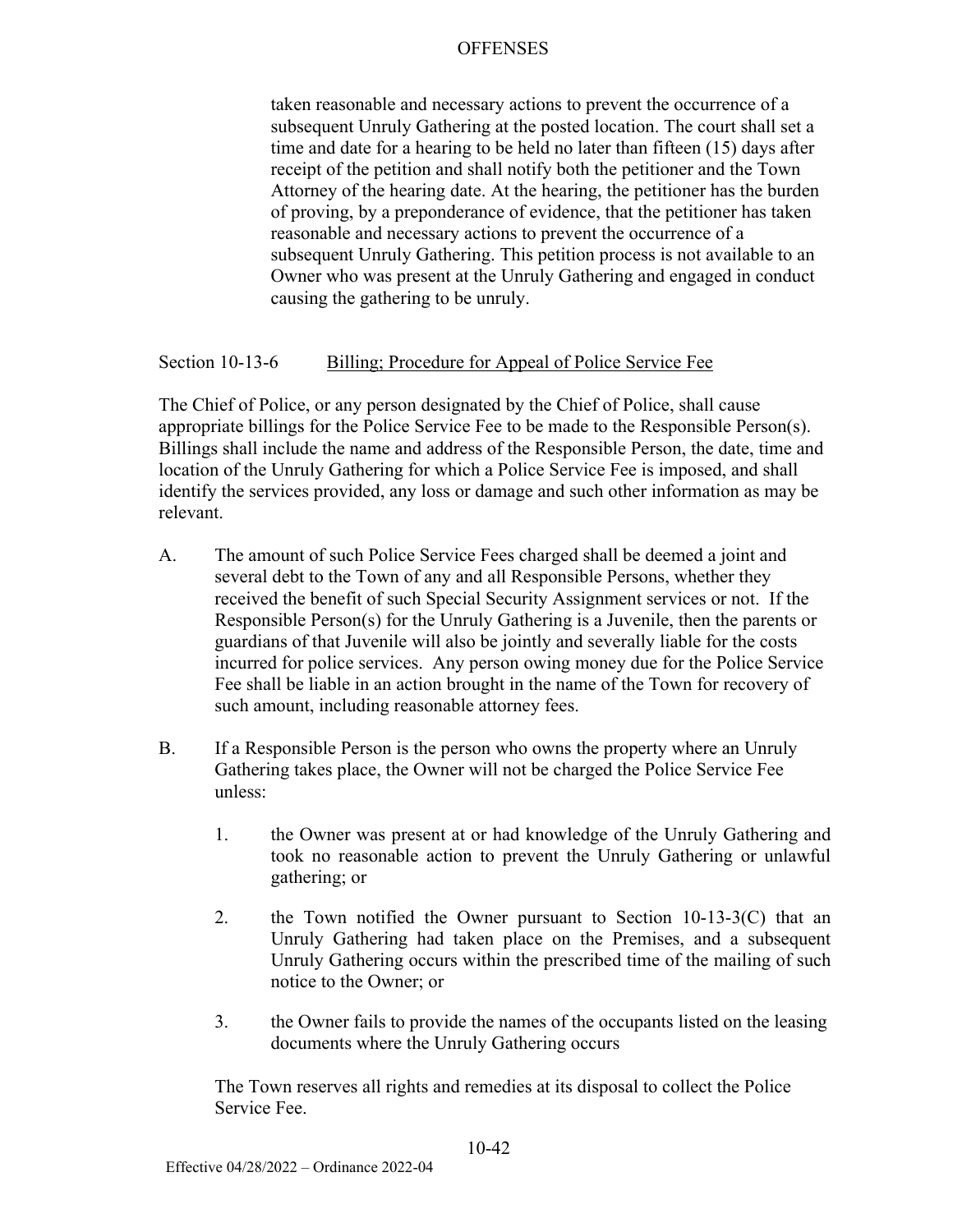- C. A person charged a Police Service Fee may file an appeal with the Town Clerk requesting a hearing before the Town Manager's designee within ten (10) days of receiving notice of the costs imposed. The Town Manager shall designate a hearing officer who is not an employee of the Police Department or a sworn police officer to preside over this administrative hearing.
- D. The request must set forth the specific objections to the Police Service Fee, which form the basis of the appeal.
- E. The hearing officer shall set a time and place for the hearing as soon as practicable, which shall be conducted informally and without a jury to determine whether there is a sufficient factual and legal basis to impose the costs of the Police Service Fee.
- F. All parties to the hearing have the right to present evidence in support of or opposition to the Police Service Fee. Except for the statutory provisions relating to privileged communications, the technical rules of evidence do not apply. However, the hearing officer's decision shall always be based upon the evidence presented.
- G. The Police Department shall have the burden of establishing by a preponderance of the evidence that the Police Service Fees should be imposed and that the amount is reasonable under the circumstances. The hearing officer may reduce the costs imposed if the Police Department fails to meet its burden.
- H. The decision of the hearing officer is final.
- I. A person's failure to timely request a hearing or appear at a scheduled hearing shall constitute a waiver of the right to a hearing or to challenge the Police Service Fee's validity or amount.

Section 10-13-7 Penalties; Aggravating Factors

- A. Criminal Offense. If the Responsible Person is convicted of an Unruly Gathering, the penalty shall be a minimum mandatory fine of one thousand dollars (\$1000.00) or up to the maximum associated with a class one misdemeanor. Additionally, if the Responsible Person for an Unruly Gathering has previously been convicted for an Unruly Gathering, regardless of the location of the prior violation, the penalty shall be a minimum mandatory fine of two thousand dollars (\$2,000.00) for a second violation, and a minimum mandatory fine of two thousand five hundred dollars (\$2,500.00) for a third or subsequent violation.
- B. Civil Offense. If the Responsible Person is an Owner that was not present at the Unruly Gathering, was not aware of the social activity or special occasion constituting the Unruly Gathering, and was not an organizer, host or sponsor of the Unruly Gathering, but had been notified that an Unruly Gathering had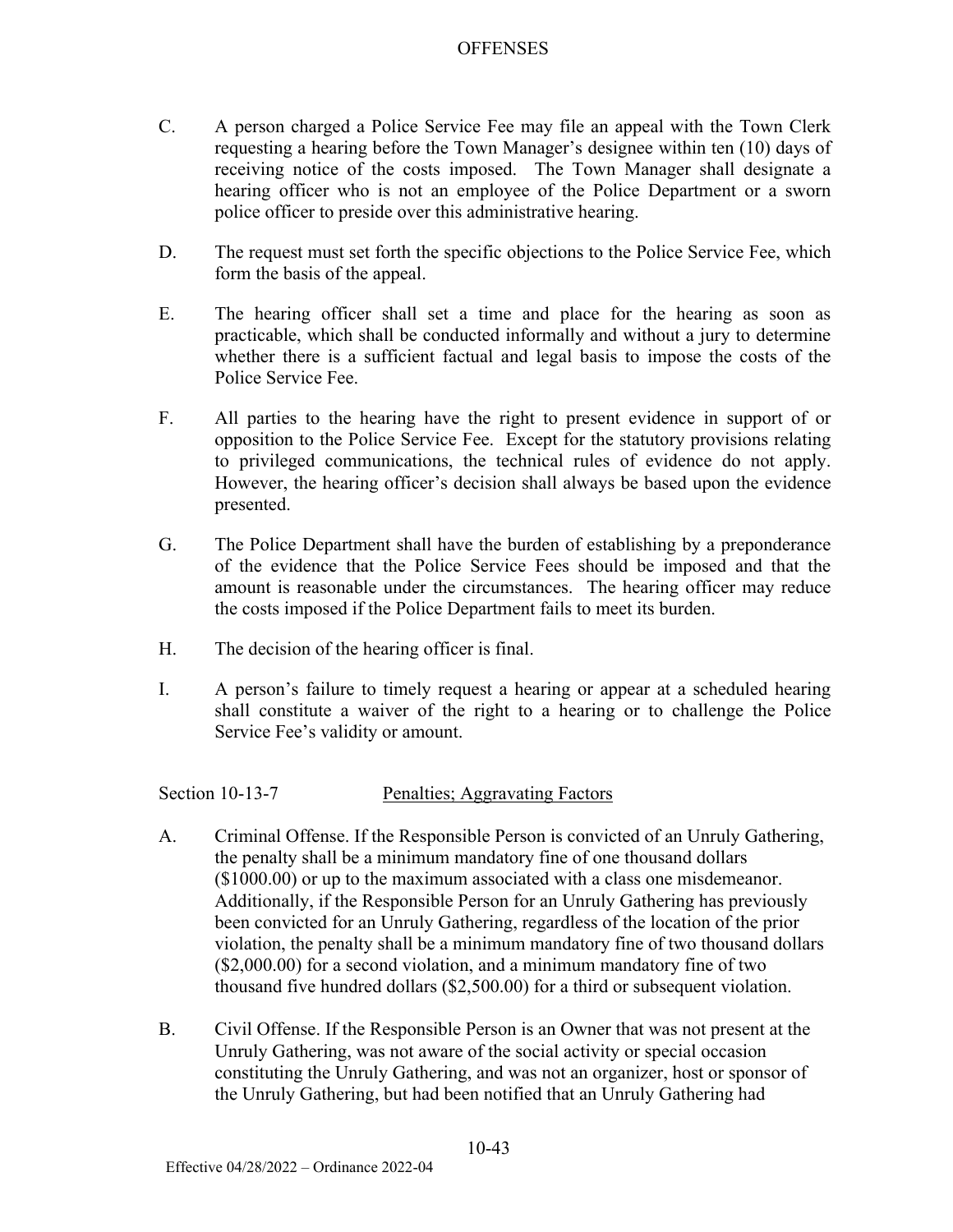occurred on the property within the prior one hundred eighty (180) days, then the civil penalty shall be a minimum mandatory fine of one thousand dollars (\$1000.00) for a first violation, a minimum mandatory fine of two thousand dollars (\$2,000.00) for a second violation, and a minimum mandatory fine of the maximum amount permitted by law for civil violations for a third or subsequent violation.

- C. Police Service Fee. The Police Service Fee shall be an amount equal to the actual costs (essentially a reimbursement) of the law enforcement response to an Unruly Gathering, including:
	- 1. the salaries, and associated benefits of the responding law enforcement officers corresponding to the amount of time actually spent in responding to and remaining at the Unruly Gathering; and,
	- 2. the salaries, and associated benefits of any dispatcher or other police personnel involved with the response for the amount of time actually spent in responding to Unruly Gathering; and
	- 3. any actual costs of any medical treatment to injured officers and/or the costs of repairing any damage to town equipment or property; and
	- 4. the associated overhead costs including, but not limited to, vehicle and equipment used; with such overhead costs to be set annually within the first 60 days of the new fiscal year and available for inspection.
- D. Aggravating Factors. Mandatory fines shall be automatically increased to the next higher fine level if any of the following factors are found during a response to an Unruly Gathering:
	- 1. Minor in possession;
	- 2. Public urination or defecation;
	- 3. Indecent exposure;
	- 4. Public sexual indecency;
	- 5. Weapons violations; or
	- 6. Felonious conduct.

Section 10-13-8 Enforcement

The Police Department is authorized to enforce the provisions of this section regardless of whether enforcement is initiated by a complaint from a member of the public or detection by the Police Department without any such complaint. Peace officers shall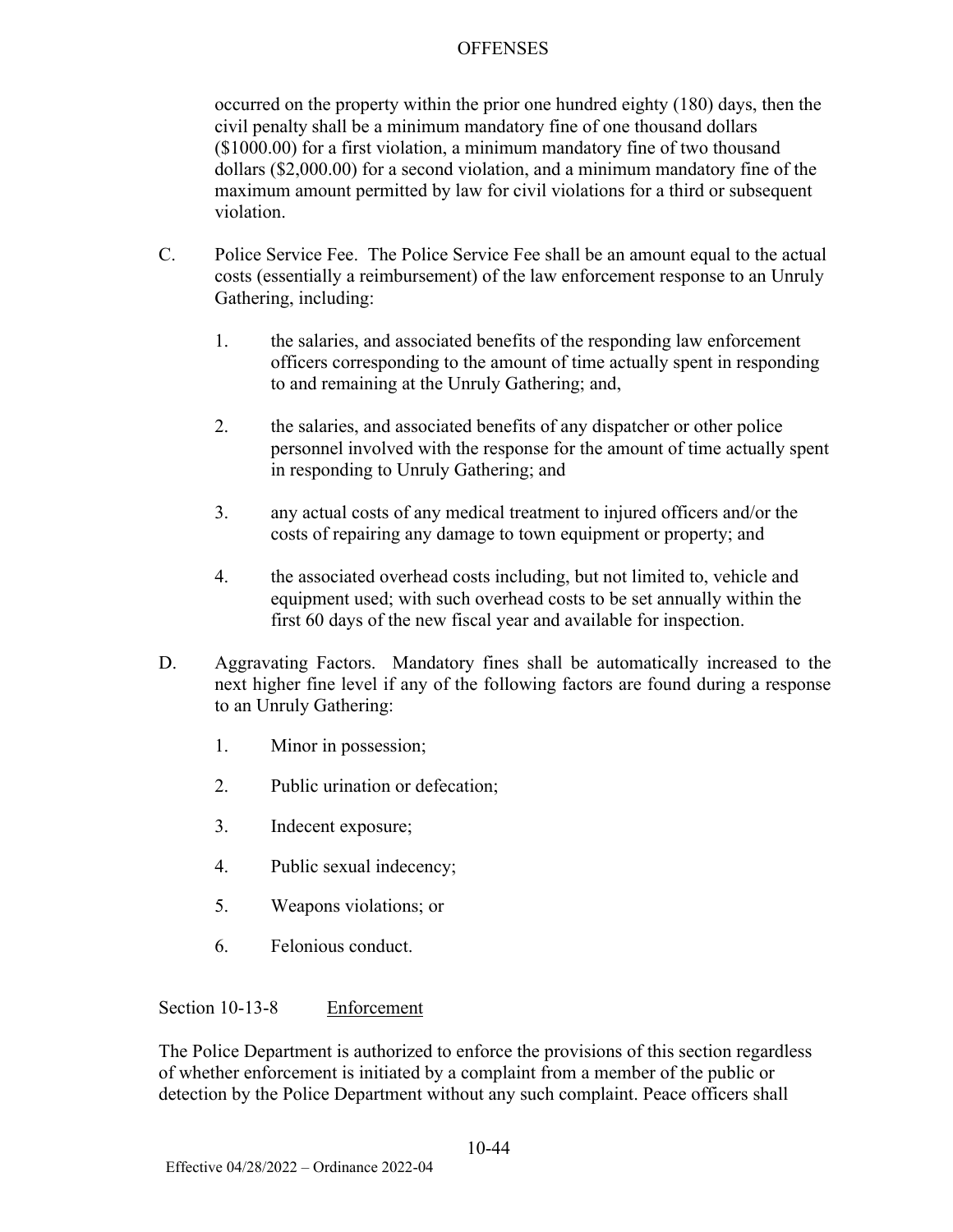enforce the provisions of this section using their sound discretion and the consideration of the totality of the circumstances, including but not limited to the use of the Premises (e.g. residential, commercial, etc.).

#### Section 10-13-9. Violations Deemed a Public Nuisance

Incidents involving Consistent Premises or Consistent Responsible Persons that violate any of the provisions of this Article and threaten the public peace, health, safety, and welfare, are declared and deemed a nuisance, which the Town may abate as provided in Article 8-5, pursuant to A.R.S. § 9-240, as amended, by removing nuisances and punishing persons committing nuisances, or in any other manner authorized by law.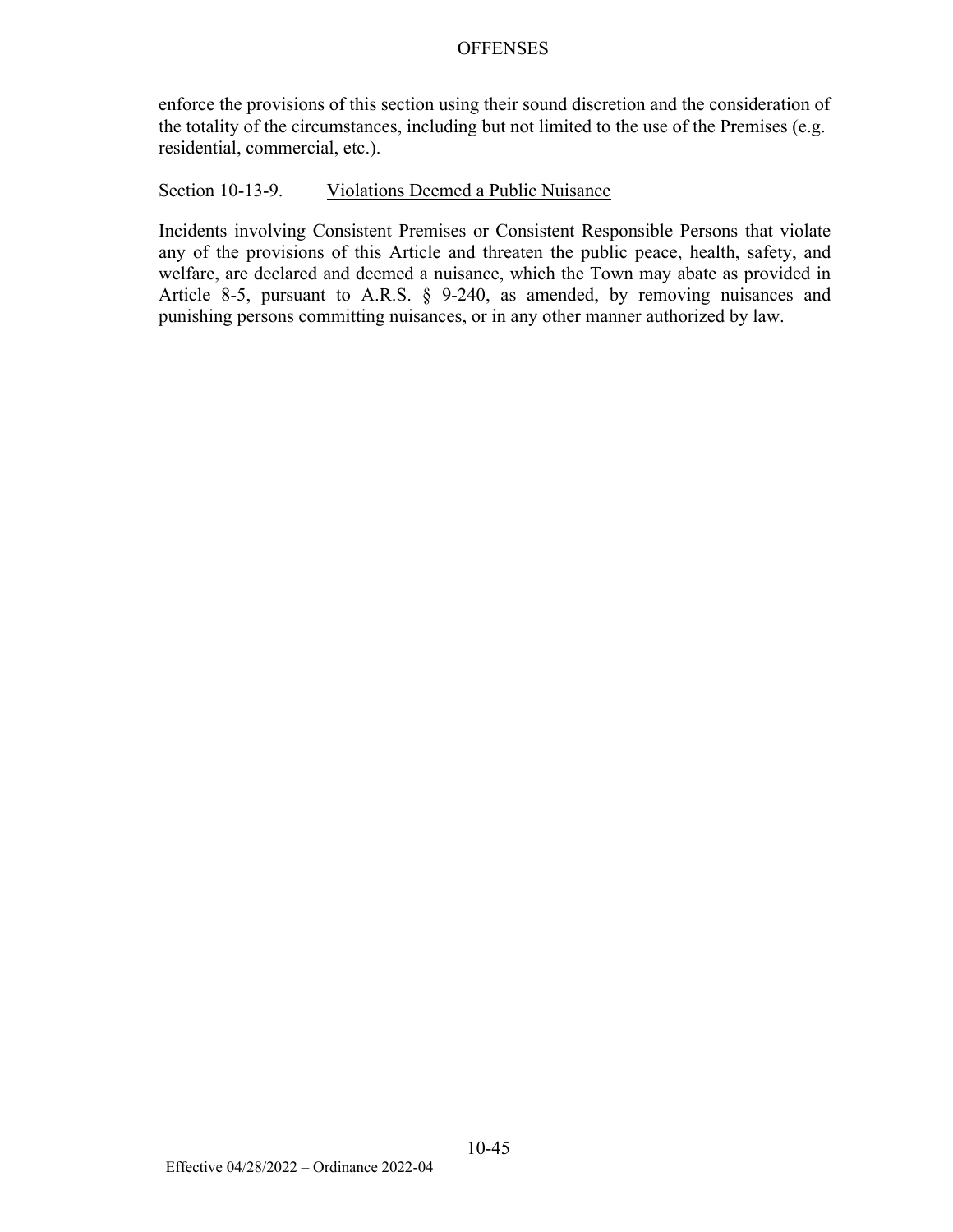# **Article 10-14 SHORT-TERM RENTALS RESPONSIBLE PARTY REQUIREMENTS AND OTHER VIOLATIONS** 2019-12 2022-03 2022-04

| $10-14-1$     | Purpose                                                 |
|---------------|---------------------------------------------------------|
| $10-14-2$     | Definitions                                             |
| $10-14-3$     | Short-Term Rental Registration Required; Required       |
|               | Information                                             |
| $10 - 14 - 4$ | Compliance with Laws; Non-Residential Usage and Other   |
|               | Prohibitions                                            |
| $10-14-5$     | Standards and Operating Requirements; Health and Safety |
| $10-14-6$     | <b>Enhanced Penalties</b>                               |
|               |                                                         |

Section 10-14-1 Purpose

This Article is adopted to protect the peace, health, safety, and welfare of the Town's residents and visitors by enacting reasonable regulations that mitigate the harmful abuses common to the short-term rental of residential property within the Town while preserving property owners' rights to rent their property in a manner that does not disturb the peace or harm public health, public safety, or general public welfare. Such harmful abuses deplete law enforcement and public safety resources and can leave other areas of the Town with compromised levels of police protection so as to create a significant threat to the safety of both citizens and police officers alike. The inclusion of a specific regulation or reference to the Town Code in this chapter does not imply the exclusion of any other applicable law.

Section 10-14-2 Definitions

In this Article, unless the context otherwise requires, the following terms or phrases are defined as follows:

"Banquet Space" means an Event Center that is used for serving and/or consuming food and/or beverages.

"Event Center" means any dwelling unit (i) for which the occupant has made payment for transient use of the dwelling unit and (ii) which is used for Special Events or other Nonresidential Uses.

"Nonresidential Use" means any use that is not permitted in a residential zoning district pursuant to the Zoning Ordinance, any use that constitutes an Unruly Gathering, as used in Article 10-13, and any use for which entrants pay an entry fee, unless such use is exempted under Section 8-8-4 (C) or (D).

"Online Lodging Marketplace" has the same meaning given to it in A.R.S. § 42-5076, as amended.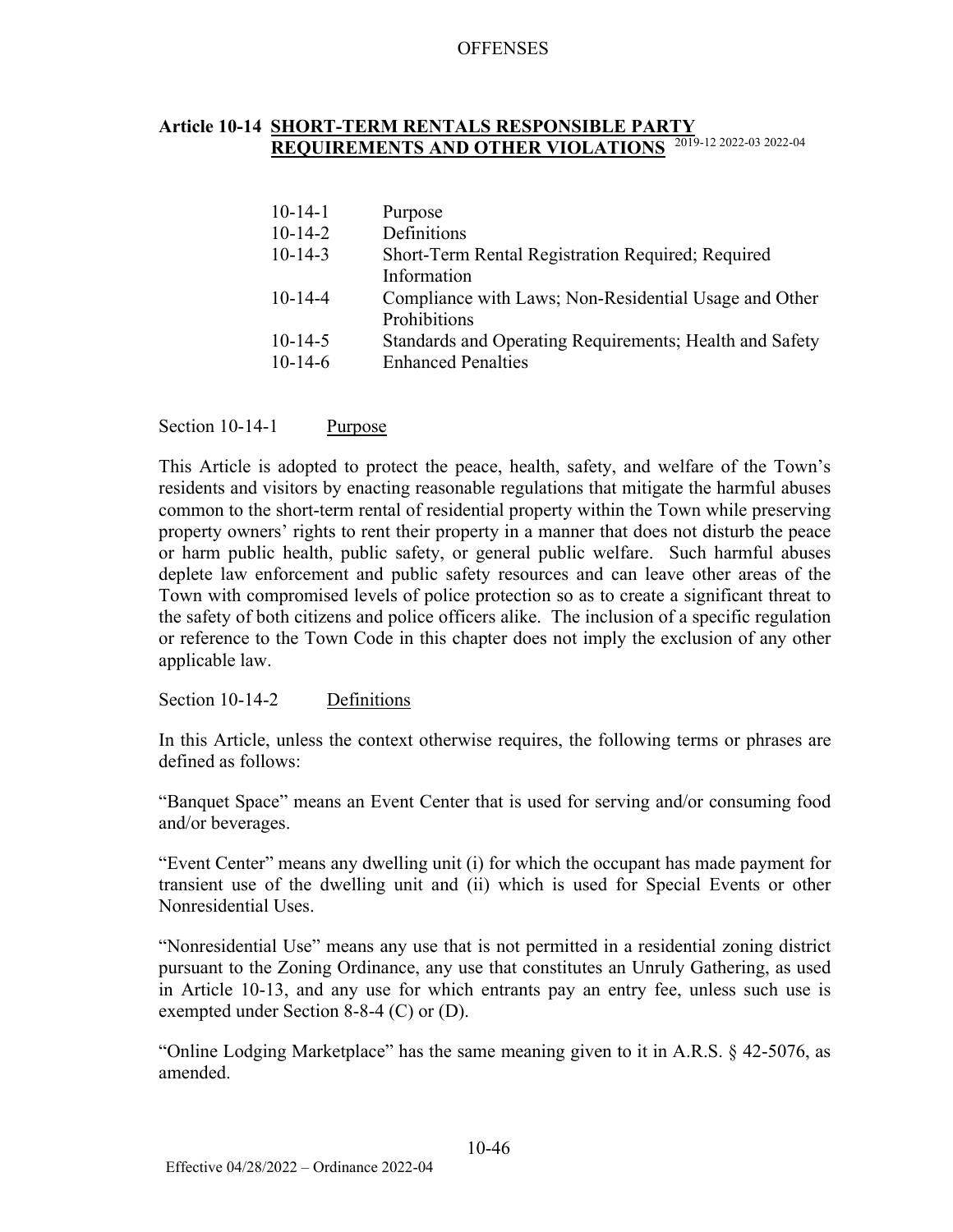"Owner" means any owner, as well as any agent of an owner, such as a landlord or property manager, or other designees acting on behalf of the owner, who controls or otherwise regulates the occupancy or use of the property.

"Short-Term Rental" and "Vacation Rental" are interchangeable for purposes of this Article, and mean any individually or collectively owned single-family or one-to-fourfamily house or dwelling unit or any unit or group of units in a condominium, cooperative or timeshare, that is also a transient public lodging establishment or owneroccupied residential home offered for transient use. Short-Term Rental and Vacation Rental do not include a unit that is used for any Nonresidential Use, including retail, restaurant, Banquet Space, Event Center or similar use.

"Special Event" has the same meaning given to it in Section 8-8-2.

"Timely Manner" means: (a) within one (1) hour after the initiation of contact with the Owner's designee when the contact is made by a Police Department officer or employee for a complaint or incident that is reported to the Police Department and for which police officers have been dispatched to the Owner's property; and (b) within twenty-four (24) hours after the initiation of contact with the Owner's designee when the contact is made by a Police Department officer or employee or a code enforcement officer for a complaint or incident that is either reported to or directly observed by the Police Department personnel or a code enforcement officer and for which the police are not at the scene of the complaint or incident at the time that such contact is initiated.

Section 10-14-3 Short-Term Rental Registration Required; Required Information

- A. Short-Term Rental Registration Required. Before offering for rent or renting a Short-Term Rental or Vacation Rental within the Town, the Owner thereof shall register the Short-Term Rental with the Town, on a form or platform specified by the Town and obtain a valid transaction privilege tax license under A.R.S. Title 42. The Owner shall notify the Town, in writing, of all changes in the information required by this section, not less than ten (10) days prior to the effective date of the change.
	- 1. Every Short-Term Rental registration must include the following information, which shall be made publicly available:
		- a. The name and contact information of the Owner or, if the Owner is a business entity, the name and contact information of the entity's statutory agent.
		- b. The Short-Term Rental's physical address.
		- c. The name, address, and contact information of the Owner or Owner's designated local contact person who is responsible for responding to complaints in person, by telephone, or by email in accordance with Section  $10-14-5(A)(1)$ .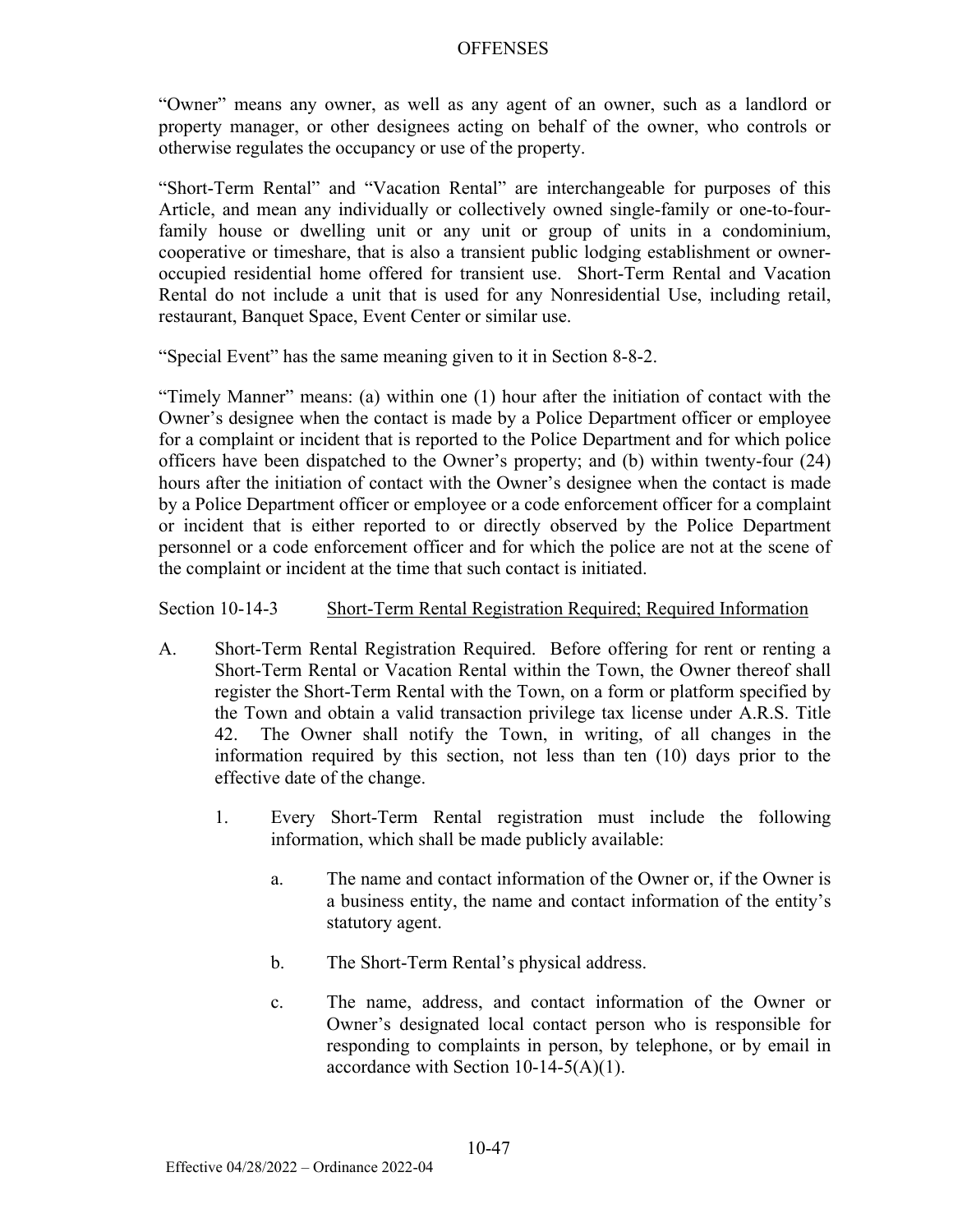- d. The name, address, and contact information of the person the Owner designated as an emergency contact.
- e. The phone number to the Short-Term Rental's landline or modern equivalent.
- B. Consent and Certification. When registering a Short-Term Rental, the Owner must:
	- 1. Provide evidence that the Short-Term Rental has been registered with Maricopa County Assessor's Office in accordance with A.R.S. § 33-1902.
	- 2. Provide evidence of a valid transaction privilege tax license issued by the State of Arizona.
- C. Booking Information. To protect the peace, health, safety, and general welfare of the Town's residents and visitors, the Owner of a Short-Term Rental shall provide each booking guest with a statement of applicable Town rules and regulations, or direct each booking guest thereto, and inform the guest that rental of the unit constitutes an agreement to comply with such rules and regulations.
- D. Failure to Register. Any person or entity who offers for rent or accepts a fee for booking a Short-Term Rental that is not registered with the Town pursuant to Section 10-14-3(A) or, where applicable, with the Maricopa County Assessor's Office pursuant to A.R.S. § 33-1902, as amended, shall be fined one hundred fifty dollars (\$150) per violation per day. Each day's failure to comply with a notice of violation or any other order shall constitute a separate violation.
- E. The Town Manager or designee shall develop the necessary forms and/or database necessary to implement this section.
- F. The Town may mitigate, suspend, or reduce any penalties the Owner might otherwise incur under this article if the Town deems that the Owner has made reasonable attempts to prevent nuisance activities from occurring at the Short-Term Rental. The Owner shall keep a record of steps taken to prevent such nuisance activities.

Section 10-14-4 Compliance with Laws; Non-Residential Usage and Other Prohibitions

- A. A Short-Term Rental or Vacation Rental must at all times comply with the federal, state, and local laws, rules, and regulations related to public health, safety, sanitation, solid waste, hazardous waste, tax privilege licensing, including advertising requirements, property tax registration, traffic control, pollution control, noise, property maintenance, and nuisance abatement.
- B. A Short-Term Rental lacking a valid Short-Term Rental registration under Section 10-14-3 and a valid transaction privilege tax license issued by the State of Arizona shall not be rented or offered for rent.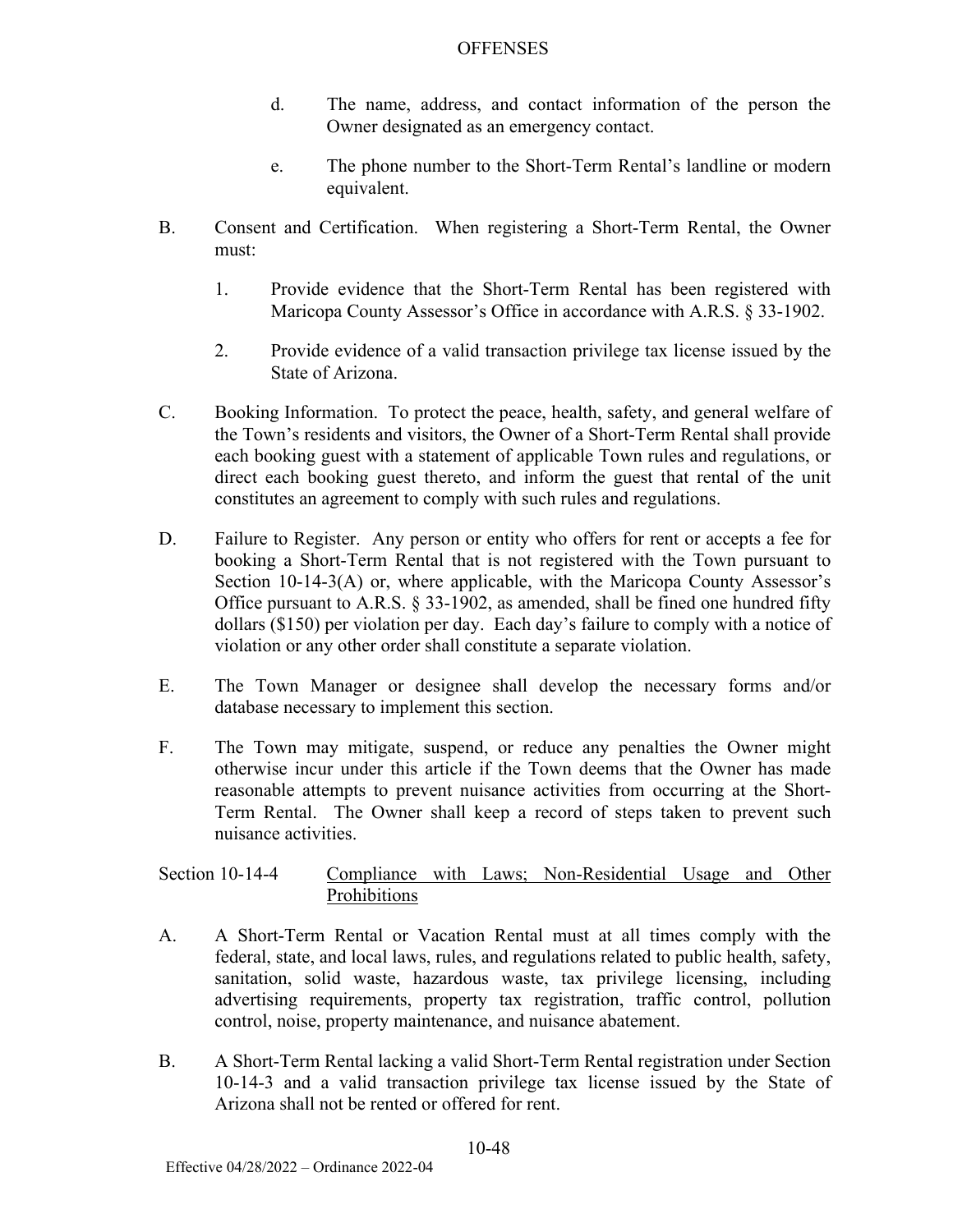- C. No person or entity shall operate a Short-Term Rental or Vacation Rental in violation of this Article.
- D. No person or entity may receive payment or accept a fee, directly or indirectly, for facilitating the rental of a Short-Term Rental operating in violation of this Code or any other applicable law.
- E. Any renter who causes, permits, facilitates, aides, or abets any violation of this Article shall be subject to a civil sanction as set forth in Section 10-14-6(B).
- F. In accordance with A.R.S. § 9-500.39(B)(3), a Short-Term Rental may not be rented, advertised, or used for any of the following uses or purposes: housing sex offenders, operating or maintaining a sober living home, selling illegal drugs, liquor control, or pornography, obscenity, nude or topless dancing, and other adult-oriented businesses, performances, parties, or activities in which consideration is given in exchange for an adult-oriented service. Within twentyfour (24) hours of every booking, the Owner shall perform a background check on every guest to ensure that there are no sex offenders at the Short-Term Rental. Failure to retain a full copy of the background check on each guest for twelve (12) months after the booking date shall be a separate violation of this section. Owners who permit a sex offender to occupy their Short-Term Rental shall be found in violation of this section.
- G. None of the following may occur where such acts may reasonably be viewed by the public, whether at ground level or from a reasonable vantage point of a nearby property, such as a deck or balcony:
	- 1. Urination or defecation;
	- 2. Nudity; or
	- 3. Sexual acts.
- H. Per Section 1007 of the Zoning Ordinance, motor homes, campers, trailers, boats, buses, and similar equipment allowed to be stored on residentially-zoned property shall not be used for sleeping or habitation purposes.
- I. Except when permitted by a Special Event permit under Article 8-8, no Short-Term Rental or Vacation Rental may be used for any Nonresidential Uses, including but not limited to, an event that requires a permit or license pursuant to a Town ordinance or State law or rule; a retail, restaurant, Banquet Space, Event Center, or other similar use, such as weddings and pop-up bars; or any use prohibited in a residentially-zoned district pursuant to the Zoning Ordinance.
- J. Any violation of an ordinance related to noise, protection of welfare, property maintenance, and other nuisance issues, where such ordinances are permitted under A.R.S. § 9-500.39(B)(2), constitutes a Nonresidential Use.

Section 10-14-5 Standards and Operating Requirements; Health and Safety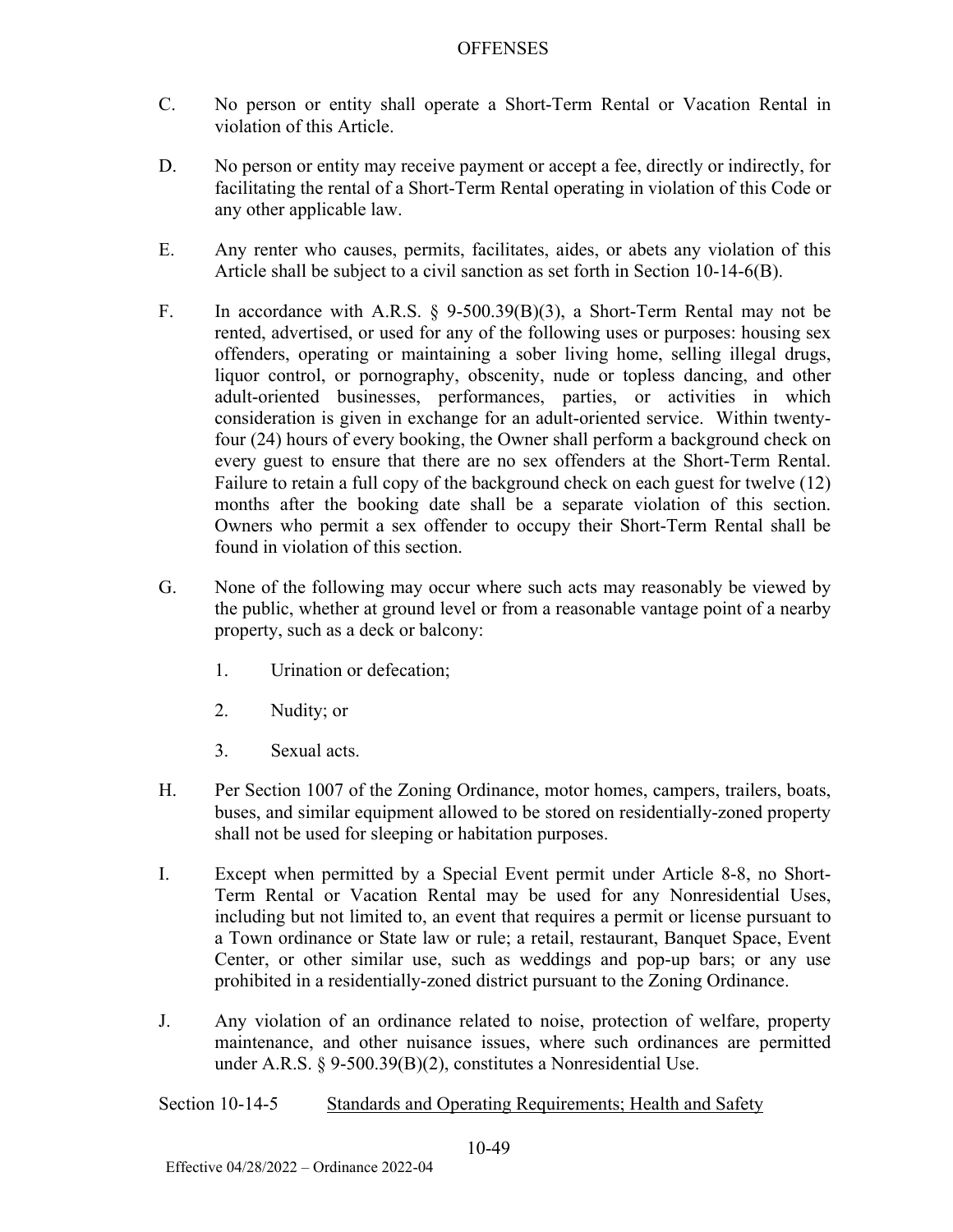- A. Standards and Operating Requirements.
	- 1. Owners or their designees shall (1) affirmatively respond to complaints in person, over the phone, or by email, and (2) abate the incident from which the complaint arose in a Timely Manner regardless of when the Owner receives notice of the complaint. If such a response is due within one (1) hour under this Article's definition of Timely Manner, the response is deemed necessary to protect the peace, health, safety, and welfare of the general public, and the Owner shall so respond in person. If the response is due within twenty-four (24) hours, the Owner shall respond either in person, by telephone, or by email. Failure of the Owner to respond to a complaint as provided herein is a violation of this Article.
	- 2. Prior to the commencement of the occupancy or during check-in**,** the Owner shall explain and describe all rules and regulations applicable to the use of the property as a Short-Term Rental including, but not limited to, parking restrictions, restrictions on noise and amplified sound, trash collection schedules, Special Event and Nonresidential Use restrictions, fire evacuation routes, and any other information, as required by this Code, applicable to the Short-Term Rental and the surrounding neighborhood. Prior to or upon the guest's arrival at the Short-Term Rental, the Owner shall provide the booking guest with a written copy of the statement of rules and regulations acknowledged by the guest at the time of booking as required by Section 10-14-3(C). The Owner shall keep a record of compliance with this section.
	- 3. Trash and refuse shall not be left stored within public view, except in proper collection containers for the purpose of collection in accordance with the residential collection schedule outlined in Section 8-3-9. Containers shall not be placed for collection before 6:00 p.m. on the day preceding the date of collection, and after the containers are emptied, they shall be removed from the street and stored in a screened area by the end of the collection day.
	- 4. The following notice must be completed in 14-point or larger bold font, on a laminated or otherwise similarly shielded paper, and prominently displayed on the inside of the front door and the primary door to the backyard or in a conspicuous location near each such door. The notice below shall also include information regarding the location of all fire extinguishers and Town of Paradise Valley parking and waste disposal regulations.

### **NOTICE**

USE OF THIS PROPERTY FOR ANY OF THE FOLLOWING PURPOSES IS PROHIBITED; VIOLATORS MAY BE SUBJECT TO SUBSTANTIAL PENALTIES: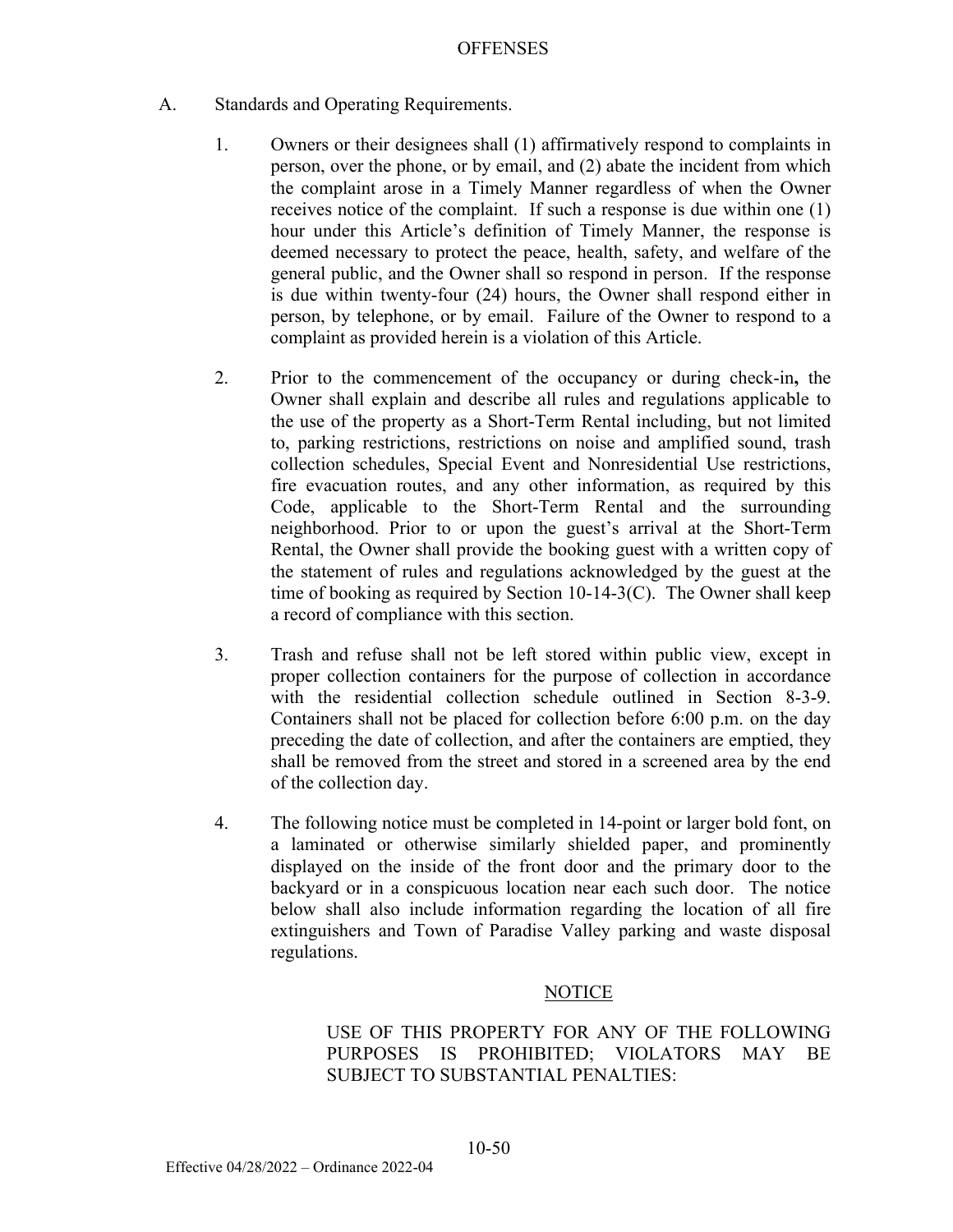- 1. Housing sex offenders;
- 2. Operating or maintaining a sober living home;
- 3. Selling controlled substances, liquor, or pornography;
- 4. Obscenity, Nude or topless dancing, and other adultoriented businesses, performances, parties, or activities in which value is given in exchange for an adult-oriented service;
- 5. Any uses prohibited under A.R.S. § 9-500.39, or federal, state, or local law; or
- 6. Any use that disturbs neighboring properties' peace and enjoyment including, but not limited to, excessive noise, impeding traffic, obstruction of public streets by crowds or vehicles, use or possession of illegal drugs, drinking in public areas, the service of alcohol to minors or consumption of alcohol by minors, fighting, disturbing the peace, and/or littering.

UNLESS THE TOWN EXPRESSLY PERMITS SUCH A USE IN WRITING, USE OF THIS PROPERTY FOR ANY OF THE FOLLOWING PURPOSES IS PROHIBITED; VIOLATORS MAY BE SUBJECT TO SUBSTANTIAL PENALTIES:

Use for any nonresidential use, including:

- 1. For a special event that would otherwise require a permit or license pursuant to town ordinance or a state law or rule; or
- 2. Operating a retail business, restaurant, event center, banquet space, or similar use.

Your local contact person's name is  $\qquad \qquad$  and can be reached by phone 24 hours a day, seven days a week, at \_\_\_\_\_- $\frac{1}{2}$   $\frac{1}{2}$   $\frac{1}{2}$   $\frac{1}{2}$   $\frac{1}{2}$   $\frac{1}{2}$   $\frac{1}{2}$   $\frac{1}{2}$   $\frac{1}{2}$   $\frac{1}{2}$   $\frac{1}{2}$   $\frac{1}{2}$   $\frac{1}{2}$   $\frac{1}{2}$   $\frac{1}{2}$   $\frac{1}{2}$   $\frac{1}{2}$   $\frac{1}{2}$   $\frac{1}{2}$   $\frac{1}{2}$   $\frac{1}{2}$   $\frac{1}{2}$ 

- B. Health, Safety, and Sanitation. To protect the health, safety, and general welfare of all Short-Term Rental occupants, Short-Term Rentals must meet the minimum standards for habitable structures set forth in this Code and the Zoning Ordinance and the following requirements. The Town may require inspection if it has a reason for concern that the Short-Term Rental may not be compliant with the Town of Paradise Valley's fire, building, or zoning requirements.
	- 1. Owners shall:
		- a. Have either (1) liability insurance to cover the Short-Term Rental in an amount determined appropriate by the insurance company insuring such Short-Term Rental, but in no case, an amount less than one million dollars  $(\$1,000,000)$  in the aggregate, or  $(2)$  equal or greater insurance coverage is provided for the Short-Term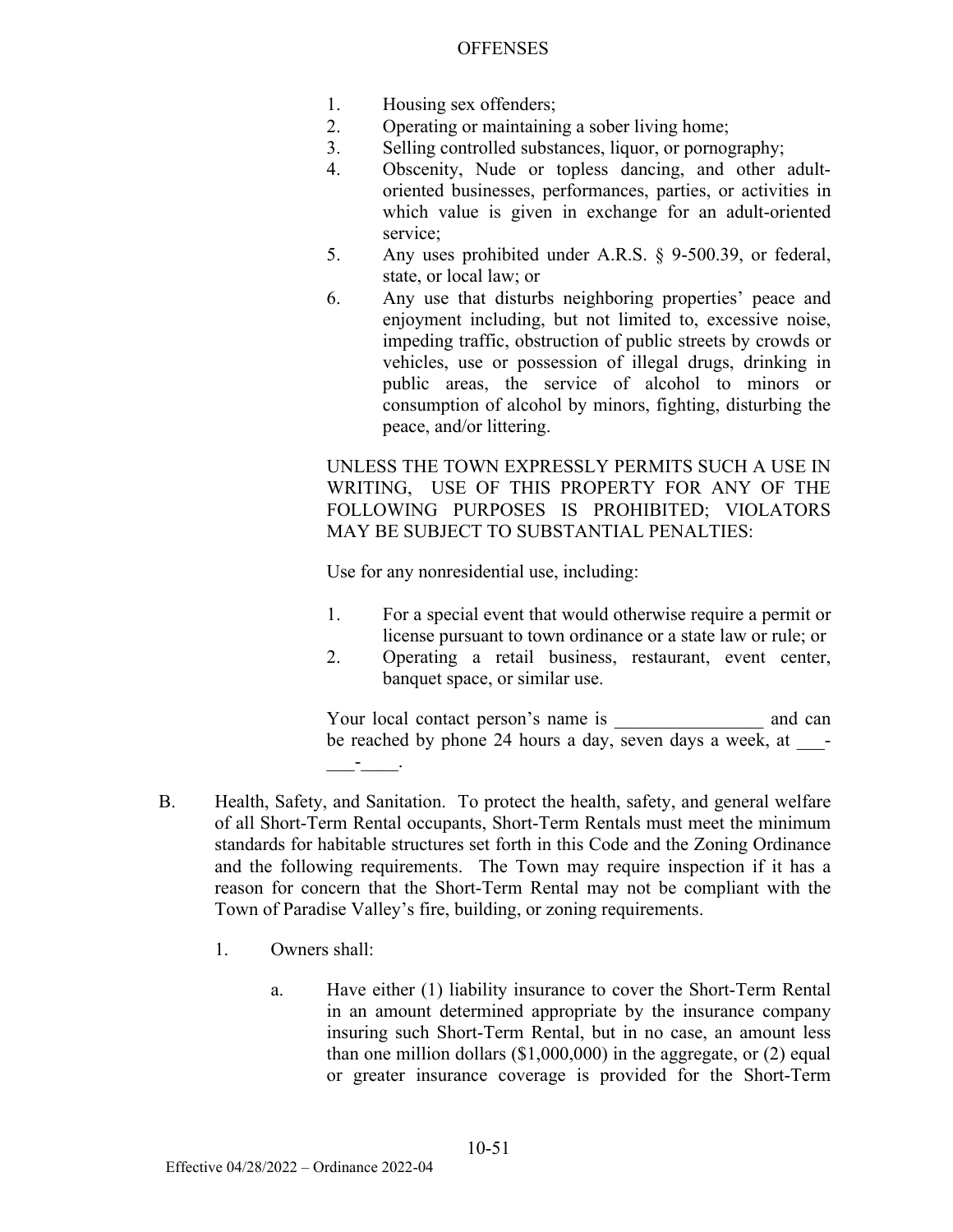Rental through the Online Lodging Marketplace through which the property is booked; and

- b. Ensure their Short-Term Rental meets the requirements of this subsection B.
- 2. Smoke and carbon monoxide (CO) detection and notification system. A working smoke alarm and carbon monoxide (CO) alarm system, which may require the installation and maintenance of several detection units, shall be present within the Short-Term Rental or Vacation Rental and maintained annually as required under NFPA 72. The Owner or Owner's designee shall keep and make available for inspection upon request by the Fire Marshal a record of all inspections and maintenance activities.
- 3. Fire extinguisher. A portable, multi-purpose fire extinguisher shall be installed, inspected, and maintained as required under NFPA 10 in any kitchen area and on each floor of a Short-Term Rental and within 20 feet of every outdoor fire feature, fire pit, patio heater, fireplace, or other areas with fire. The extinguisher(s) shall be installed on the wall in an open common area or in an enclosed space with appropriate markings visibly showing the location of the fire extinguisher.
- 4. Fire Safety and Emergency Evacuation Map. The Owner shall provide and prominently display a map of the Short-Term Rental showing the following information: safe routes of egress in the event of a fire or other emergency; the location of telephone(s) required under this Article; the location of fire detection and suppression equipment; and any additional information relevant to such emergency preparedness measures. Such maps shall include the full property address, emergency information (911), and Owner contact information.
- 5. Air Filters. As applicable, all HVAC filters in the Short-Term Rental shall be changed every three (3) months or according to the manufacturer's instructions. The Owner or Owner's designee shall keep and make available for inspection upon request by the Town a record of all HVAC filter changes.
- 6. Local phone service. At least one (1) landline telephone or modern equivalent with the ability to call 911 and receive inbound calls shall be available on every floor of the Short-Term Rental.
- 7. Cleaning. The Owner shall have the Short-Term Rental cleaned between bookings following CDC guidelines and using household disinfectant products included on the EPA's List N: Disinfectants for Coronavirus (COVID-19), available at https://cfpub.epa.gov/wizards/disinfectants/.
- 8. Pest Control. The Owner shall ensure that the Short-Term Rental receives regular (at least monthly) pest control treatments to keep the interior of all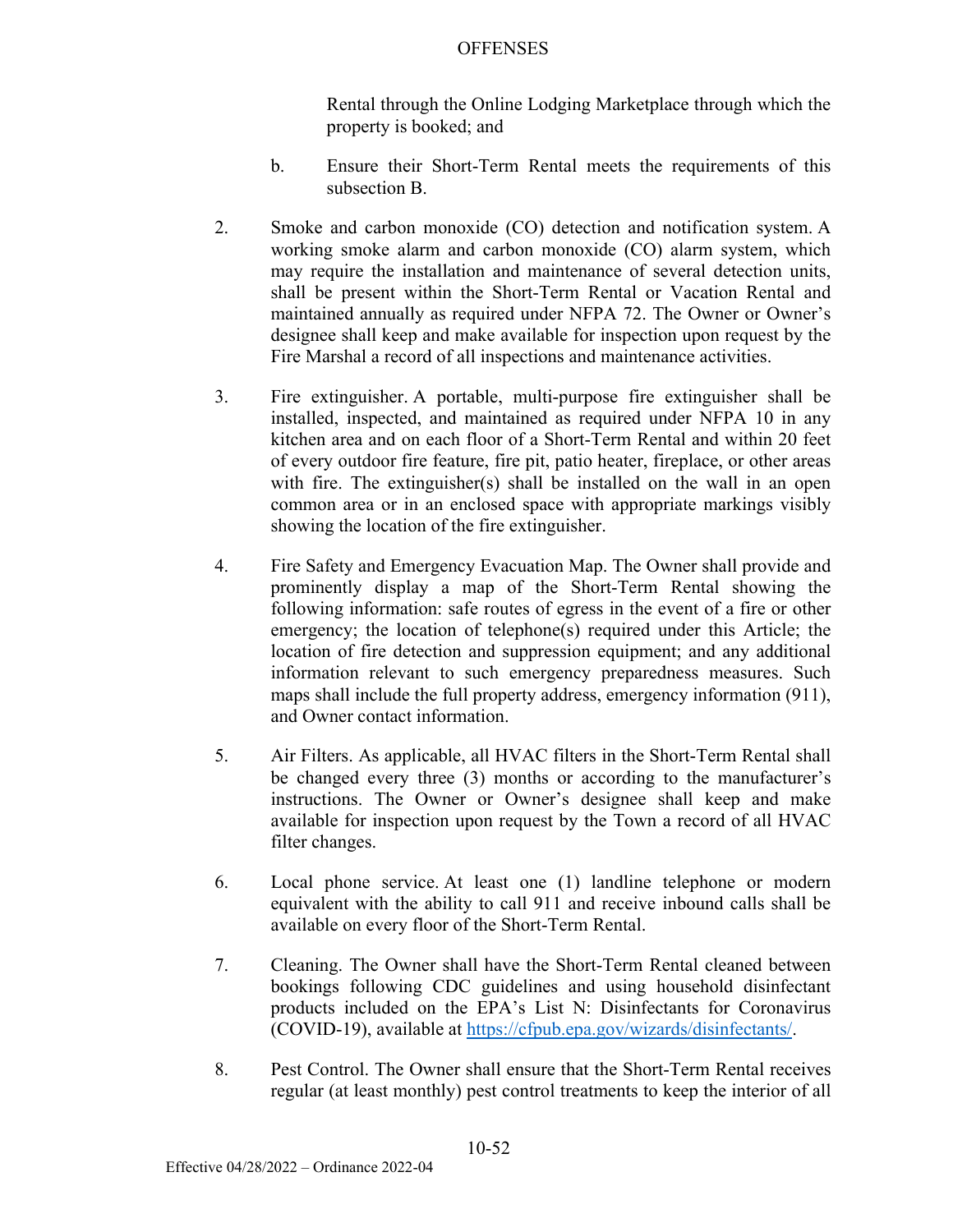buildings and structures and exterior area of the premises free from infestation of insects, rodents, and other noxious pests where such infestation threatens the health, safety, or welfare of a person or persons.

C. In addition to the transaction privilege tax license number that must be included in the Short-Term Rental's listing, the Owner shall complete and prominently display the following statement in the Vacation Rental's Online Lodging Marketplace or other listing:

> The owner of this property will provide you with pertinent safety information, explain your responsibilities under the Paradise Valley Town Code, and expect you to certify your compliance therewith.

> You must not use this property for any of the uses identified in Paradise Valley Town Code Section 10-14-4. Any renter who causes, permits, facilitates, aides, or abets any violation thereof shall be subject to a civil infraction carrying a mandatory penalty of a minimum of \$500.00 in addition to any other penalties which the Town may impose.

> The use of this short-term rental to house sex offenders is prohibited. The owner of this short-term rental is required to perform a background check on you and your guests prior to your stay.

Section 10-14-6 Enhanced Penalties

- A. The remedies herein are cumulative, and the Town may proceed under one or more such remedies.
- B. Any Short-Term Rental Owner, agent, or renter who causes, permits, facilitates, aides, or abets any violation of any provision of this Article or who fails to perform any act or duty required by this Article is subject to the following civil sanctions:
	- 1. First offense, five hundred dollars (\$500).
	- 2. Second offense on the property within twelve months (12), one thousand dollars (\$1,000) per offense.
	- 3. Third and subsequent offense within twelve (12) months, one thousand five hundred dollars (\$1,500) per offense.
- C. Notwithstanding any other provisions of the Code, the Short-Term Rental Owner, agent, or renter who causes, permits, facilitates, aides, or abets the use of the Vacation Rental in violation of any provision of the Code is subject to a civil sanction as set forth in subsection B of this section.
- D. Any Vacation Rental Owner, agent, or renter who causes, permits, facilitates, aides, or abets any violation of any provision of this Article or fails to perform any act or duty required by this Article is guilty of a Class 1 misdemeanor.